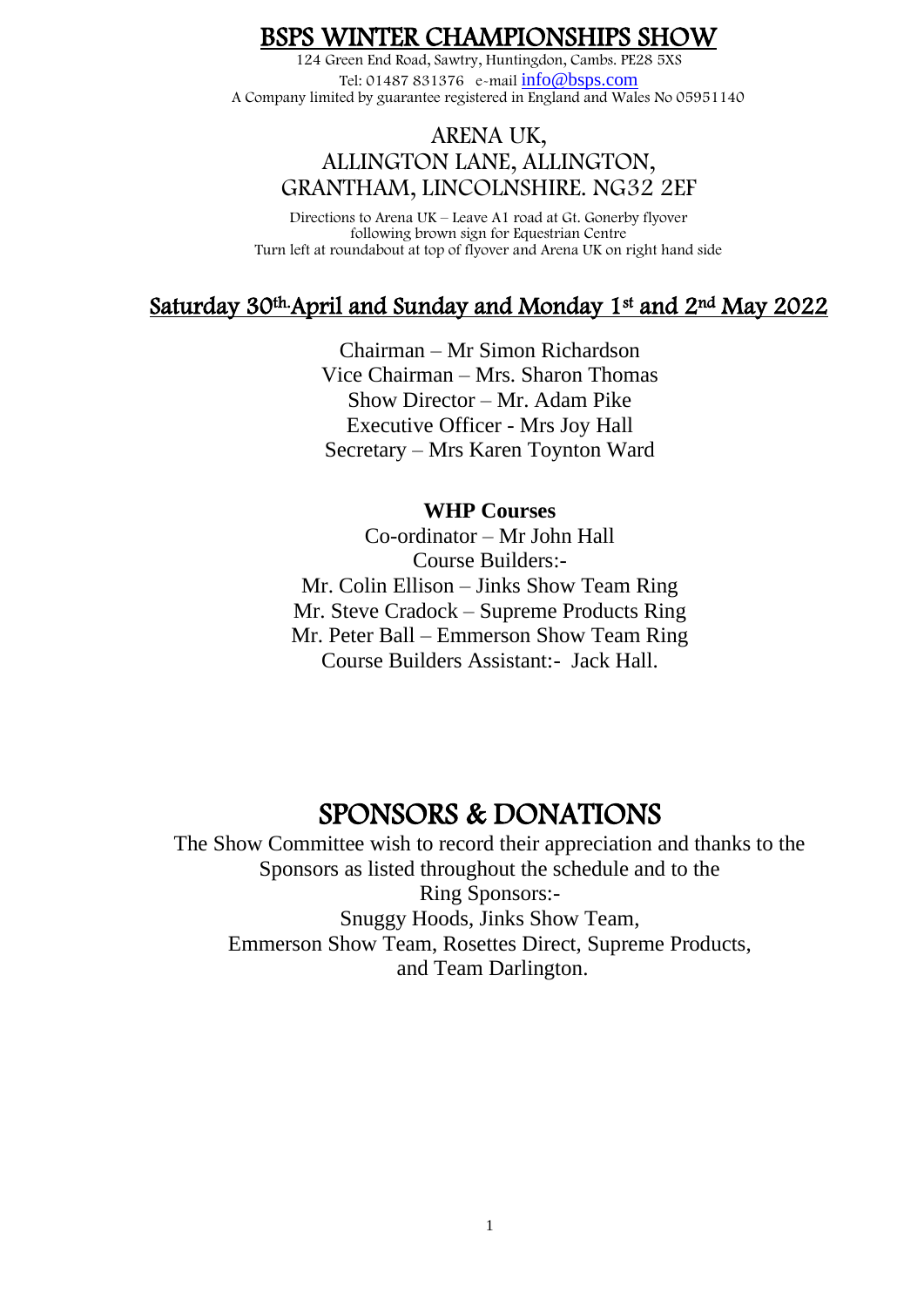#### PRIZE MONEY AND ENTRY FEES

**PRIZE MONEY -** 1st £25.00, 2nd £10.00, 3rd £5.00

**ENTRY FEE:- RIHS QUALIFYING CLASSES:- 11,34-37, 48-51, 54, 55, 62-67, 68, 69, 79-86, 87-92, 97-102, 103-106, 122-125, 126-129, 140-149, 150-152, 155-158, 159-162 £48 includes RIHS Levy £10.00 GOLD CUP CLASSES - £50 per entry ALL OTHER CLASSES = £35 per entry**

## **ENTRIES CLOSE ON 18TH APRIL**

**Entries received after the closing date and prior to the Show will be on-line only and accepted subject to an additional £10 per entry providing the classes are not oversubscribed. Entries will NOT be accepted AFTER Wednesday 25th April at 10.00 am.** 

#### **STABLING**

Woodhouse Stables are available and may be booked for the duration of the show at £85.00 per stable, including VAT. Only shavings are permitted

A limited number of Barn Type Stables (indoors) in the sponsor's area are available @ £115.00 per stable including VAT. **BARN STABLES WILL ONLY BE AVAILABLE TO SPONSORS.** 

PONIES MUST NOT BE LEFT OVERNIGHT IN HORSEBOXES OR TRAILERS. CORRALS ARE NOT PERMITTED **ONLY HORSES & PONIES COMPETING AT THE SHOW ARE ALLOWED ON THE SHOWGROUND.**

EQUINE PASSPORTS/INFLUENZA VACCATION CERTIFICATES – Please see Rule 60A in the 2022 BSPS Rule and Show Handbook

Exhibitors are required to have Passports for all horses/ponies when competing at the show and up to date Equine Inoculations Certificates for each of their exhibits. Any exhibitors found without a passport or valid certificate for all their animals will be asked to leave the showground.

#### **FODDER**

BEDDING WILL NOT BE PROVIDED BUT WILL BE AVAILABLE FOR PURCHASE PRIOR TO THE SHOW AND LIMITED SUPPLIES AVAILABLE AT THE SHOW

#### **NO ENTRY FEES WILL BE REFUNDED.**

No Refunds on Stables cancelled after closing date of entries. THIS WILL BE STRICTLY ADHERED TO

#### **ACCESS TO SHOWGROUND**

EXHIBITORS WILL NOT BE ALLOWED ACCESS TO THE SHOWGROUND UNTIL AFTER 12 NOON ON **FRIDAY 29th April 2022 SATURDAY 6 am to 10 pm** 

#### **SUNDAY 6 am to 6 pm**

**NO ACCESS WILL BE PERMITTED between 10.00 pm and 6 am**

#### **ROSETTES & SASHES**

Special Rosettes will be awarded to all competitors in the Leading Rein, First Ridden, Tiny Tots and Cradle Stakes Classes. Rosettes will be awarded to 8<sup>th</sup> place in all classes.

Sashes will be awarded to the Champions and Reserve Champions and to winners of the Cradle Stakes, Nursery Stakes, Lead Rein of Hunter Type, First Pony of SP or SHT, Lead Rein and First Ridden classes.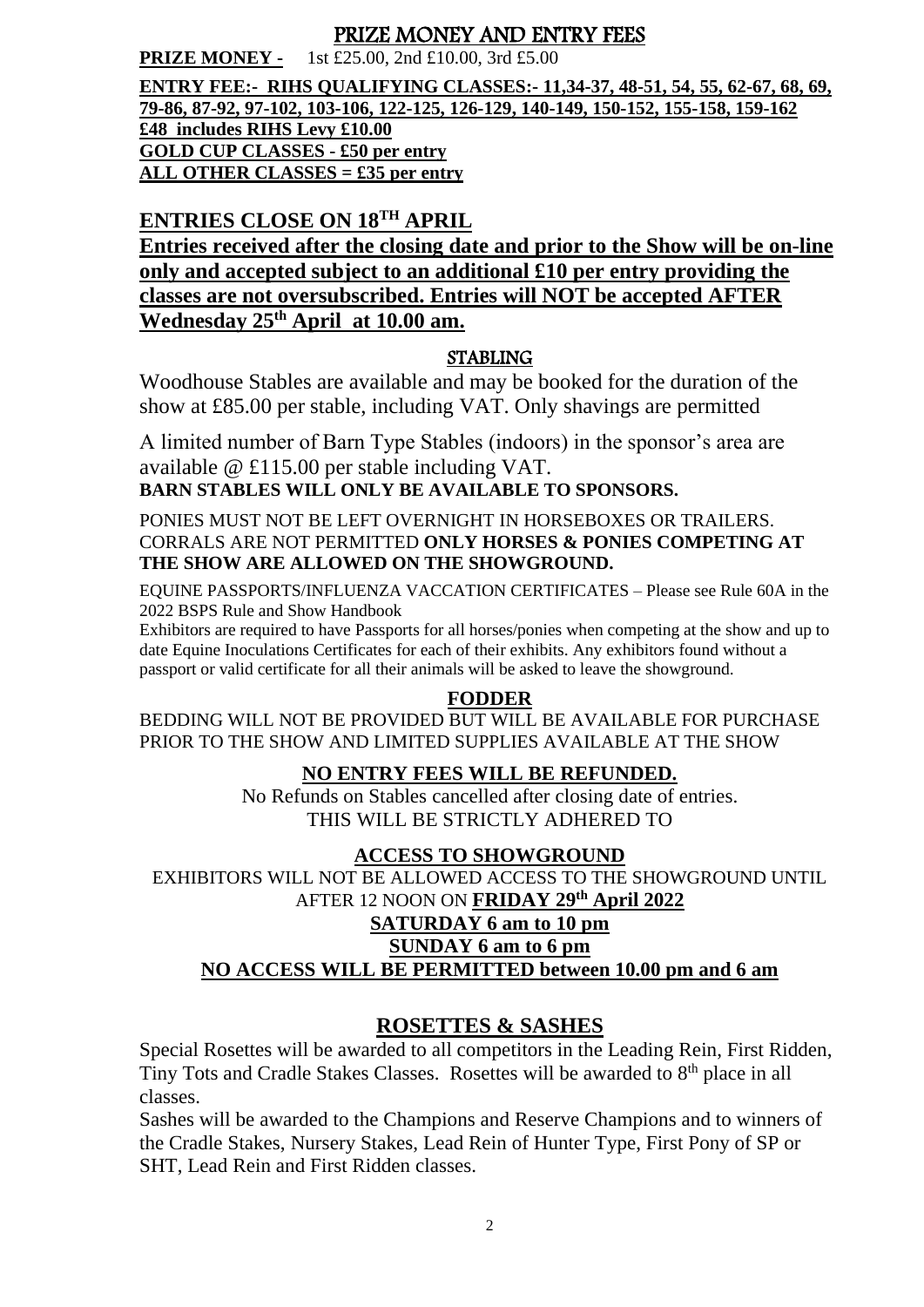### **ELIGIBILITY**

OVERSEAS VISITORS:- The Show Committee reserve the right to allow overseas visitors to compete in all classes by invitation

ANIMALS ENTERED IN CLASSES:- .

CLASSES:- 103-106 are open to registered Anglo and Part Bred Arabs. All Part Breds must contain the minimum of 12.1/2% Arab blood.

Owners must be BSPS Adult Showing Member. Riders must be BSPS Adult Showing or Junior Members

CLASSES:- 155-158 are open to animals registered, owned and ridden by UK Ponies and Horses Members - See page 49

CLASSES:- 159-162 are open to animals owner and registered, NPS - See pages 50-51 ALL OTHER CLASSES are open to animals, owned registered and ridden by BSPS members.

RESTRICTED & NOVICE RULES As the current BSPS Rule and Show Hand Book. PRETTY POLLY CLASSES RULES As the current BSPS Rule and Show Hand Book.

## **QUALIFICATIONS**

### **ROYAL INTERNATIONAL HORSE SHOW**

This Show is a qualifier for the 2022 Royal International Horse Show. The highest placed not already qualified in the following classes will qualify:- 11, 34-37, 48-51, 54, 55, 62-67, 68, 69, 79-86, 87-92, 97-102, 103-106, 122-125, 126-129, 140-149, 150-152, 155- 158, 159-162

This Show is a qualifier for the 2022 BSPS Summer Championships Show, to be held at Arena UK, Allington, Grantham, Lincolnshire. The first and second prize-winners in classes 11,12, 34-37, 48-51, 62-67, 79-86 the first, second and third prize winners only in classes 7,8, 97-102 provided the animal is owned registered and ridden by a BSPS Member.

#### **THE BSPS "BLUE RIBAND PONY OF THE YEAR"**

This Show is a qualifier for the 2022 BSPS Blue Riband Pony of the Year The finals to be held at The BSPS Summer Championships Show

**The Desert Orchid Blue Riband WHP/WH of the Year** 

The  $1<sup>st</sup>$  and  $2<sup>nd</sup>$  in classes 34-37 and will qualify.

**The Blue Riband Lead Rein & First Ridden Pony of the Year.** 1<sup>st</sup> and 2<sup>nd</sup> in Classes 48-51 will qualify.

The Legend Blue Riband Show Pony of the Year. 1<sup>st</sup> and 2<sup>nd</sup> in Classes 62-67 will qualify.

**The John Peel Blue Riband Show Hunter Pony of the Year.** 1<sup>st</sup> and 2<sup>nd</sup> in Classes 79-86 will qualify.

The Blue Riband Intermediate SRT and SH of the Year. 1<sup>st</sup> and 2<sup>nd</sup> in Classes 97-102 will qualify.

#### **THE BSPS "CLASSIC SERVICES GROUP" CHALLENGE**

This show is a qualifier for the 2022 BSPS CHALLENGE The finals to be held at The BSPS Summer Championships Show Animals must not have qualified for the 2022 Horse of the Year Show in the appropriate class.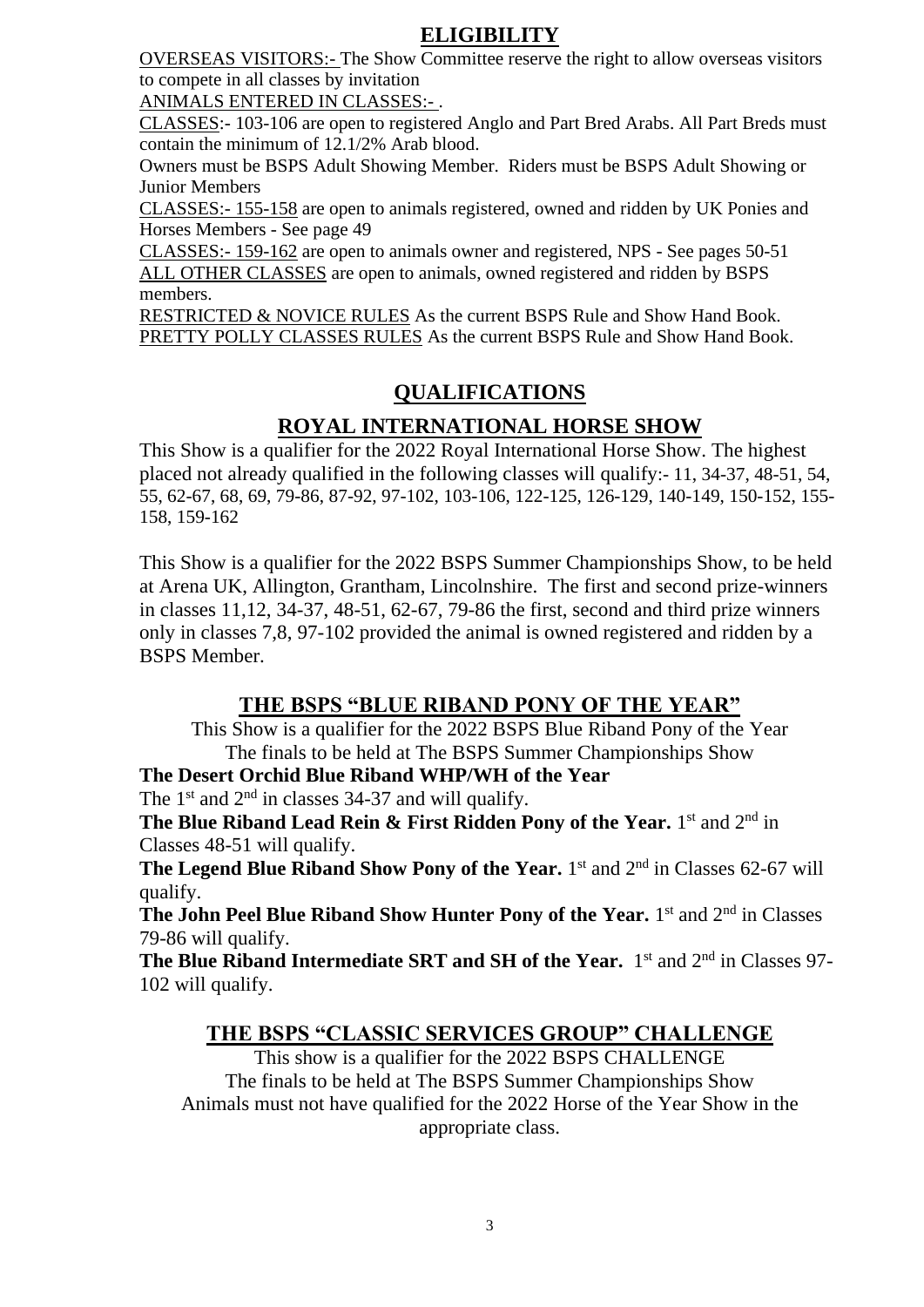#### **BSPS "BINKS FAMILY" CHAMPION OF CHAMPIONS**

This show is a qualifier for The Binks Family Champion of Champions The finals to be held at The BSPS Summer Championships Show The winner of classes 34-37, 48-51, 54, 55, 62-67, 79-86, 97-102, 122-125, 140-149,will qualify for the finals to be held at The BSPS Summer Championships Show.

#### **BSPS "THE WHITE COMPANY" MINI WHP CHAMPION OF CHAMPIONS**

This show is a qualifier for The White Company Mini WHP Champion of Champions The winner of classes 7, 8, 11 and 12 will qualify for the final to be held at The BSPS Summer Championships Show.

-----------------------------------------------------------------------------------------

This show is a qualifier for the following:-

#### **THE GRIBBIN FAMILY SUPREME RIDDEN PONY CHAMPIONSHIP**

The Sunday RIHS Show Pony Champion and the Sunday RIHS Show Hunter Pony Champion will qualify, if the Champion has already qualified then the Reserve Champion will go forward. Only the Champion or Reserve will qualify. The Monday Mini Show Pony Champion will qualify. If the Champion has already qualified the Reserve Champion will go forward. Only the Champion or Reserve Champion will qualify. The Sunday Lead Rein of Hunter Type winner will qualify. If the winner has already qualified then the Second will go forward. Only the First or Second will qualify The final will be held at:-The North of England Summer Show 25<sup>th</sup> June, 2022. www.northofenglandshows.co.uk

Prize money at the final:  $1^{st}$  £1000,  $2^{nd}$  £400,  $3^{rd}$  £100,  $4^{th}$  £50,  $5^{th}$  £25,  $6^{th}$  £25,  $7^{th}$  £25,  $8^{th}$  £25. Kindly Sponsored by The Gribbin Family

#### **THE 'BRYONY GRIBBIN' SUPREME PRETTY POLLY RIDDEN CHAMPIONSHIP**

The Sunday RIHS 1st placed ponies in the following classes: RIHS Heritage Pretty Polly Ridden, The Sunday RIHS Pretty Polly Intermediate SRT & SH. Sunday RIHS Pretty Polly Lead Rein & First Ridden.

The Monday RIHS Pretty Polly Show Pony , RIHS Heritage Pretty Polly Lead Rein and First Ridden, The Monday RIHS Pretty Polly Show Hunter Pony.

The final will be held at:- The North of England Summer Show The North of England Summer Show 25th June, 2022. www.northofenglandshows.co.uk If the winner has already qualified the Second will go forward. Only the first or second will qualify.

Prize money at the final:  $1^{st}$  £1000,  $2^{nd}$  £400,  $3^{rd}$  £100,  $4^{th}$  £50,  $5^{th}$  £25,  $6^{th}$  £25,  $7^{th}$  £25,  $8^{th}$  £25.

#### **THE 'ANDREWS FAMILY" SUPREME RIDDEN M & M CHAMPIONSHIP**

The Sunday Ridden RIHS Mountain & Moorland Champion will qualify.

If the Champion has already qualified the Reserve Champion will go forward. Only the Champion or Reserve will qualify.

The final will be held at the North of England Summer Show 26<sup>th</sup> June, 2022.

www.northofenglandshows.co.uk

Prize money at the final:  $1^{st} \text{£}1000$ ,  $2^{nd} \text{£}400$ ,  $3^{rd} \text{£}100$ ,  $4^{th} \text{£}50$ ,  $5^{th} \text{£}25$ ,  $6^{th} \text{£}25$ ,  $7^{th} \text{£}25$ ,  $8^{th} \text{£}25$ .

Exhibitors who qualify for the finals of these Championships will be sent details from The Secretary, North of England Summer Show, Blue Slate Stables, Showley Road, Clayton Le Dale, Blackburn, Lancs. BB1 9DP[. www.northofenglandshows.co.uk](http://www.northofenglandshows.co.uk/)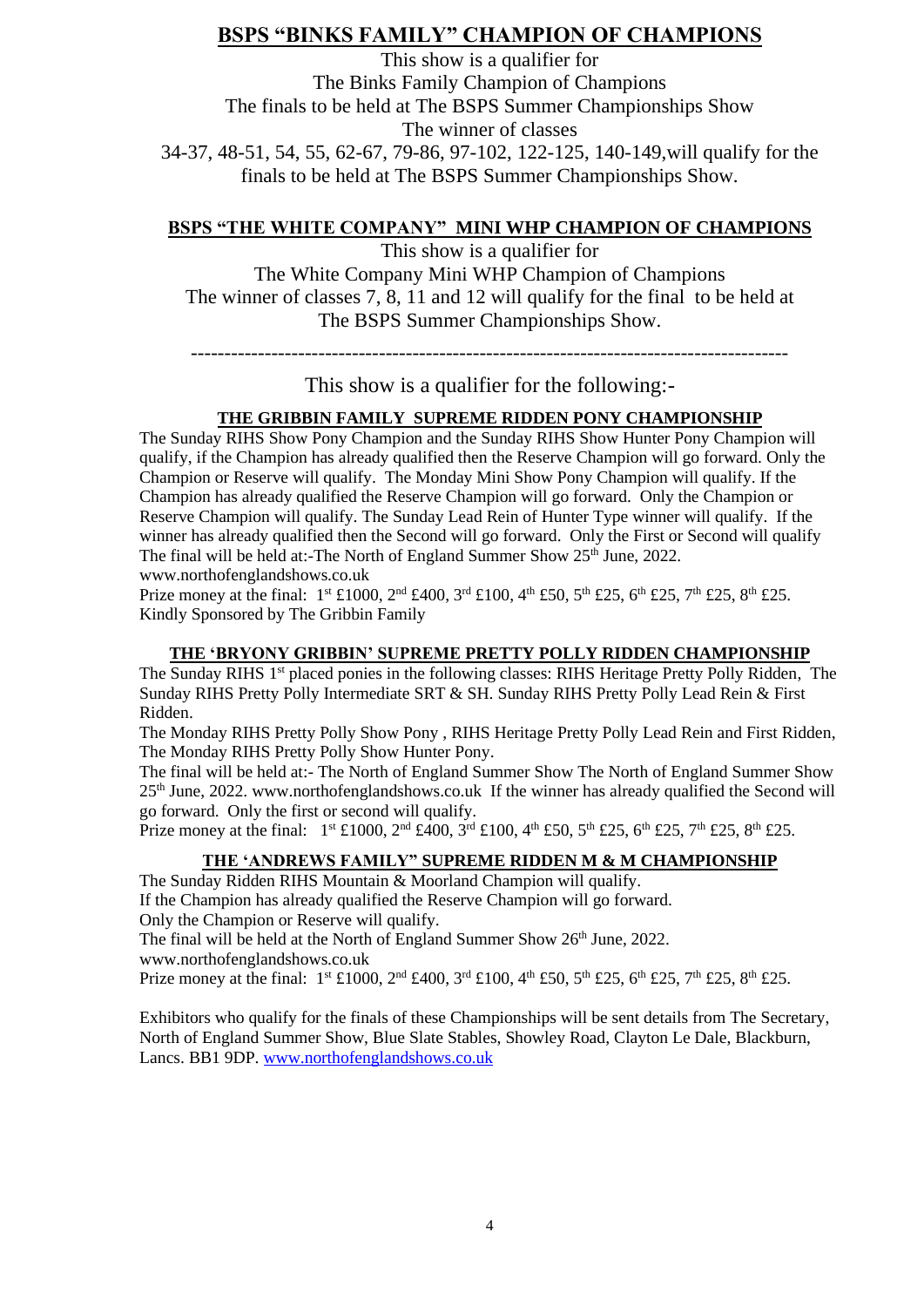## **TIME TABLE – SATURDAY 30TH APRIL 2022**

|                    |                 | THE SNUGGY HOODS INDOOR ARENA                                    |
|--------------------|-----------------|------------------------------------------------------------------|
| 8.00 am            |                 | CLASS 1a Gold Cup 133cms Dressage – Mr. P. Stringer              |
| $9.30 \text{ am}$  |                 | <b>CLASS 2a</b> Gold Cup 143cms Dressage – Mr. P. Stringer       |
| $11.00 \text{ am}$ |                 | CLASS 3a Gold Cup 153cms Dressage – Mr. P. Stringer              |
| $12.30 \text{ pm}$ |                 | <b>CLASS 4a</b> Gold Cup Intermediate Dressage – Mr. P. Stringer |
| $1.30 \text{ pm}$  |                 | <b>CLASS 38</b> Tiny Tots Lead Rein – Mrs. K. Smith              |
| $2.30 \text{ pm}$  | <b>CLASS 39</b> | Tiny Tots First Ridden - Mrs. K. Smith                           |
| 3.30 pm            |                 | <b>CLASS 42</b> Tiny Tots Ridden – Mrs. K. Smith                 |
|                    |                 | <b>SNUGGY HOODS INDOOR ARENA – EVENING PERFORMANCE</b>           |
| $7.00$ pm          |                 | <b>CLASS 1c</b> Gold Cup 133cms Show Jumping – Mr. B. Saint      |

| <b>To follow</b> |                 | <b>Gold Cup Championship – Mr. P. Cook</b>                        |
|------------------|-----------------|-------------------------------------------------------------------|
| 8.45 pm          |                 | <b>CLASS 4c</b> Gold Cup Intermediate Show Jumping – Mr. B. Saint |
| 8.10 pm          |                 | <b>CLASS 3c</b> Gold Cup 153cms Show Jumping – Mr. B. Saint       |
| $7.35$ pm        | <b>CLASS 2c</b> | <b>Gold Cup 143cms Show Jumping – Mr. B. Saint</b>                |
| $7.00$ pm        |                 | CLASS IC Gold Cup 133cms Show Jumping – Mr. B. Saint              |

## **THE JINKS SHOW TEAM RING**

| 8.00 am           | <b>CLASS 13</b>   | <b>WHP Instructional WHP Class 70cms -</b><br>Jumping: Mrs. P. Prickett<br>Conformation: Mr. C. Elenor<br>Performance: Miss V. Leavesley |
|-------------------|-------------------|------------------------------------------------------------------------------------------------------------------------------------------|
| 9.30 am           | <b>CLASS 14</b>   | <b>WHP Instructional WHP Class 80cms</b><br>Jumping: Mrs.P. Prickett<br>Conformation: Mr. C. Elenor<br>Performance: Miss V. Leavesley    |
|                   | 11.00 am CLASS 15 | <b>WHP Instructional WHP Class 90cms</b><br>Jumping: Mrs. P. Prickett<br>Conformation: Mr. C. Elenor<br>Performance: Miss V. Leavesley   |
| 12.30 pm          | <b>CLASS 53</b>   | <b>Restricted Lead Rein Hunter Type-Miss S. Holliday</b>                                                                                 |
| $1.30 \text{ pm}$ |                   | <b>CLASS 113 Winter Novice Heritage ex 143 WHP</b>                                                                                       |
|                   |                   | Phase I- Mrs. C. Scott Phase II- Miss D. Spears                                                                                          |
| $2.30$ pm         |                   | <b>CLASS 112</b> Winter Novice Heritage 143 WHP                                                                                          |
|                   |                   | Phase I- Miss D. Spears Phase II- Mrs. C. Scott                                                                                          |
| 3.30 pm           |                   | <b>CLASS 111</b> Winter Novice Heritage 133 WHP                                                                                          |
|                   |                   | Phase I- Mrs. C. Scott Phase II- Miss D. Spears                                                                                          |
| $4.30 \text{ pm}$ |                   | <b>CLASS 110</b> Winter Novice Heritage 122 WHP                                                                                          |
|                   |                   | Phase I- Miss D. Spears Phase II- Mrs. C. Scott                                                                                          |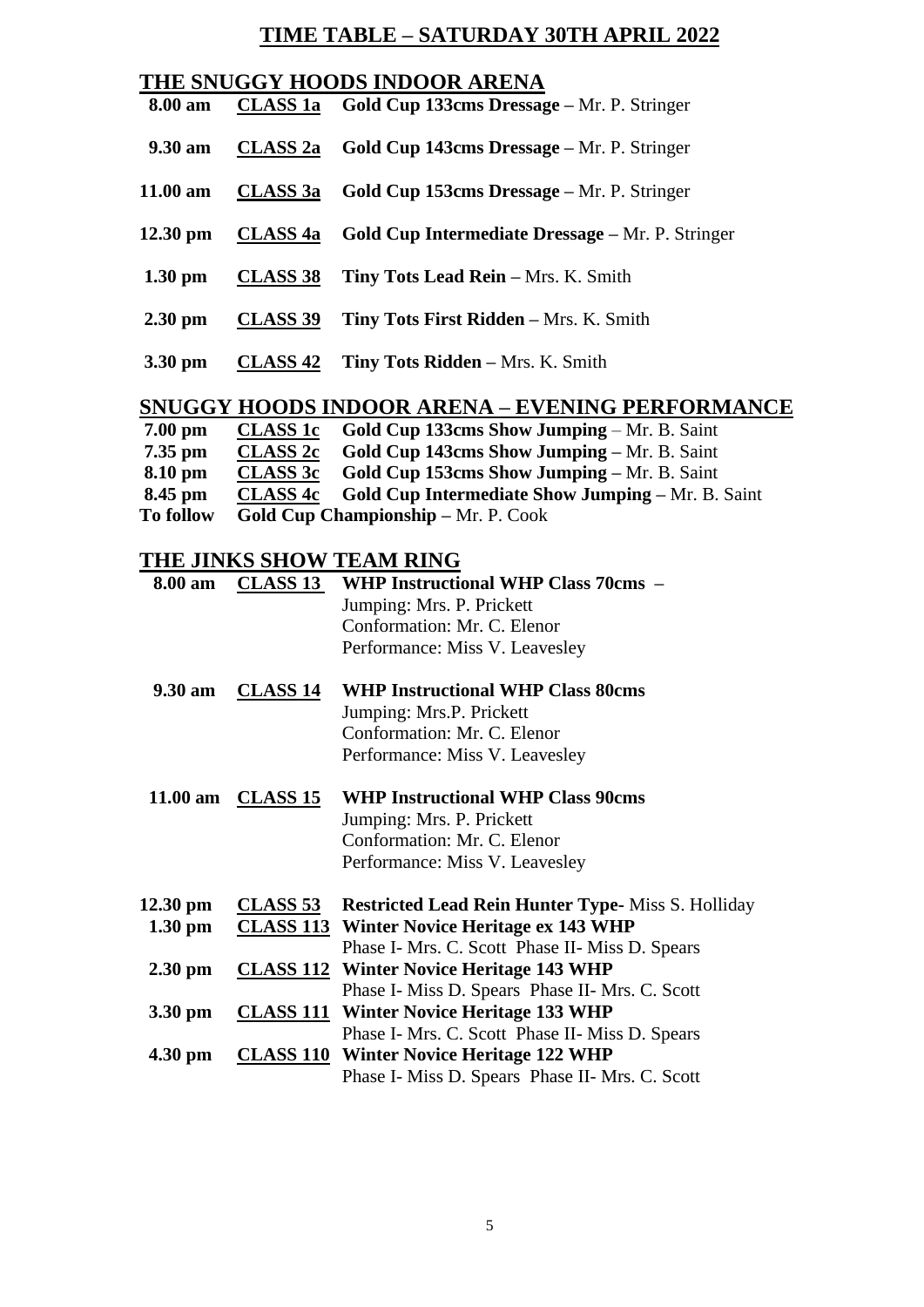**Saturday Cont ….**

### **THE SUPREME PRODUCTS RING**

| 8.00 am           | <b>CLASS 5</b>  | Tiny Tots Stakes - Mrs. K. Smith                                      |
|-------------------|-----------------|-----------------------------------------------------------------------|
| 9.30 am           | <b>CLASS 43</b> | <b>Lead Rein Working Sports Pony – Mrs. D. Christie</b>               |
| $11.00$ am        | <b>CLASS 1b</b> | Gold Cup 133cms WSP - Mr. C.R.W. Yates                                |
| 12 noon           | <b>CLASS 2b</b> | Gold Cup 143cms WSP - Mr. C.R.W. Yates                                |
| $1.00$ pm         | <b>CLASS 3b</b> | Gold Cup 153cms WSP - Mr. C.R.W. Yates                                |
| $2.00$ pm         | <b>CLASS 4b</b> | Gold Cup Intermediate WSP - Mr. C.R.W. Yates                          |
| 3.30 pm           | <b>CLASS 54</b> | RIHS Lead Rein Hunter Type - Mrs. D. Christie                         |
|                   |                 |                                                                       |
|                   |                 | THE TEAM DARLINGTON RING                                              |
| 8.00 am           |                 | <b>CLASS 150 RIHS Pretty Polly Heritage Mixed Small Breeds</b>        |
|                   |                 | Mrs. C. Scott                                                         |
| $9.30 \text{ am}$ |                 | <b>CLASS 151 RIHS Pretty Polly Heritage Mixed Breeds Large Breeds</b> |
|                   |                 | Mrs. C. Scott                                                         |
| $10.15$ am        |                 | <b>CLASS 155 UK Ponies &amp; Horses M &amp; M Young Riders Small</b>  |
|                   |                 | Phase I- Mr. P. Hilton Phase II- Miss J. Paterson                     |
| 11.00 am          |                 | CLASS 156 UK Ponies & Horses M & M Young Riders Large-                |
|                   |                 | Phase I- Mr. P. Hilton Phase II- Miss J. Paterson                     |
| 11.45 am          |                 | <b>CLASS 157 UK Ponies &amp; Horses M &amp; M Intermediate</b>        |
|                   |                 | Phase I- Mr. P. Hilton Phase II- Miss J. Paterson                     |
|                   |                 | To follow on UK Ponies & Horses M & M Championship-                   |
|                   |                 | Miss J Paterson and Mr. P. Hilton                                     |
| $1.00$ pm         |                 | <b>CLASS 158</b> UK Ponies & Horses M & M Young Riders                |
|                   |                 | <b>Amateur -</b>                                                      |
|                   |                 | Phase I- Mr. P. Hilton Phase II- Miss J. Paterson                     |
| $1.45$ pm         | <b>CLASS 88</b> | RIHS Pretty Polly 153 SHP -                                           |
|                   |                 | Miss. Z. Muxlow                                                       |
| $2.30$ pm         | <b>CLASS 87</b> | RIHS Pretty Polly 133 SHP -                                           |
|                   |                 | Miss. Z. Muxlow                                                       |
| 3.30 pm           | <b>CLASS 91</b> | <b>RIHS Pretty Polly Intermediate SR/SH</b>                           |
|                   |                 | Miss S Holliday                                                       |

#### **THE ROSETTE DIRECT RING**

| <b>8.00 am</b>     | <b>CLASS 40</b> | Tiny Tots Walk and Trot – Mr. D. Puttock                       |
|--------------------|-----------------|----------------------------------------------------------------|
| 9.00 am            | <b>CLASS 41</b> | Tiny Tots Restricted Riders - Mr. C.R.W. Yates                 |
| 10.00 am           |                 | CLASS 103 RIHS Anglo & Part Bred 148cms - Mr. N. Wakefield     |
| $11.00 \text{ pm}$ |                 | CLASS 104 RIHS Anglo & Part Bred ex 148cms – Mr. N. Wakefield  |
|                    |                 | To follow on Anglo & Part Bred Championship – Mr. N. Wakefield |
| $12.15$ pm         |                 | <b>CLASS 68</b> RIHS Pretty Polly Show Pony - Mrs. K. Smith    |
| $1.30 \text{ am}$  |                 | CLASS 107 Part Bred 128 Show Pony - Mr. N. Wakefield           |
| $2.30 \text{ pm}$  |                 | <b>CLASS 108 Part Bred 138 Show Pony - Mr. N. Wakefield</b>    |
| $3.30$ pm          |                 | <b>CLASS 109 Part Bred 148 Show Pony - Mr. N. Wakefield</b>    |

### **THE EMMERSON RING new classses**

| 8.00 am            | <b>CLASS 21</b> | <b>Worker Stakes 60cms – Miss J. Crowley</b> |
|--------------------|-----------------|----------------------------------------------|
| 9.30 am            | <b>CLASS 22</b> | <b>Worker Stakes 70cms – Miss J. Crowley</b> |
| 11.00 am           | <b>CLASS 23</b> | <b>Worker Stakes 80cms – Miss J. Crowley</b> |
| $12.30 \text{ pm}$ | <b>CLASS 24</b> | <b>Worker Stakes 90cms - Miss J. Crowley</b> |
| $2.00 \text{ pm}$  | <b>CLASS 25</b> | Worker Stakes 1 metre - Miss J. Crowley      |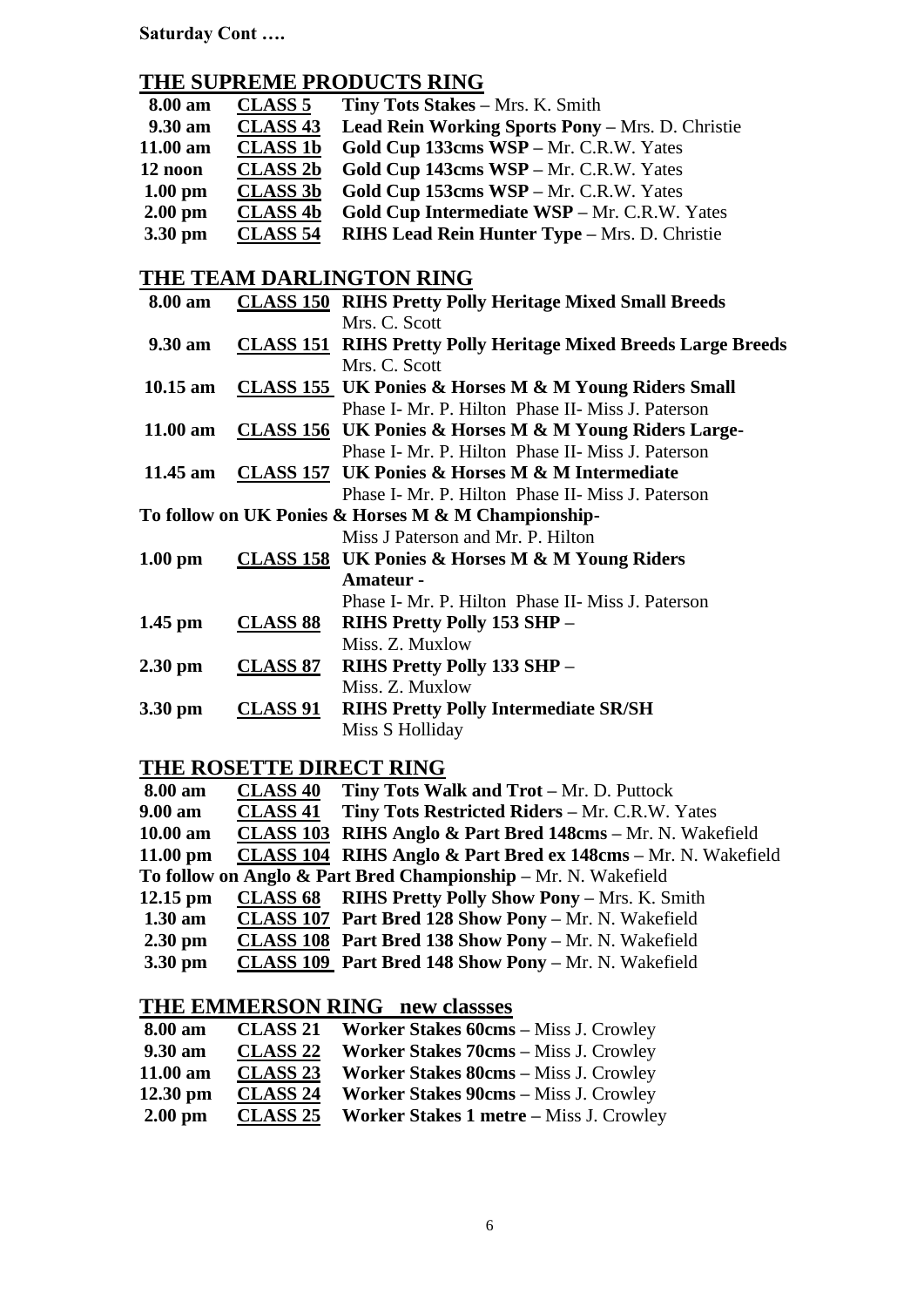#### **TIME TABLE SUNDAY 1ST MAY 2022**

#### **THE SNUGGY HOODS INDOOR ARENA**

- **8.00 am CLASS 97 RIHS Intermediate Show Riding Type Small –** Miss. Z. Muxlow
- **8.45 am CLASS 98 RIHS Intermediate Show Riding Type Large –** Miss Z. Muxlow
- **9.30 am CLASS 99 RIHS Intermediate Show Hunter-** Miss. Z. Muxlow

**To follow on RIHS Intermediate Championship-** Miss. Z. Muxlow

- **10.15 am CLASS 131 Winter Novice Heritage A & B-** Mrs. P. Hollings
- **11.00 am CLASS 134 Winter Novice Heritage Large Breeds-** Mrs. P. Hollings
- **11.45 am CLASS 133 Winter Novice Heritage N/F & Conn. –** Mrs. P. Hollings
- **12.30 pm CLASS 130 Winter Novice Heritage Small Breeds-** Mrs. P. Hollings
- **1.15 pm CLASS 132 Winter Novice Heritage C & D –** Mrs. P. Hollings
- **2.00 pm CLASS 70 Winter Pony of Show Pony/SHP Type-** Miss. Z. Muxlow
- **2.45 pm CLASS 62 RIHS 128 Show Pony-** Mr. C.R.W. Yates
- **3.30 pm CLASS 63 RIHS 138 Show Pony-** Mr. C.R.W. Yates
- **4.15 pm CLASS 64 RIHS 148 Show Pony-** Mr. C.R.W. Yates

**To follow on RIHS Show Pony Championship-** Mr. C.R.W. Yates

#### **SNUGGY HOODS INDOOR ARENA – EVENING PERFORMANCE**

**5.30 pm Winter Novice Heritage Ridden Championship –** Mrs. P. Hollings **To follow on**

> **Winter Novice Heritage WHP Championship** Miss D. Spears

 **Winter Novice WHP Championship –** Miss M. Traves and Miss Southerly Roberts

 **Winter Novice SHP Championship-** Miss S. Holliday

 **Winter Novice Heritage Mini Champ –** Mrs. D. Christie

 **Winter Novice Mini Championship –** Miss S. Holiday

 **Winter Novice Show Pony Championship –** Miss J. Crowley

 **Winter Novice Intermediate Championship –** Miss M. Traves

#### **THE WINTER NOVICE SUPREME CHAMPIONSHIP –** Mr. P. Hilton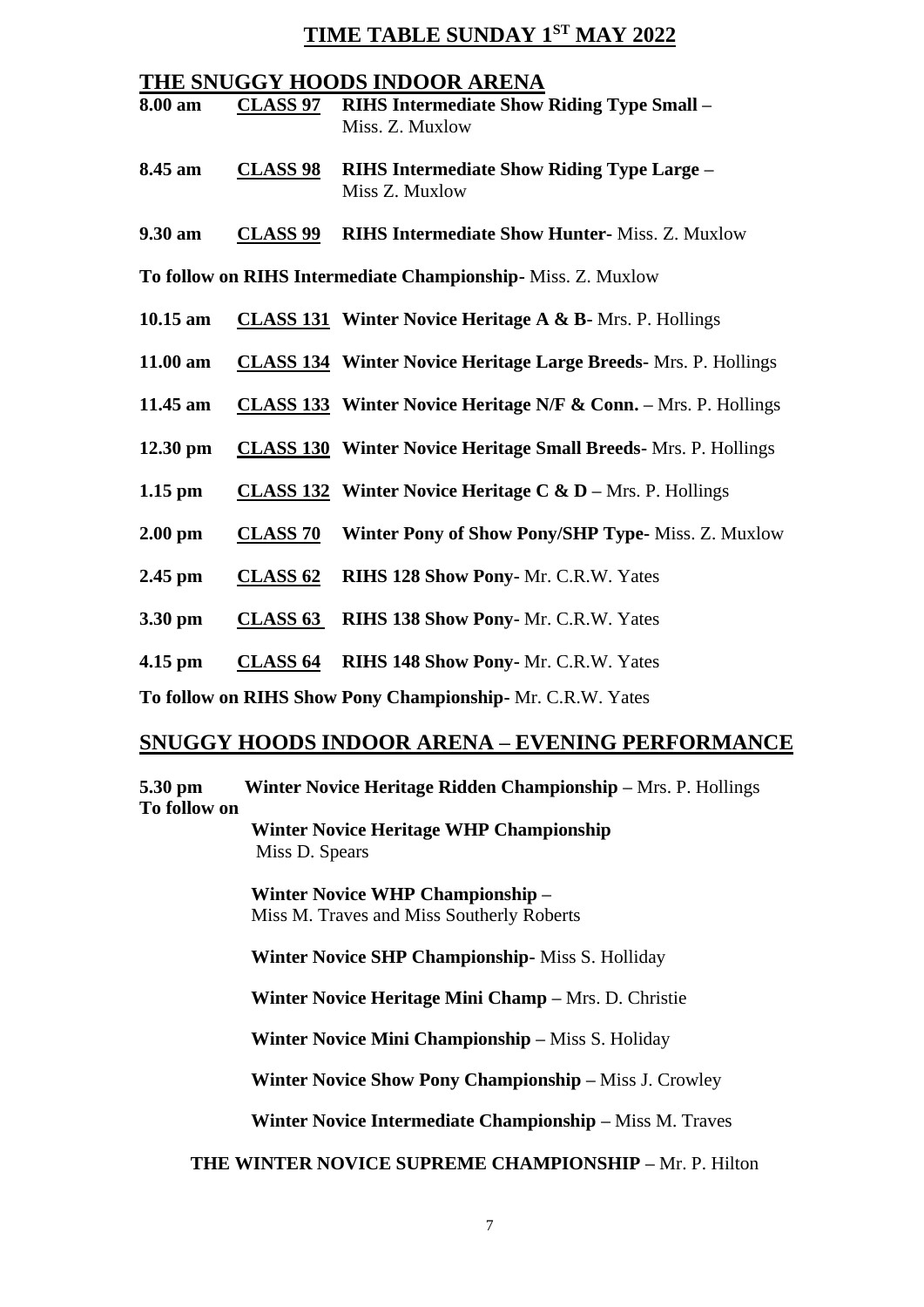**Sunday Cont …**

## **THE JINKS SHOW TEAM RING**

| 8.00 am           | <b>CLASS 16</b> | Winter Worker Stakes 60cms - Miss M. Hutley        |
|-------------------|-----------------|----------------------------------------------------|
| $9.00 \text{ am}$ | <b>CLASS 17</b> | <b>Winter Worker Stakes 70cms – Miss M. Hutley</b> |
| $10.00$ am        | <b>CLASS 18</b> | Winter Worker Stakes 80cms - Miss M. Hutley        |
| $11.00$ am        | <b>CLASS 19</b> | <b>Winter Worker Stakes 90cms – Miss M. Hutley</b> |
| 12 noon           | <b>CLASS 20</b> | Winter Worker Stakes 1 metre – Miss M. Hutley      |
| $1.30$ pm         | <b>CLASS 37</b> | <b>RIHS Intermediate WH</b>                        |
|                   |                 | Phase I- Mr. P. Stringer Phase II- Mrs. B. White   |
| $2.30$ pm         | CLASS 36        | <b>RIHS 153 WHP</b>                                |
|                   |                 | Phase I- Mrs. B. White Phase II- Mr. P. Stringer   |
| 3.30 pm           | <b>CLASS 35</b> | <b>RIHS 143 WHP</b>                                |
|                   |                 | Phase I- Mr. P. Stringer Phase II- Mrs. B. White   |
| $4.30$ pm         | <b>CLASS 34</b> | <b>RIHS 133 WHP</b>                                |
|                   |                 | Phase I- Mrs. B. White Phase II- Mr. P. Stringer   |
|                   |                 | To follow on RIHS WHP/WH Championship-             |

Mrs. B. White and Mr. P. Stringer

### **THE SUPREME PRODUCTS RING**

| 8.00 am           | <b>CLASS 52</b>     | Novice Lead Rein Hunter Type - Mrs. K. Smith              |
|-------------------|---------------------|-----------------------------------------------------------|
| 8.45 am           | CLASS <sub>29</sub> | <b>Winter Novice Intermediate WH</b>                      |
|                   |                     | Phase I- Miss Southerly Roberts Phase II- Miss M. Traves  |
| $9.45$ am         | <b>CLASS 28</b>     | <b>Winter Novice 153 WHP</b>                              |
|                   |                     | Phase I- Miss M. Traves Phase II- Miss Southerly Roberts  |
|                   | 10.45 am CLASS 27   | <b>Winter Novice 143 WHP</b>                              |
|                   |                     | Phase I- Miss Southerly Roberts Phase II- Miss M. Traves  |
| 11.45 am          | <b>CLASS 26</b>     | <b>Winter Novice 133 WHP</b>                              |
|                   |                     | Phase I- Miss J. Crowley Phase II- Miss Southerly Roberts |
| $1.00 \text{ pm}$ | <b>CLASS 9</b>      | <b>Winter Novice Nursery Stakes -</b>                     |
|                   |                     | Phase I- Miss J. Crowley Phase II- Mrs. S. Thomas         |
| $2.00 \text{ pm}$ | <b>CLASS 6</b>      | <b>Tiny Tots Stakes-</b>                                  |
|                   |                     | (Plaited and Heritage Ponies)                             |
|                   |                     | Phase I- Miss K. Douglas Phase II- Miss D. Spears         |
| $3.00 \text{ pm}$ | <b>CLASS 7</b>      | <b>Open Cradle Stakes -</b>                               |
|                   |                     | Phase I- Mrs. S. Thomas Phase II- Mrs. S. Hughes          |
| $4.00 \text{ pm}$ | <b>CLASS 11</b>     | <b>RIHS Nursery Stakes</b>                                |
|                   |                     | Phase I- Miss Southerly Roberts Phase II- Mr. G. Dunkley  |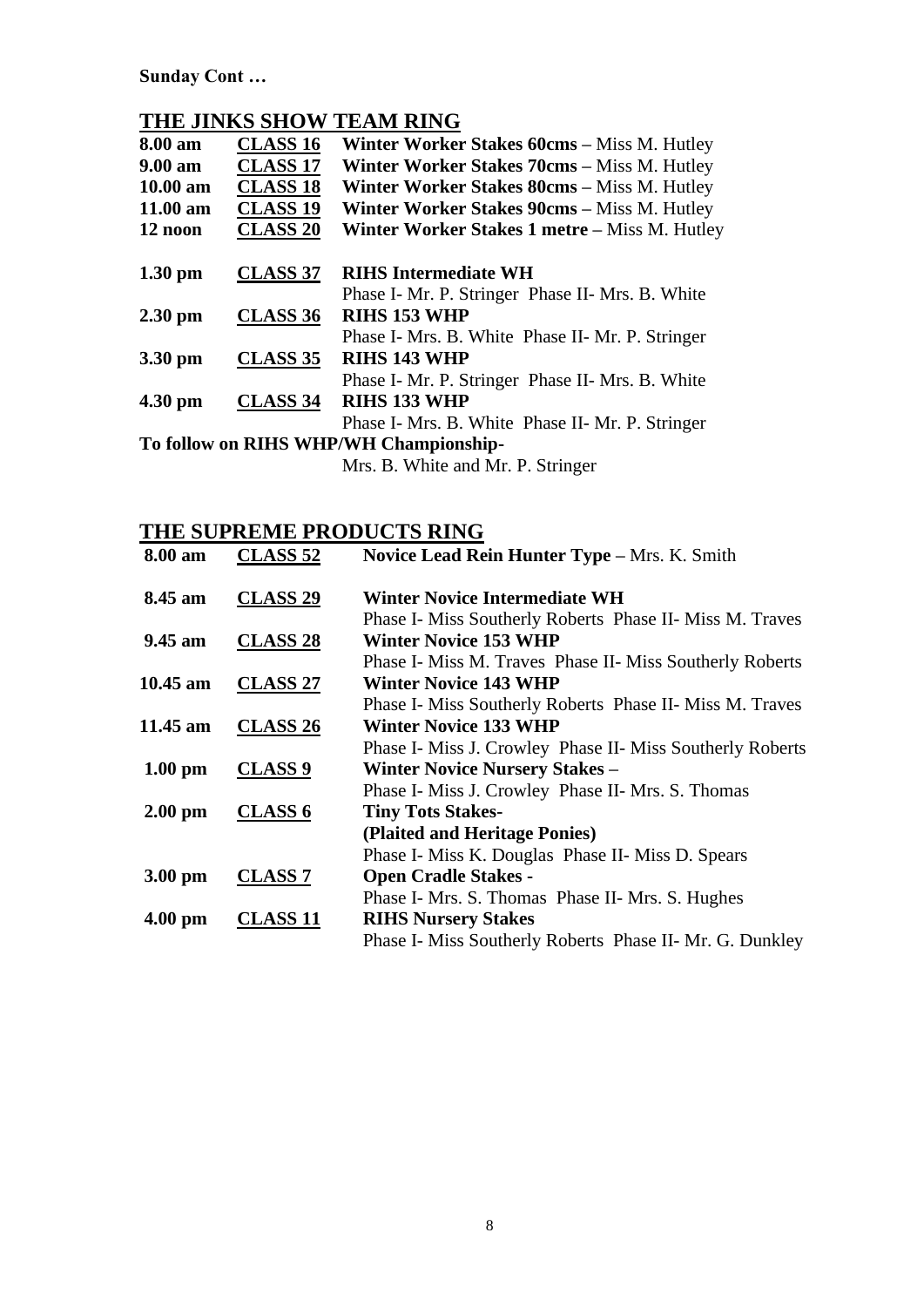**Sunday Cont…**

#### **THE TEAM DARLINGTON RING**

| 8.00 am            | <b>CLASS 72</b>  | Winter Novice 133 SHP- Miss S. Holliday                     |
|--------------------|------------------|-------------------------------------------------------------|
| 8.45 am            | <b>CLASS 73</b>  | <b>Winter Novice 143 SHP</b> – Miss S. Holliday             |
| $9.30 \text{ am}$  | <b>CLASS 71</b>  | <b>Winter Novice 122 SHP</b> – Miss S. Holliday             |
| $10.15 \text{ am}$ | CLASS 74         | <b>Winter Novice 153 SHP – Miss S. Holliday</b>             |
| 11.00 am           | <b>CLASS 105</b> | <b>RIHS Anglo &amp; Part Bred 148cms – Mr. C.R.W. Yates</b> |
| 12 noon            | <b>CLASS 106</b> | RIHS Anglo & Part Bred ex 148cms - Mr. C.R.W. Yates         |

**To follow on Anglo & Part Bred Championship –** Mr. C.R.W. Yates

| $1.00$ pm | CLASS <sub>79</sub> | <b>RIHS 122 Show Hunter Pony - Mrs. K. Smith</b> |  |  |  |  |  |  |
|-----------|---------------------|--------------------------------------------------|--|--|--|--|--|--|
|-----------|---------------------|--------------------------------------------------|--|--|--|--|--|--|

|  | $1.45$ pm | <b>CLASS 80</b> | <b>RIHS 133 Show Hunter Pony - Mrs. K. Smith</b> |
|--|-----------|-----------------|--------------------------------------------------|
|--|-----------|-----------------|--------------------------------------------------|

**2.45 pm CLASS 81 RIHS 143 Show Hunter Pony –** Mrs. K. Smith

**3.30 pm CLASS 82 RIHS 153 Show Hunter Pony –** Mrs. K. Smith

**To follow on RIHS Show Hunter Pony Championship –** Mrs. K. Smith

**4.30 pm CLASS 92 RIHS Pretty Polly Intermediate SR/SHT –** Mrs. K. Smith

#### **THE ROSETTES DIRECT RING**

**8.00 am CLASS 123 RIHS Heritage First Ridden –** Mrs. E. Crew

**9.00 am CLASS 122 RIHS Heritage Lead Rein-** Mrs. E. Crew

**To follow on RIHS Heritage Mini Championship –** Mrs. E. Crew

**10.00 am CLASS 48 RIHS Lead Rein-** Mrs. S. Smith

**11.00 am CLASS 49 RIHS First Ridden-** Mrs. S. Smith

**To follow on RIHS Mini Championship-** Mrs. S. Smith

**12 noon CLASS 126 RIHS Pretty Polly Heritage Lead Rein –** Mrs. G. Hill

**12.45 pm CLASS 127 RIHS Pretty Polly Heritage First Ridden –** Mrs. G. Hill

**To follow on RIHS Pretty Polly Mini Championship-** Mrs. G. Hill

| $1.45$ pm | <b>CLASS 118</b> | Winter Novice Heritage Lead Rein - Mrs. D. Christie |
|-----------|------------------|-----------------------------------------------------|
|-----------|------------------|-----------------------------------------------------|

**2.45 pm CLASS 119 Winter Novice Heritage First Ridden –** Mrs. D. Christie

**3.45 pm CLASS 44 Novice Lead Rein-** Miss S. Holliday

**4.30 pm CLASS 45 Novice First Ridden-** Miss S. Holliday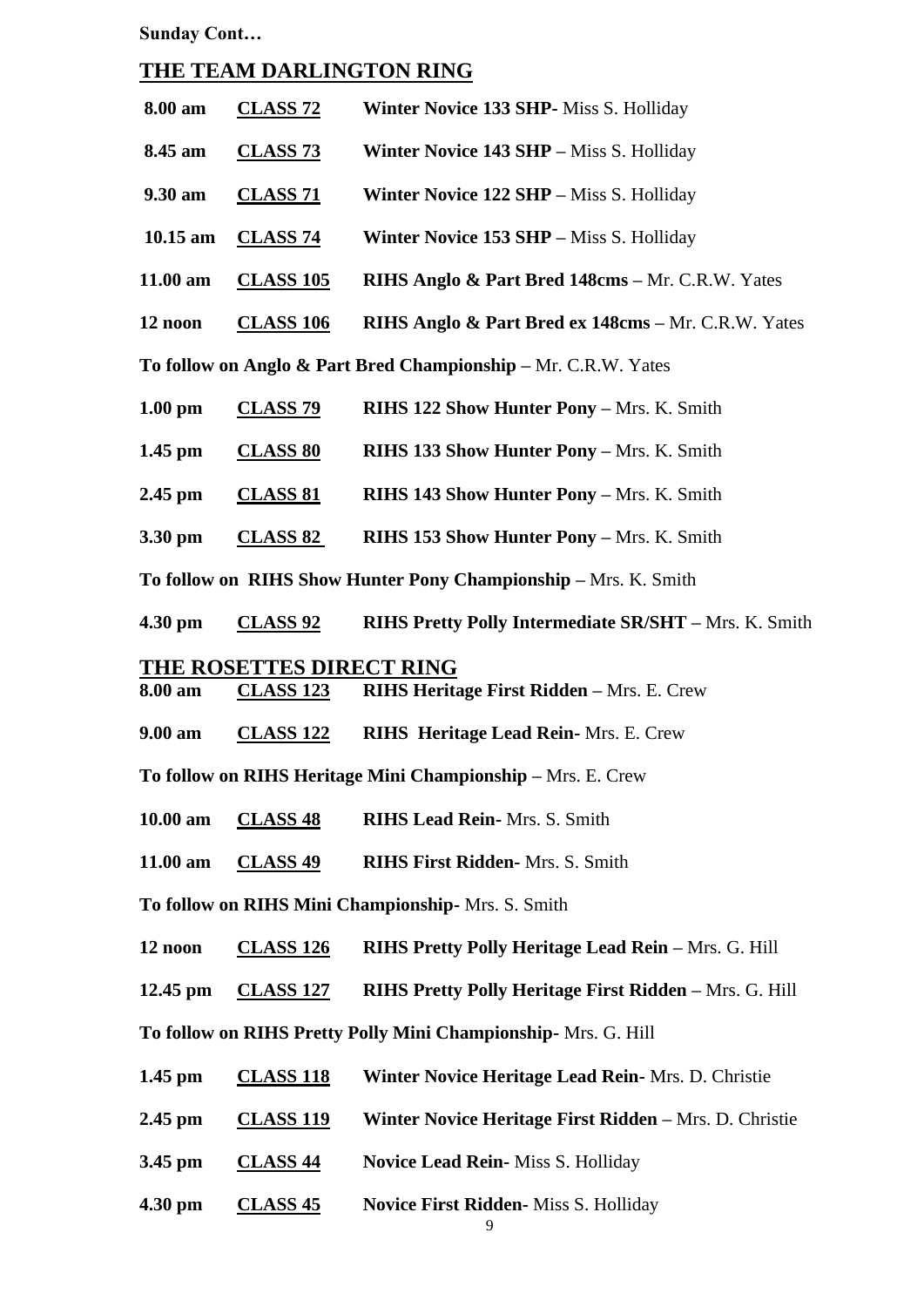**Sunday Cont…**

## **THE EMMERSON SHOW TEAM RING**

| 8.00 am           | <b>CLASS 56</b> | <b>Winter Novice 128 Show Pony – Miss J. Crowley</b>                              |
|-------------------|-----------------|-----------------------------------------------------------------------------------|
| 8.45 am           | <b>CLASS 57</b> | Winter Novice 138 Show Pony - Miss J. Crowley                                     |
| 9.30 am           | <u>CLASS 58</u> | <b>Winter Novice 148 Show Pony – Miss J. Crowley</b>                              |
| 10.30 am          |                 | <b>CLASS 142 RIHS Heritage Welsh C &amp; D-</b> Miss K. Wainwright                |
| 11.15 am          |                 | <b>CLASS 141 RIHS Heritage Welsh A &amp; B-</b> Miss K. Wainwright                |
|                   |                 |                                                                                   |
| 12 noon           |                 | <b>CLASS 144 RIHS Heritage Large Breeds - Miss K. Wainwright</b>                  |
| $12.45$ pm        |                 | <b>CLASS 140 RIHS Heritage Small Breeds - Miss K. Wainwright</b>                  |
| $1.30 \text{ pm}$ |                 | <b>CLASS 143 RIHS Heritage New Forest &amp; Connemara -</b><br>Miss K. Wainwright |
|                   |                 | To follow on RIHS Heritage Ridden Championship<br>Miss K Wainwright               |
| $2.45$ pm         | <b>CLASS 93</b> | <b>Winter Novice Intermediate Show Riding Type -</b><br>Miss M. Traves            |
| 3.30 pm           | <u>CLASS 94</u> | Winter Novice Intermediate Show Hunter - Miss M. Traves                           |
| $4.15$ pm         |                 | <b>CLASS 152 RIHS Heritage Pretty Polly Mixed Breeds - Mrs. G. Hill</b>           |
|                   |                 |                                                                                   |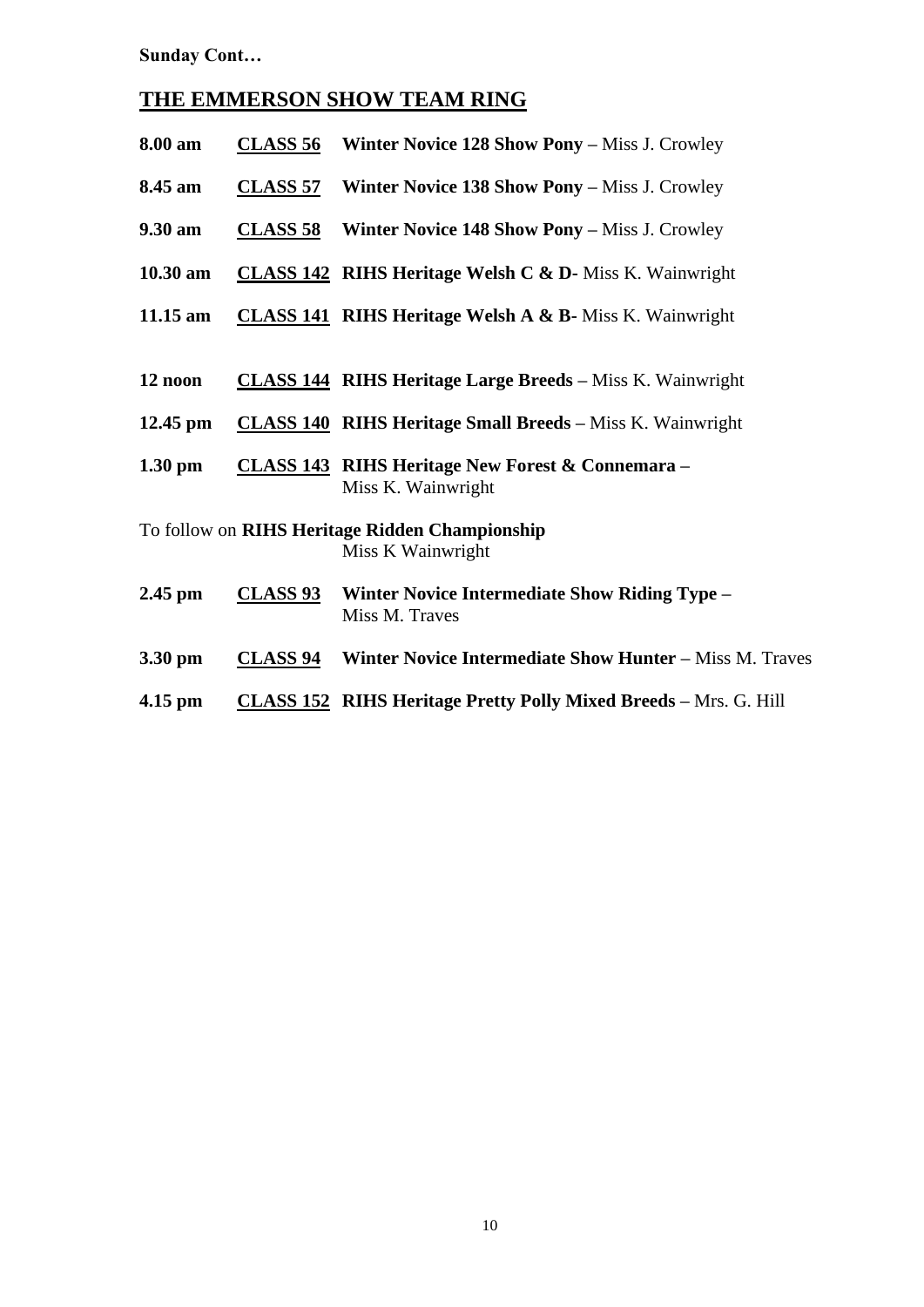## TIME-TABLE MONDAY 2ND MAY 2022

|            |                     | THE SNUGGY HOODS INDOOR ARENA                                            |
|------------|---------------------|--------------------------------------------------------------------------|
| 8.00 am    | <b>CLASS 77</b>     | Winter Rest 143 Show Hunter Pony- Mrs. S. Crane                          |
| 8.45 am    | <b>CLASS 78</b>     | Winter Rest 153 Show Hunter Pony- Mrs. S. Crane                          |
| 9.30 am    | <b>CLASS 75</b>     | Winter Rest 122 Show Hunter Pony- Mrs. S. Crane                          |
| $10.15$ am | <b>CLASS 76</b>     | Winter Rest 133 Show Hunter Pony - Mrs. S. Crane                         |
|            |                     | To follow on W. Restricted SHP Championship - Mrs. S. Crane              |
| 11.00 am   | <b>CLASS 96</b>     | Winter Rest Intermediate Show Hunter - Mrs. S. Crane                     |
| 11.45 am   | <b>CLASS 95</b>     | <b>Winter Rest Intermediate Show Riding Type -</b><br>Mrs. S. Crane      |
|            |                     | To follow on Winter Restricted Intermediate Championship - Mrs. S. Crane |
| 12.45 pm   | <b>CLASS 47</b>     | Rest First Ridden- Mrs. P. Pattinson                                     |
| $1.45$ pm  | CLASS <sub>46</sub> | <b>Rest Lead Rein - Mrs. P. Pattinson</b>                                |
|            |                     | To follow on Rest Mini Championship- Mrs. P. Pattinson                   |
| $2.45$ pm  | <b>CLASS 61</b>     | Winter Rest 148 Show Pony- Mrs. A. Riley                                 |
| 3.30 pm    | <b>CLASS 60</b>     | Winter Rest 138 Show Pony - Mrs. A. Riley                                |
| $4.15$ pm  | <u>CLASS 59</u>     | Winter Rest 128 Show Pony- Mrs. A. Riley                                 |
|            |                     | To follow on Winter Restricted Show Pony Championship- Mrs. A. Riley     |
| 5 30 nm    |                     | THE WINTER RESTRICTED SUPREME CHAMPIONSHIP                               |

**5.30 pm** THE WINTER RESTRICTED SUPREME CHAMPIONSHIPP Mrs. L. Burnett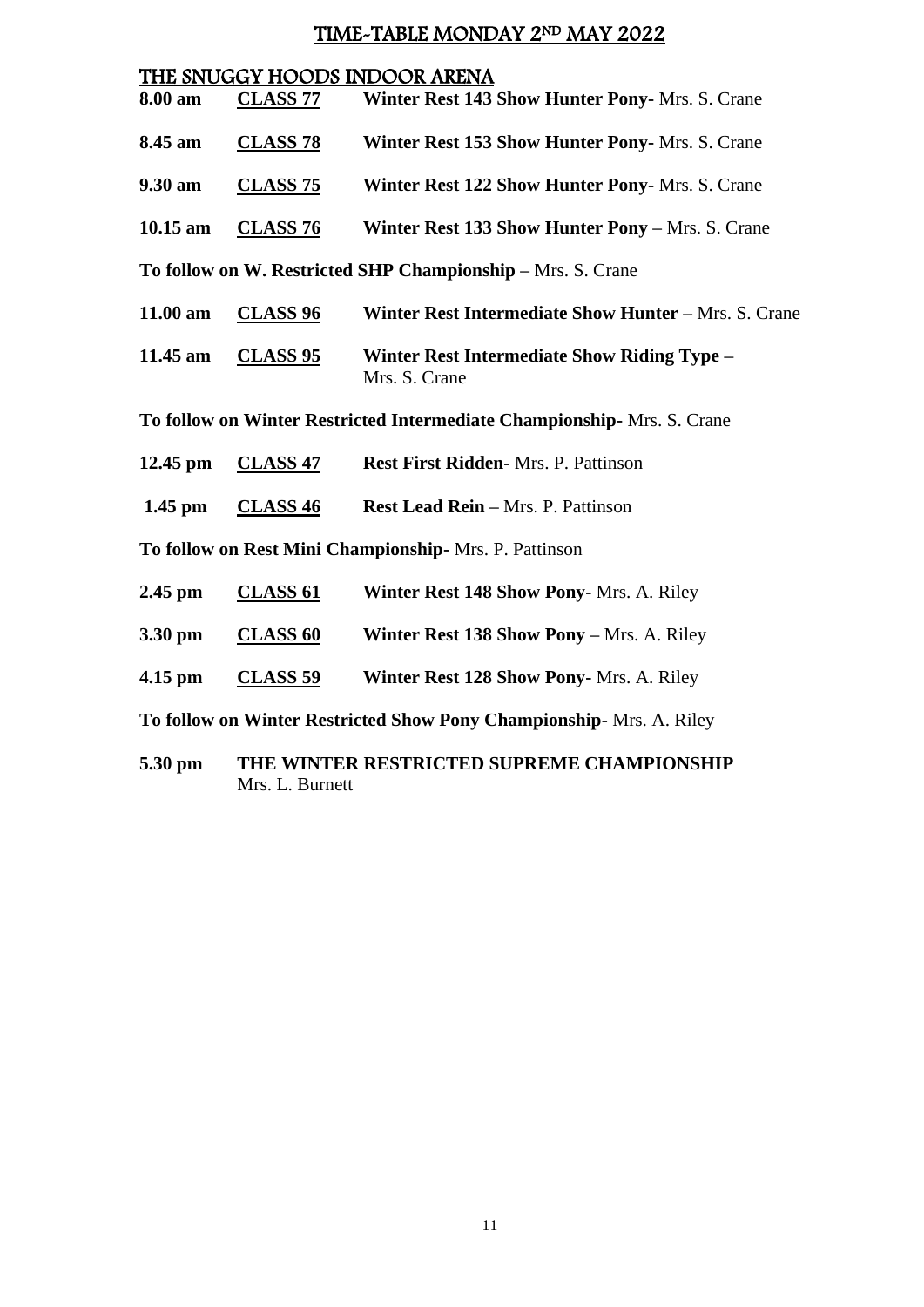Monday Cont …

|                                                                                                | THE JINKS SHOW TEAM RING |                                                                                                                       |
|------------------------------------------------------------------------------------------------|--------------------------|-----------------------------------------------------------------------------------------------------------------------|
| 8.00 am                                                                                        |                          | <b>CLASS 114 Winter Heritage Restricted 122cm WHP</b><br>Phase I- Miss K. Wainwright Phase II- Mr. G. Dunkley         |
| 9.00 am                                                                                        |                          | <b>CLASS 115</b> Winter Heritage Restricted 133cm WHP<br>Phase I- Mr. G. Dunkley Phase II- Miss K. Wainwright         |
| 10.00 am                                                                                       |                          | <b>CLASS 116</b> Winter Heritage Restricted 143cm WHP<br>Phase I- Miss K. Wainwright Phase II- Mr. G. Dunkley         |
| 11.00 am                                                                                       |                          | <b>CLASS 117</b> Winter Heritage Restricted ex 143cm WHP<br>Phase I- Mr. G. Dunkley Phase II- Miss K. Wainwright      |
| To follow on Winter Heritage Restricted WHP -<br>Mr. G. Dunkley and Miss K. Wainwright         |                          |                                                                                                                       |
| $12.30$ pm                                                                                     |                          | <b>CLASS 162</b> NPS/Supreme Products RIHS M and M ex 143cms WHP<br>Phase I- Mrs. G. Cowell Phase II- Mr. J. Harforth |
| $1.45$ pm                                                                                      |                          | <b>CLASS 161 NPS/Supreme Products RIHS M and M 143cms WHP</b><br>Phase I- Mrs. G. Cowell Phase II- Mr. J. Harforth    |
| $3.15$ pm                                                                                      |                          | <b>CLASS 160 NPS/Supreme Products RIHS M &amp; M 133cms WHP</b><br>Phase I- Mrs. G. Cowell Phase II- Mr. J. Harforth  |
| $4.30$ pm                                                                                      |                          | <b>CLASS 159</b> NPS/Supreme Products RIHS M & M 122cms WHP<br>Phase I- Mrs. G. Cowell Phase II- Mr. J. Harforth      |
| To follow on NPS/Supreme Products M & M WHP Championship<br>Mrs. G. Cowell and Mr. J. Harforth |                          |                                                                                                                       |

## THE SUPREME PRODUCTS RING

| 8.00 am            | <b>CLASS 55</b> | <b>RIHS Lead Rein Hunter Type - Mrs B. White</b>                                            |  |
|--------------------|-----------------|---------------------------------------------------------------------------------------------|--|
| $9.00 \text{ am}$  | <b>CLASS 8</b>  | <b>Open Cradle Stakes –</b><br>Phase I- Mrs E. Crew Phase II- Mrs. B. White                 |  |
| $10.00$ am         | <b>CLASS 12</b> | <b>Open Nursery Stakes</b><br>Phase I- Mrs. B. White Phase II- Mrs. S. Hughes               |  |
| $11.15$ am         | <b>CLASS 33</b> | Winter Restricted Intermediate WH<br>Phase I- Mrs. E. Crew Phase II- Miss S. Holliday       |  |
| $12.15 \text{ pm}$ | <b>CLASS 32</b> | <b>Winter Restricted 153 WHP</b><br>Phase I- Miss S. Holliday Phase II- Mrs. E. Crew        |  |
| $1.15$ pm          | <u>CLASS 31</u> | <b>Winter Restricted 143 WHP</b><br>Phase I- Mrs. E. Crew Phase II- Miss S. Holliday        |  |
| $2.15$ pm          | <b>CLASS 30</b> | Winter Restricted 133 WHP<br>Phase I- Miss S. Holliday Phase II- Mrs. E. Crew               |  |
|                    |                 | To follow on Winter Restricted WHP Championship<br>Mrs. E. Crew and Miss S. Holliday        |  |
| 3.30 pm            | <b>CLASS 10</b> | <b>Winter Restricted Nursery Stakes</b><br>Phase I- Mrs. P. Pattinson Phase II- Mr. P. Cook |  |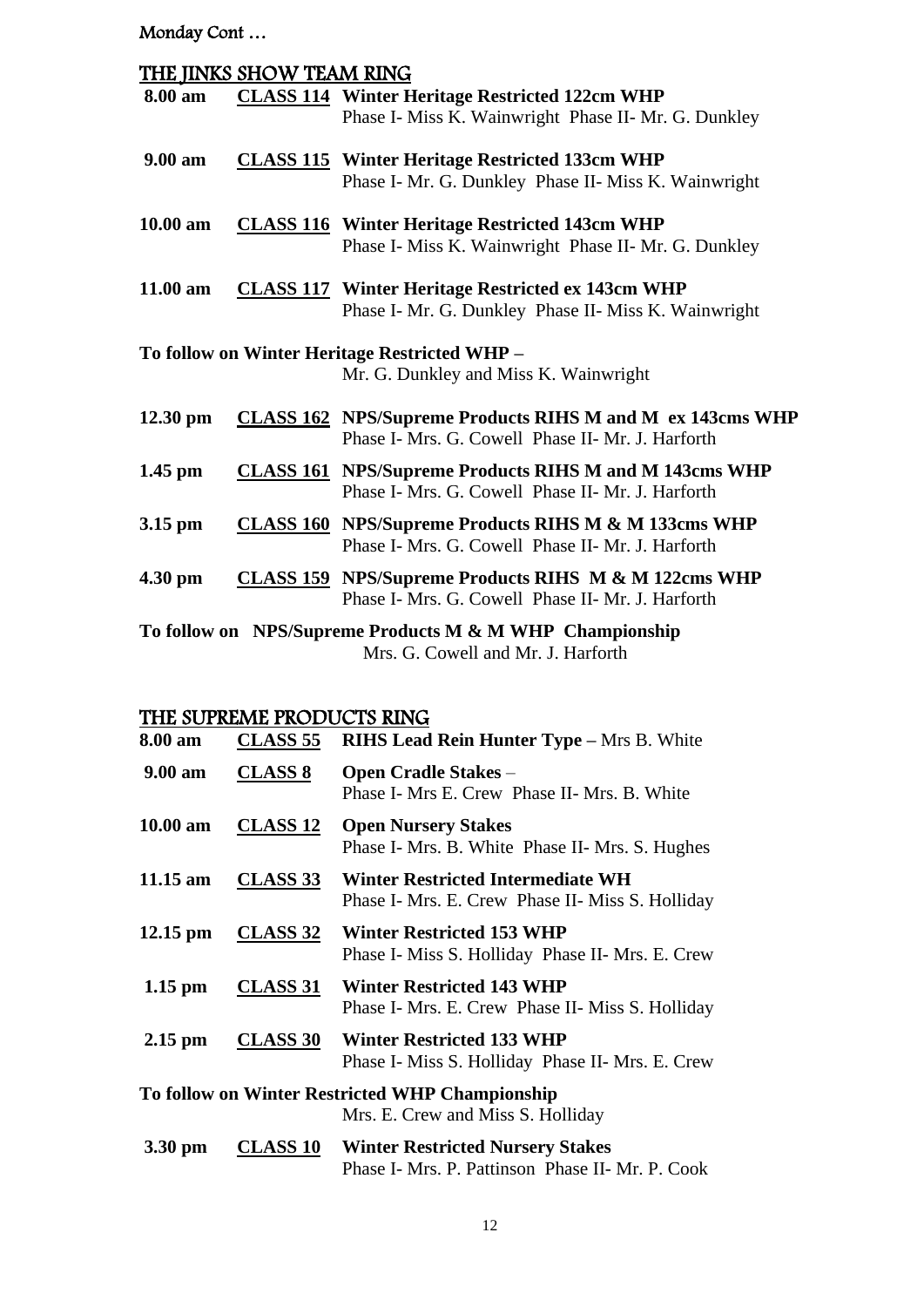| <b>Monday Cont</b> |                          |                                                                         |  |  |
|--------------------|--------------------------|-------------------------------------------------------------------------|--|--|
|                    | THE TEAM DARLINGTON RING |                                                                         |  |  |
| 8.00 am            | <b>CLASS 69</b>          | <b>RIHS Pretty Polly Mixed Height Show Pony - Henrietta Barton</b>      |  |  |
| 8.45 am            | <b>CLASS 67</b>          | RIHS 148 Show Pony- Mr. P. Hilton                                       |  |  |
| 9.30 am            | CLASS <sub>66</sub>      | RIHS 138 Show Pony - Mr. P. Hilton                                      |  |  |
| $10.15$ am         | <b>CLASS 65</b>          | RIHS 128 Show Pony- Mr. P. Hilton                                       |  |  |
|                    |                          | To follow on RIHS Show Pony Championship-Mr. P. Hilton                  |  |  |
| 11.00 am           | <b>CLASS 89</b>          | <b>RIHS Pretty Polly 133 SHP-Miss J. Crowley</b>                        |  |  |
| 11.45 am           | <b>CLASS 90</b>          | <b>RIHS Pretty Polly 153 SHP - Miss J. Crowley</b>                      |  |  |
| $12.30$ pm         |                          | <b>CLASS 153 Winter Rest Part Bred not exc 148cm - Miss J. Crowley</b>  |  |  |
| $1.15$ pm          |                          | <b>CLASS 154 Winter Rest Part Bred exc 148cm – Miss J. Crowley</b>      |  |  |
|                    |                          | To follow on Winter Restricted Part Bred Championship - Miss J. Crowley |  |  |
| $2.15$ pm          | <b>CLASS 83</b>          | <b>RIHS 122 Show Hunter Pony-Mrs. B. White</b>                          |  |  |
| $3.00$ pm          | <b>CLASS 84</b>          | <b>RIHS 133 Show Hunter Pony-Mrs. B. White</b>                          |  |  |
| $3.45$ pm          | <b>CLASS 85</b>          | RIHS 143 Show Hunter Pony- Mrs. B. White                                |  |  |
| 4.30 pm            | <b>CLASS 86</b>          | RIHS 153 Show Hunter Pony- Mrs. B. White                                |  |  |
|                    |                          | To follow on RIHS Show Hunter Championship- Mrs. B. White               |  |  |

#### **ROSETTE DIRECT RING**

**8.00 am CLASS 128 RIHS Pretty Polly Heritage Lead Rein –** Miss J. Crowley **9.00 am CLASS 129 RIHS Pretty Polly Heritage First Ridden –** Miss J. Crowley **To follow on RIHS Pretty Polly Heritage Championship –** Miss J. Crowley

| 10.00 am | <b>CLASS 50 RIHS Lead Rein – Mrs. A. Riley</b>    |
|----------|---------------------------------------------------|
| 11.00 am | <b>CLASS 51</b> RIHS First Ridden – Mrs. A. Riley |

**To follow on RIHS Mini Championship-** Mrs. A. Riley

| 12 noon           | <b>CLASS 120 Winter Restricted Heritage Lead Rein-</b> Mrs. P. Holling      |
|-------------------|-----------------------------------------------------------------------------|
| $1.00 \text{ pm}$ | <b>CLASS 121 Winter Restricted Heritage First Ridden</b> – Mrs. P. Hollings |

**To follow on Winter Restricted Heritage Mini Championship –** Mrs. P. Hollings

| $2.00 \text{ pm}$ | <b>CLASS 124 RIHS Heritage Lead Rein-Mrs. S. Thomas</b>      |
|-------------------|--------------------------------------------------------------|
| $3.00 \text{ pm}$ | <b>CLASS 125 RIHS Heritage First Ridden – Mrs. S. Thomas</b> |

**To Follow on RIHS Heritage Mini Championship –** Mrs. S. Thomas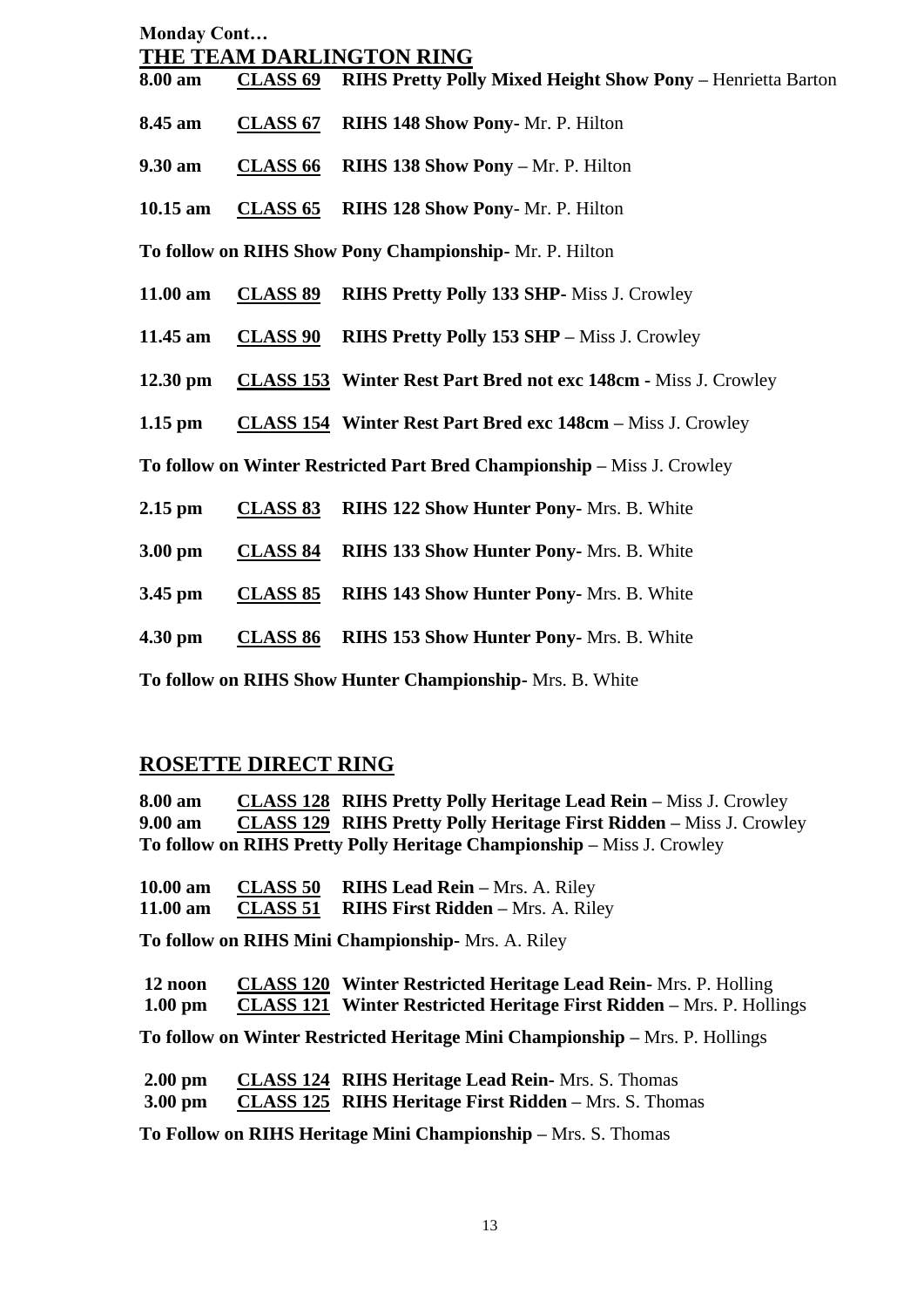**Monday Cont…**

#### **EMMERSON SHOW TEAM RING**

| 8.00 am | <b>CLASS 102</b> | <b>RIHS Intermediate Show Hunter – Mrs. P. Hollings</b>               |
|---------|------------------|-----------------------------------------------------------------------|
| 8.45 am | <b>CLASS 101</b> | <b>RIHS Intermediate Show Riding Type Large –</b><br>Mrs. P. Hollings |

**9.30 am CLASS 100 RIHS Intermediate Show Riding Type Small –** Mrs. P. Hollings

**To follow on RIHS Intermediate Championship-** Mrs. P. Hollings

- **10.30 am CLASS 136 Heritage Rest A & B –** Miss M. Hewitt
- **11.15 am CLASS 135 Heritage Rest Small Breeds –** Miss M. Hewitt
- **12noon CLASS 137 Heritage Rest C & D –** Miss M. Hewitt
- **12.45 pm CLASS 138 Heritage Rest New Forest & Connemara-**Miss M. Hewitt
- **1.30 pm CLASS 139 Heritage Rest Large Breeds –** Miss M. Hewitt

**To follow on Heritage Restricted Ridden Championship-** Miss M. Hewitt

- **2.15 pm CLASS 148 RIHS Heritage N/F & Connemara-** Mr. J.C. James
- **3.00 pm CLASS 149 RIHS Heritage Large Breeds –** Mr. J.C. James
- **3.45 pm CLASS 146 RIHS Heritage Welsh A & B –** Mr. J.C. James
- **4.30 pm CLASS 147 RIHS Heritage Welsh C & D-** Mr. J.C. James
- **5.15 pm CLASS 145 RIHS Heritage Small Breeds –** Mr. J.C. James

**To follow on RIHS Heritage Championship-** Mr. J.C. James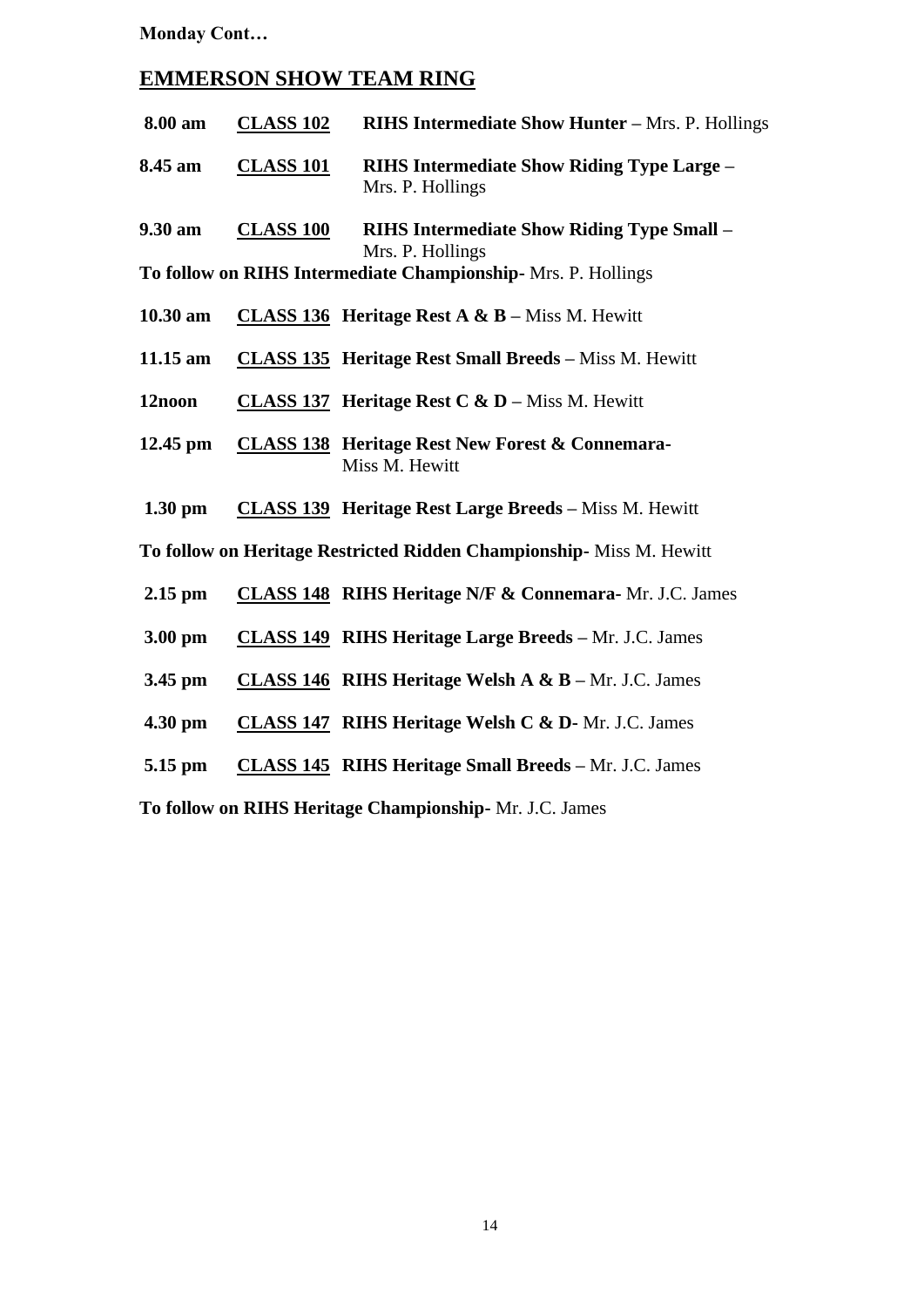## WINTER SUPREME CHAMPIONSHIPS

## THE BSPS WINTER NOVICE SUPREME CHAMPIONSHIP

To be judged on the Sunday Evening - To be competed for by the Winner Winter Novice Nursery Stakes – Class 9, Winter Heritage Novice Ridden Champion Winter Heritage Novice WHP Champion Winter Novice WHP Champion, Winter Novice Show Hunter Pony Champion Winter Heritage Novice Mini Champion Winter Novice Mini Champion Winter Novice Show Pony Champion Winter Novice Intermediate Champion

## THE BSPS "SIMPSON REFRACTORIES" WINTER RESTRICTED SUPREME CHAMPIONSHIP

To be judged on the Monday Afternoon- To be competed for by the Winner Winter Restricted Nursery Stakes – Class 10 Winter Restricted WHP Champion, Winter Restricted SHP Champion, Winter Restricted Intermediate Champion Winter Restricted Mini Champion Winter Heritage Restricted WHP Champion Winter Heritage Restricted Mini Champion Winter Heritage Restricted Ridden Champion, Winter Restricted Part Bred Champion Winter Restricted Show Pony Champion

## *Kindly Sponsored by Simpson Refractories – Gill Simpson The Barr Trophy to the Champion*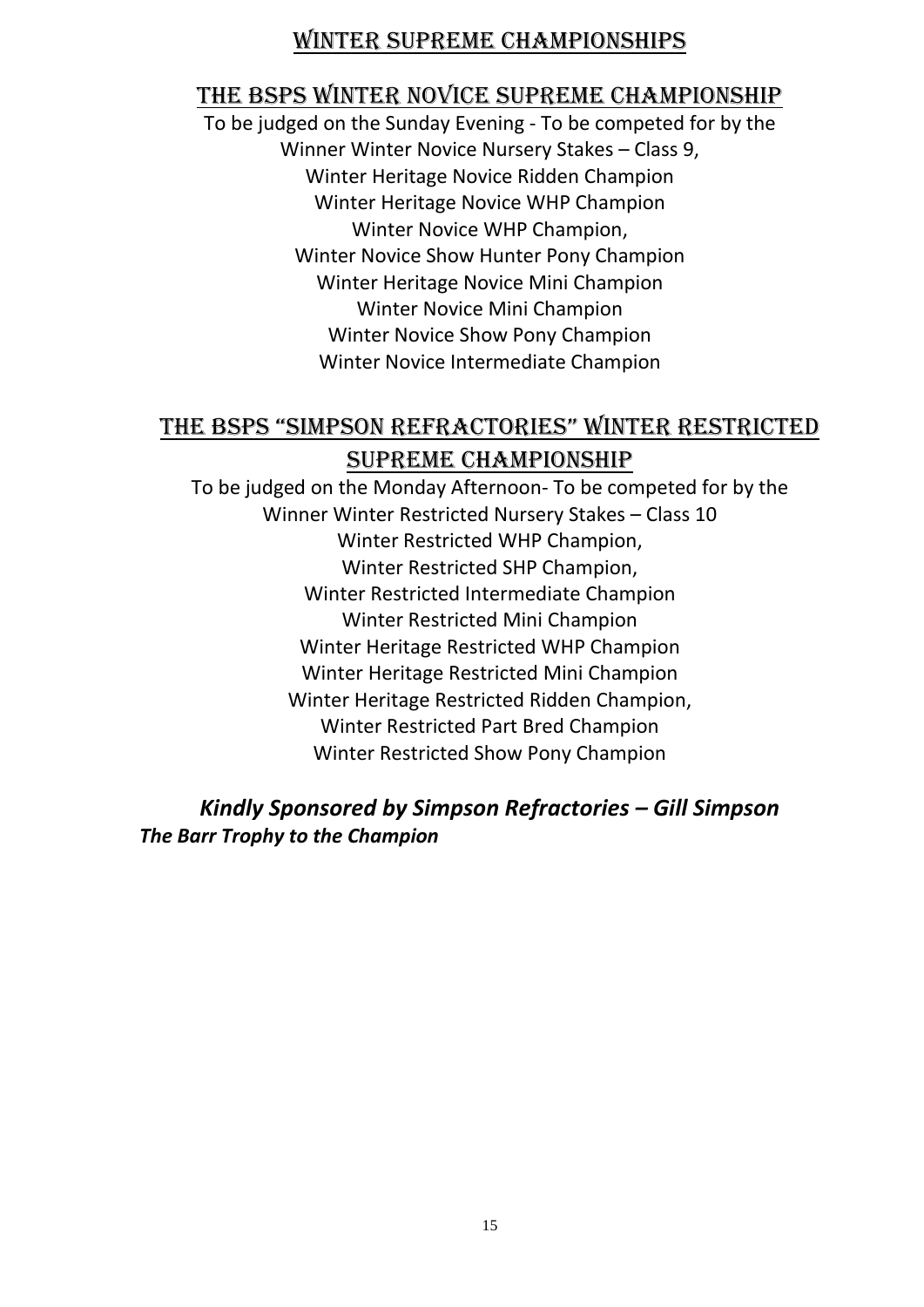# THE GOLD CUP COMPETITION

### CLASSES MAXIMUM HEIGHT FOR FENCES OPEN CLASSES – OPEN HEIGHT

**CLASS 1 THE OPEN 133cms GOLD CUP (**Section A) DRESSAGE (Section B) COMBINED WSP (Section C) SHOW JUMPING Mare or Gelding, 4 years old and over, not exceeding 133cms. Riders not to have attained their  $14<sup>th</sup>$  birthday before  $1<sup>st</sup>$  January in the current year

#### **CLASS 2 THE OPEN 143cms GOLD CUP** (Section A) DRESSAGE (Section B) COMBINED WSP (Section C) SHOW JUMPING Mare or Gelding, 4 years old and over, exceeding 133cms and not exceeding 143cms Riders not to have attained their  $17<sup>th</sup>$  birthday before  $1<sup>st</sup>$  January in the current year

**CLASS 3 THE OPEN 153cms GOLD CUP** (Section A) DRESSAGE (Section B) COMBINED WSP (Section C) SHOW JUMPING Mare or Gelding, 4 years old and over, exceeding 143cms and not exceeding 153cms Riders not to have attained their  $20<sup>th</sup>$  birthday before  $1<sup>st</sup>$  January in the current year

#### **CLASS 4 THE OPEN INTERMEDIATE GOLD CUP**

(Section A) DRESSAGE (Section B) COMBINED WSP (Section C) SHOW JUMPING Mare or Gelding, 4 years old and over, exceeding 148cms and not exceeding 158cms Riders not to have attained their  $25<sup>th</sup>$  birthday before  $1<sup>st</sup>$  January in the current year

#### **METHOD OF JUDGING THE GOLD CUP**

To be run in accordance with the BSPS Rules for Combined Training and Gold Cup Classes JUMPING 60 MARKS STYLE & MANNERS 30 MARKS POSITION OF SEAT AND EFFECTIVENESS OF RIDER 10 MARKS TOTAL 100 MARKS Pony Club Intermediate Eventing Test 2015 will be used for classes 1,2,3,4, copies are available from The Pony Club Website.

Entries will be limited, competitors must enter both sections A & B.

No pony or rider may compete in more than one class.

SECTION C will be a jumping course with a Joker fence.

Anyone eliminated in S/J will not come forward for overall rosette.

WSP – scores lower than 20 regardless of combined placing will not go forward to show jumping.

This Phase will be open to the competitors gaining the highest amalgamated scores from Sections A and B.

All faults will be deducted from the total score carried forward from Sections A and B

## **BSPS GOLD CUP CHAMPIONSHIP**

To be competed for by  $1<sup>st</sup>$  and  $2<sup>nd</sup>$  prize winners from classes 1 to 4.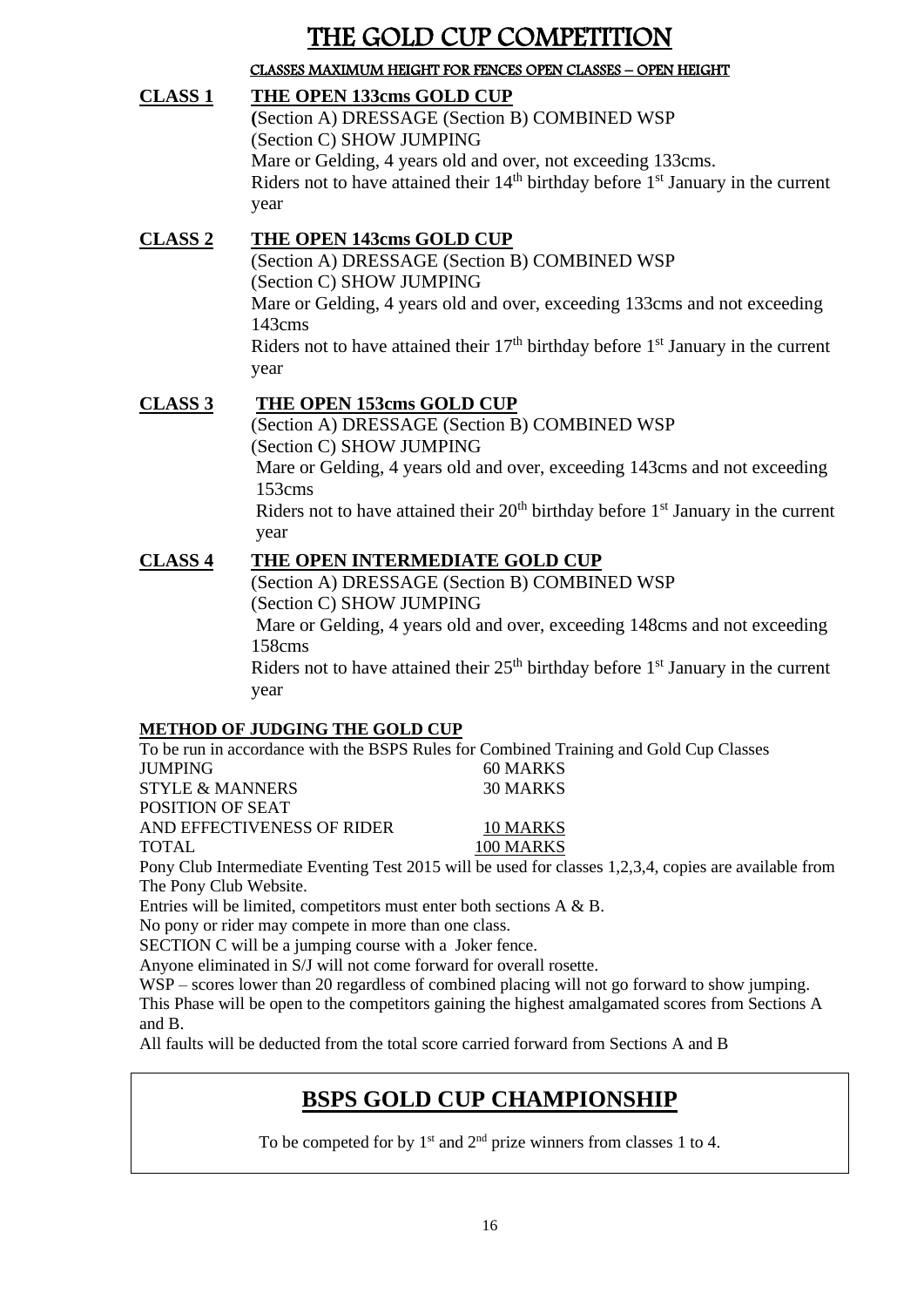## *THE HIGHEST PLACED FOUR PONIES, OWNED REGISTERED AND RIDDEN BY BSPS MEMBERS IN CLASSES 1, 2 and 3 WILL QUALIFY FOR*

## *THE BSPS GOLD CUP*

*At the LAND ROVER BURGHLEY HORSE TRIALS On Sunday 4 th September 2022*

## CRADLE AND NURSERY STAKES SECTION

## CLASS 5 MAXIMUM HEIGHT FENCES 40cms

#### **CLASS 5 THE BSPS "PENNINGTON FAMILY" TINY TOTS STAKES** Mare or Gelding, 4 years old or over, not exceeding 122cms

Suitable to be ridden by a rider not to have attained their  $9<sup>th</sup>$ birthday before 1<sup>st</sup> January in the current year

#### *Kindly Sponsored by Belinda Pennington*

**Open to plaited and Heritage ponies** To be Judged on SATURDAY

#### CLASS 6 MAXIMUM HEIGHT FENCES 40cms

#### **CLASS 6 THE BSPS "PENNINGTON FAMILY" TINY TOTS STAKES**

Mare or Gelding, 4 years old or over, not exceeding 122cms Suitable to be ridden by a rider not to have attained their 9<sup>th</sup> birthday before  $1<sup>st</sup>$  January in the current year

## *Kindly Sponsored by Belinda Pennington*

#### **Open to plaited and Heritage ponies** To be Judged on SUNDAY

#### CLASS 7 MAXIMUM HEIGHT OF FENCES–OPEN HEIGHT

## **CLASS 7 "THE WHITE COMPANY" BSPS OPEN CRADLE STAKES**

Mare or Gelding, 4 years old or over, not exceeding 122cms Suitable to be ridden by a rider not to have attained their  $11<sup>th</sup>$ birthday before  $1<sup>st</sup>$  January in the current year To be Judged on SUNDAY

#### *Kindly Sponsored by The White Company*

#### CLASS 8 MAXIMUM HEIGHT OF FENCES–OPEN HEIGHT

#### **CLASS 8 "THE WHITE COMPANY" BSPS OPEN CRADLE STAKES**

Mare or Gelding, 4 years old or over, not exceeding 122cms Suitable to be ridden by a rider not to have attained their  $11<sup>th</sup>$ birthday before  $1<sup>st</sup>$  January in the current year

#### *Kindly Sponsored by The White Company*

The "Longclose" Cup – Presented by Mr and Mrs J Thorne

To be Judged on MONDAY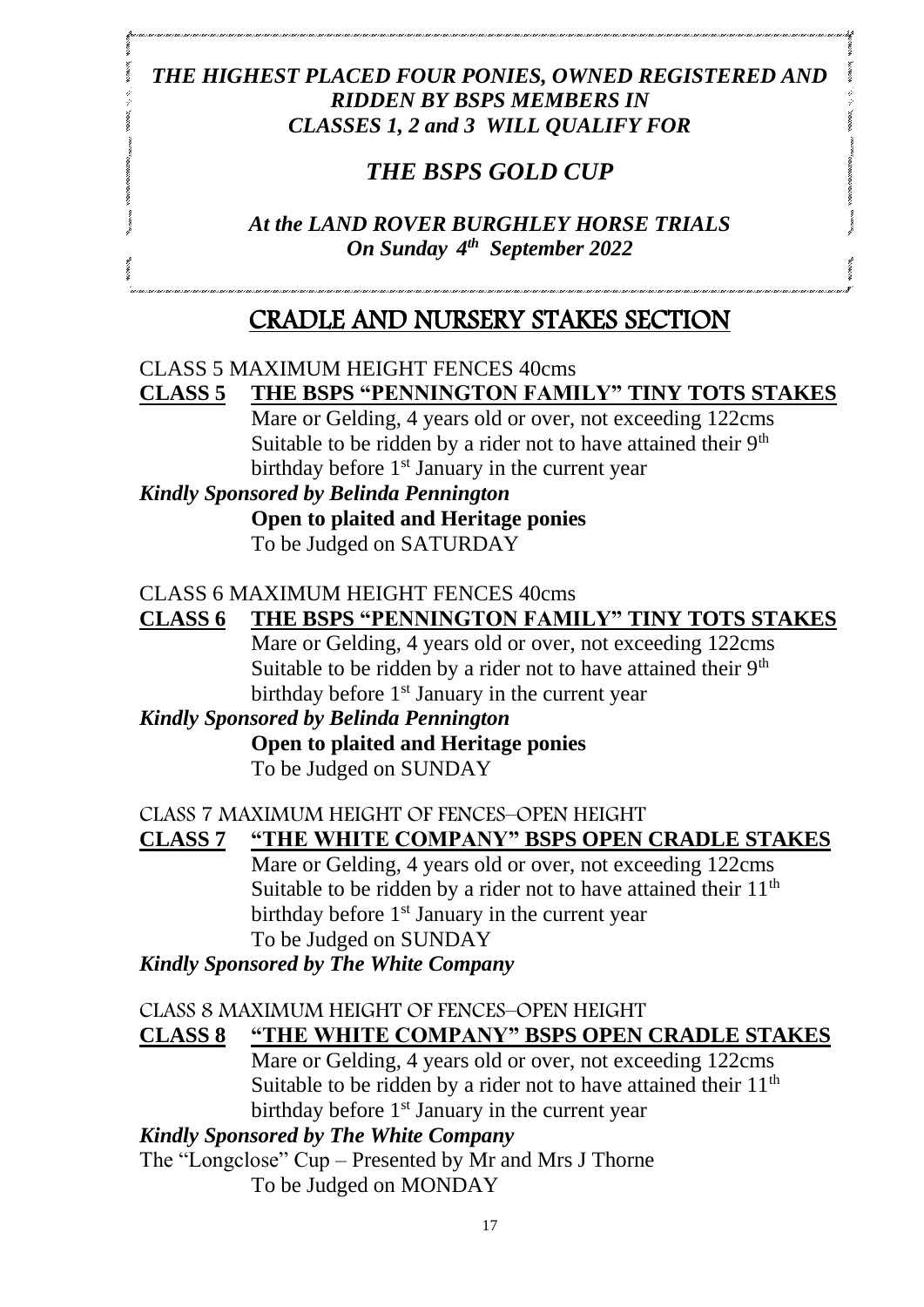#### WINTER NOVICE NURSERY STAKES CLASS

#### CLASSES 9-10 ANIMALS MUST HAVE QUALIFIED AT A BSPS WINTER QUALIFYING SHOW

#### CLASS 9 MAXIMUM HEIGHT OF FENCES – NOVICE HEIGHT **CLASS 9 THE BSPS "DIGITAL DIRECT" WINTER NOVICE NURSERY STAKES**

Mare or gelding, 4 years old or over, not exceeding 133cms. Suitable to be ridden by a rider not to have attained their  $12<sup>th</sup>$ birthday before  $1<sup>st</sup>$  January in the current year The "Jackie Randall" Trophy to the winner

#### *Kindly Sponsored by Digital Direct – Sarah Chan*

*The Winner to compete for the BSPS Winter Novice Supreme Championship – See Page 15*

#### WINTER RESTRICTED OPEN NURSERY STAKES

#### CLASS 10 MAXIMUM HEIGHT OF FENCES – RESTRICTED HEIGHT **CLASS 10 "THE WHITE COMPANY" BSPS WINTER RESTRICTED OPEN NURSERY STAKES.**

Mare or Gelding, 4 years old or over, not exceeding 133cms. Suitable to be ridden by a rider not to have attained their  $12<sup>th</sup>$ birthday before 1<sup>st</sup> January in the current year

#### *Kindly Sponsored by The White Company*

The "Alkerton Hyde" Trophy – Presented by The Barr Family *The Winner to compete for the BSPS Winter Restricted Supreme Championship – See Page 15*

#### OPEN NURSERY STAKES RIHS QUALIFYING CLASSES

CLASS 11 MAXIMUM HEIGHT OF FENCES – HEIGHT FOR RIHS QUALIFYING ROUND ie OPEN HEIGHT + 10cms

#### **CLASS 11** "**THE WHITE COMPANY" RIHS NURSERY STAKES**

Mare or Gelding, 4 years old or over, not exceeding 133cms Suitable to be ridden by a rider not to have attained their  $12<sup>th</sup>$ birthday before 1<sup>st</sup> January in the current year

### *Kindly Sponsored by The White Company* The "Valepark Holiday" Trophy – Presented by the Farrar Fry Family

#### CLASS 12 MAXIMUM HEIGHT OF FENCES – OPEN HEIGHT **CLASS 12** "**THE WHITE COMPANY" OPEN NURSERY STAKES**

Mare or Gelding, 4 years old or over, not exceeding 133cms Suitable to be ridden by a rider not to have attained their  $12<sup>th</sup>$ birthday before 1<sup>st</sup> January in the current year

#### *Kindly Sponsored by The White Company*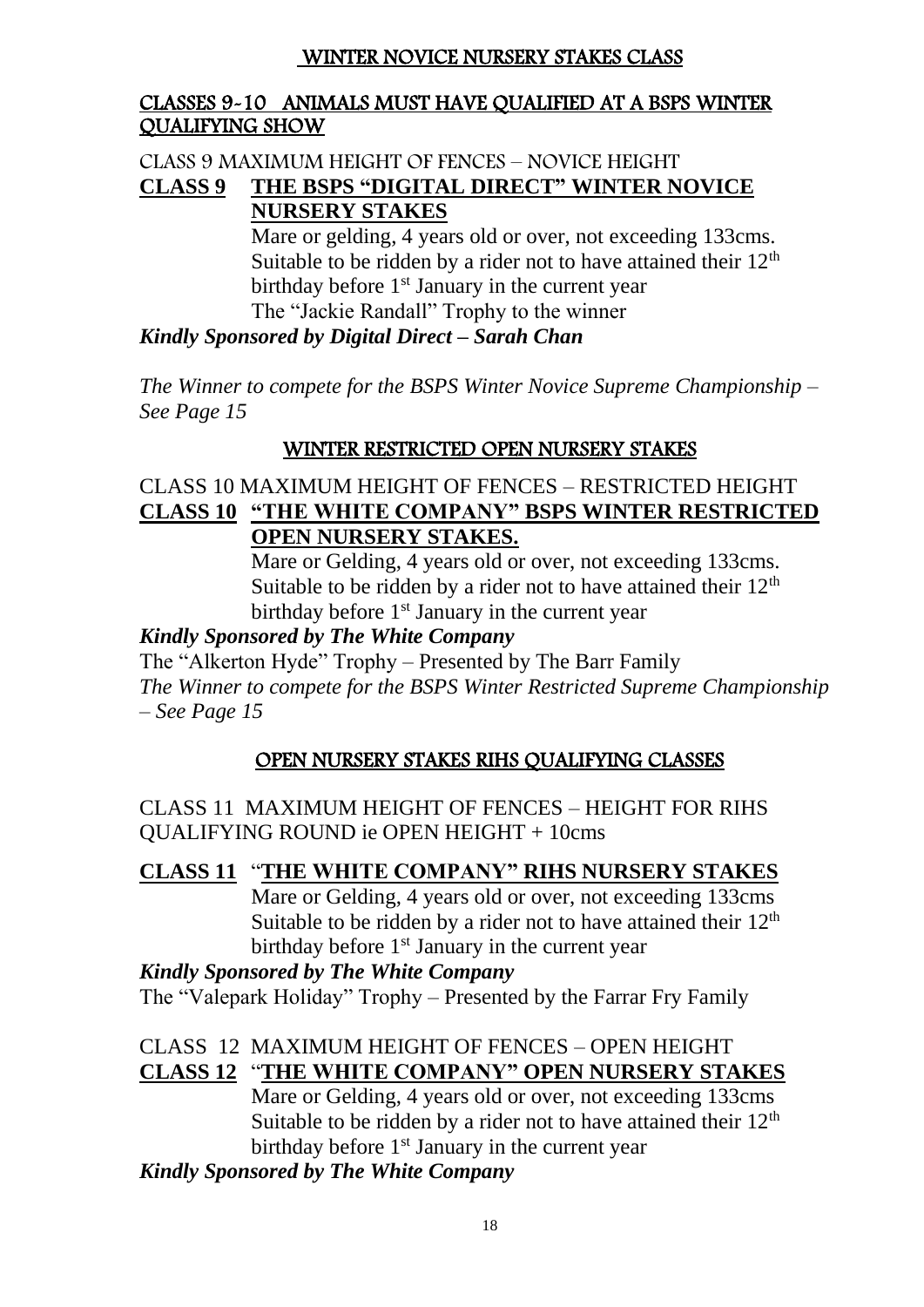### **THE BSPS WORKING HUNTER PONY INSTRUCTIONAL CLASSES**

#### **CLASS 13 THE BSPS WHP INSTRUCTIONAL CLASS**

Maximum Height of fences 70cms. Ponies 133cms and under. Riders any age

#### **CLASS 14 THE BSPS WHP INSTRUCTIONAL CLASS** Maximum Height of fences 80cms. Ponies 143cms and under. Riders any age

## **CLASS 15 THE BSPS WHP INSTRUCTIONAL CLASS**

Maximum Height of fences 90cms. Ponies 153cms and under. Riders any age

### **METHOD**

There will be three trainers Stage One Jumping – Mrs R Turner Stage Two Manners and Show – Mr C Elenor Stage Three Conformation – Miss V Leavesley

#### STAGE ONE

Competitors will walk the course with the Stage One Trainer Ponies and Riders will jump a short course of WHP fences and given feed back on their jumping by the Stage One Judge

#### STAGE TWO

Ponies and Riders will do a show and be given feed back on their performance by the Stage Two Judge

#### STAGE THREE

Conformation phase - Competitors will be given feed back on how to stand their pony up and do the In hand show by the Stage Three Judge

Entries will be limited, Riders and ponies may enter more than one class numbers permitted.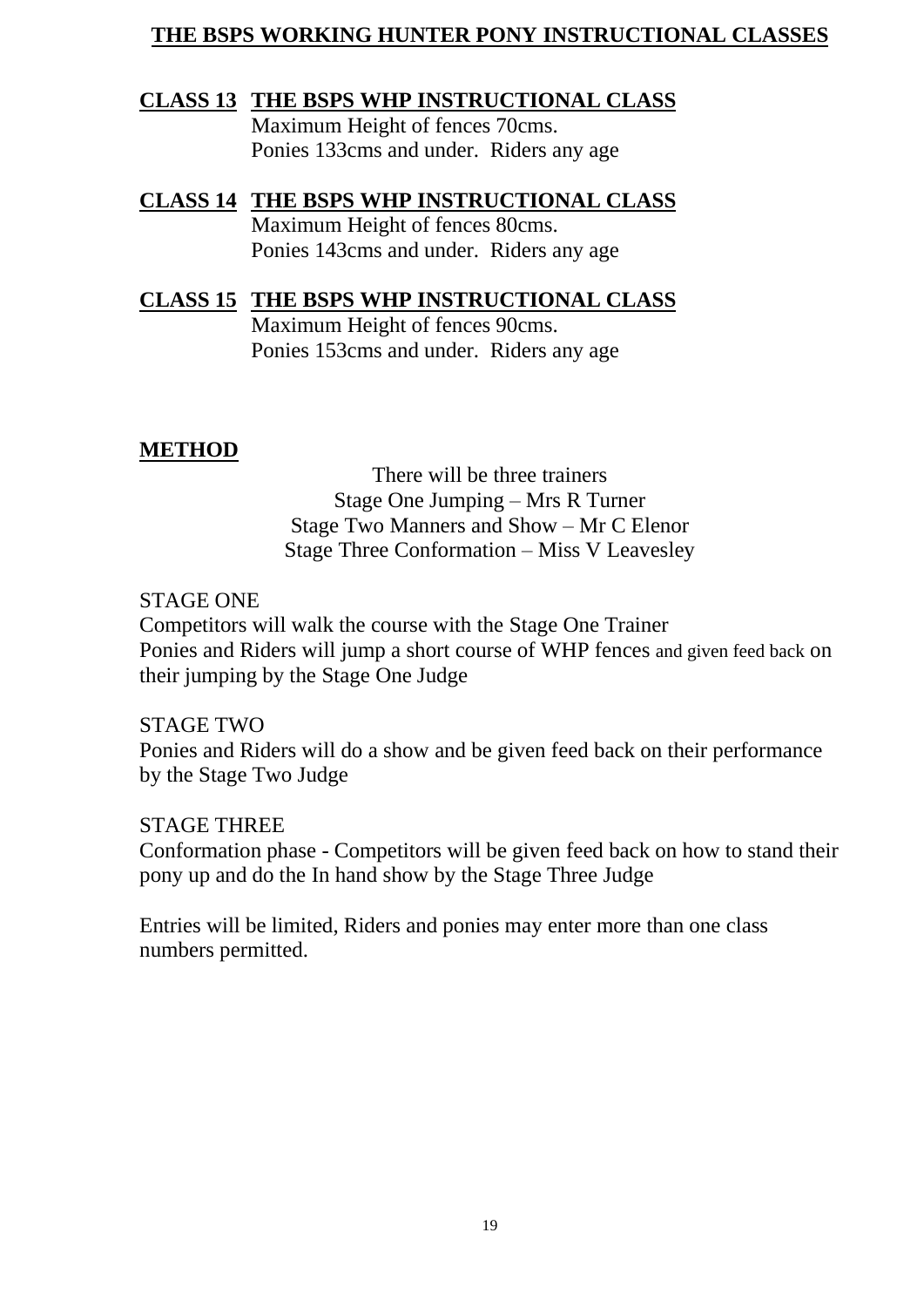## NEW FOR 2022 THE BSPS WINTER WORKER STAKES

#### CLASSES 16-20 ANIMALS MUST HAVE QUALIFIED AT A BSPS WINTER QUALIFYING SHOW

#### **CLASS 16 THE BSPS WINTER WORKER STAKES- Fences 60cms**

Plaited Animals or Heritage Ponies 4 years old and over not exceeding 158cms.

Riders any age but must be **suitably mounted for the pony/horse they ride. A Special Rosette will be awarded to the highest placed child under 12 years of age on the day of the show.**

#### **CLASS 17 THE BSPS WINTER WORKER STAKES- Fences 70cms**

Plaited Animals or Heritage Ponies 4 years old and over not exceeding 158cms.

Riders any age but must be **suitably mounted for the pony/horse they ride. A Special Rosette will be awarded for the highest placed child under 14 years of age.**

#### **CLASS 18 THE BSPS WINTER WORKER STAKES- Fences 80cms**

Plaited Animals or Heritage Ponies 4 years old and over not exceeding 158cms.

Riders any age but must be **suitably mounted for the pony/horse they ride. A Special Rosette will be awarded for the highest placed child under 18 years of age.**

#### **CLASS 19 THE BSPS WINTER WORKER STAKES- Fences 90cms**

Plaited Animals or Heritage Ponies 4 years old and over not exceeding 158cms.

Riders any age but must be **suitably mounted for the pony/horse they ride. A Special Rosette will be awarded to the highest placed child under 18 years of age.**

#### **CLASS 20 THE BSPS WINTER WORKER STAKES- Fences 1 metre**

Plaited Animals or Heritage Ponies 4 years old and over not exceeding 158cms.

Riders any age but must be **suitably mounted for the pony/horse they ride. A Special Rosette will be awarded to the highest placed child under 25 years of age.**

#### **QUALIFICATION AND ELIGIBILITY**

Animals must have qualified at a BSPS Winter qualifying Show Ponies and Riders may compete in more than one Class.

#### **FENCES**

The Course will consist of a minimum of 8 fences including 1 double up to a maximum of 12 fences.

#### **MARKS**

| <b>Total Max Marks</b>        | 120 marks |
|-------------------------------|-----------|
| Conformation and Way of Going | 20 marks  |
| Style whilst jumping          | 30 marks  |
| Jumping                       | 70 marks  |
| Marks will be awarded: -      |           |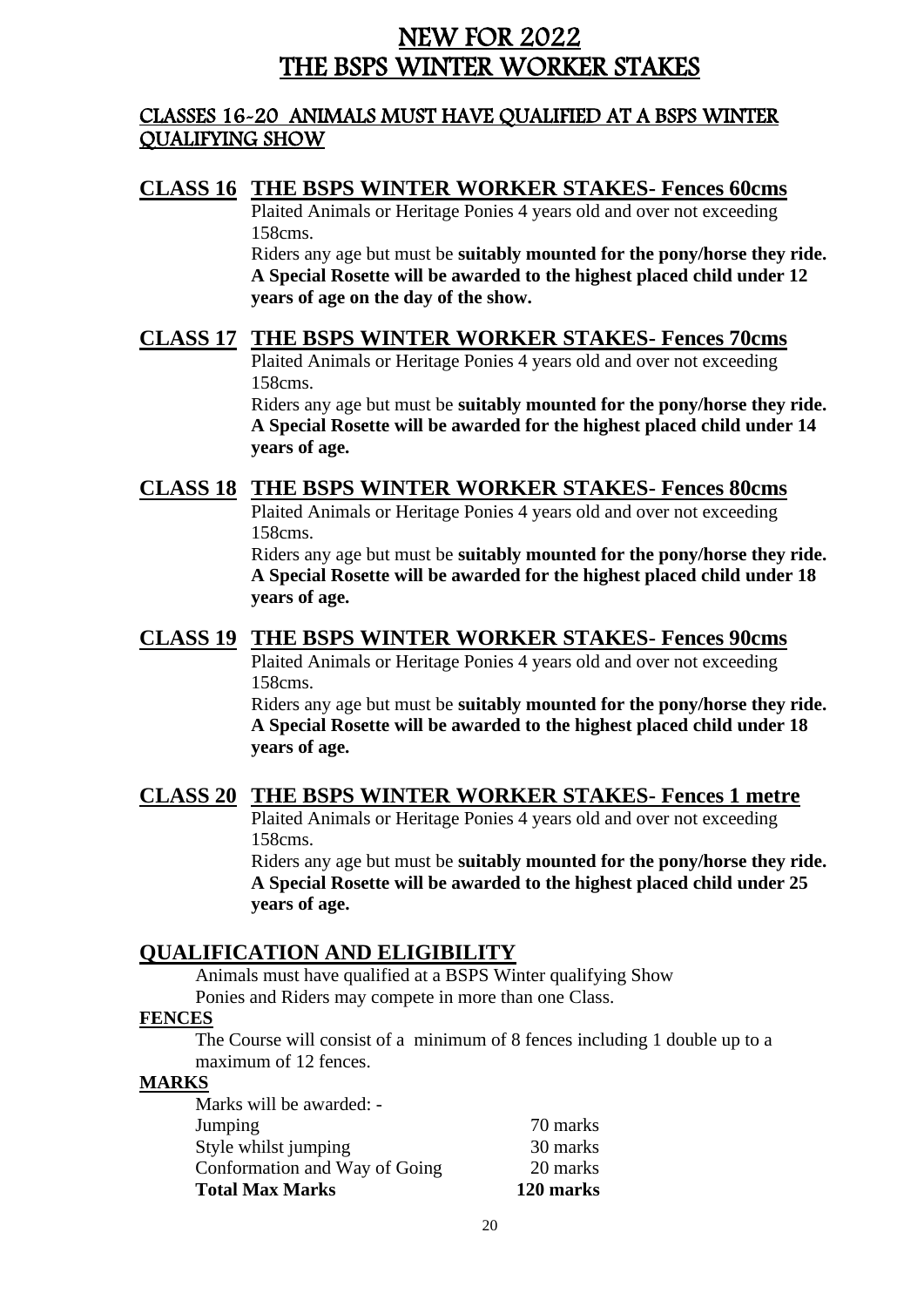#### CLASSES 21-25 NO QUALIFICATION REQUIRED

#### **CLASS 21 THE BSPS WORKER STAKES- Fences 60cms**

Plaited Animals or Heritage Ponies 4 years old and over not exceeding 158cms.

Riders any age but must be suitably mounted for the pony/horse they ride. A Special Rosette will be awarded to the highest placed child under 12 years of age on the day of the show.

#### **CLASS 22 THE BSPS WORKER STAKES- Fences 70cms**

Plaited Animals or Heritage Ponies 4 years old and over not exceeding 158cms.

Riders any age but must be suitably mounted for the pony/horse they ride. A Special Rosette will be awarded for the highest placed child under 14 years of age.

#### **CLASS 23 THE BSPS "CHEETHAM" WORKER STAKES- Fences 80cms**

Plaited Animals or Heritage Ponies 4 years old and over not exceeding 158cms.

Riders any age but must be suitably mounted for the pony/horse they ride. A Special Rosette will be awarded for the highest placed child under 18 years of age.

#### *Kindly Sponsored by Janette and Jess Cheetham*

#### **CLASS 24 THE BSPS WORKER STAKES- Fences 90cms**

Plaited Animals or Heritage Ponies 4 years old and over not exceeding 158cms.

Riders any age but must be **s**uitably mounted for the pony/horse they ride. A Special Rosette will be awarded to the highest placed child under 18 years of age.

#### **CLASS 25 THE BSPS WORKER STAKES- Fences 1 metre**

Plaited Animals or Heritage Ponies 4 years old and over not exceeding 158cms.

Riders any age but must be **s**uitably mounted for the pony/horse they ride. A Special Rosette will be awarded to the highest placed child under 25 years of age.

The highest placed 3 ponies will qualify for the BSPS Winter Championships Winter Worker Stakes on Sunday together with the highest placed Junior Rider in each class.

#### **FENCES**

The Course will consist of a minimum of 8 fences including 1 double up to a maximum of 12 fences.

#### **MARKS**

| <b>Total Max Marks</b>        | 120 marks |
|-------------------------------|-----------|
| Conformation and Way of Going | 20 marks  |
| Style whilst jumping          | 30 marks  |
| Jumping                       | 70 marks  |
| Marks will be awarded: -      |           |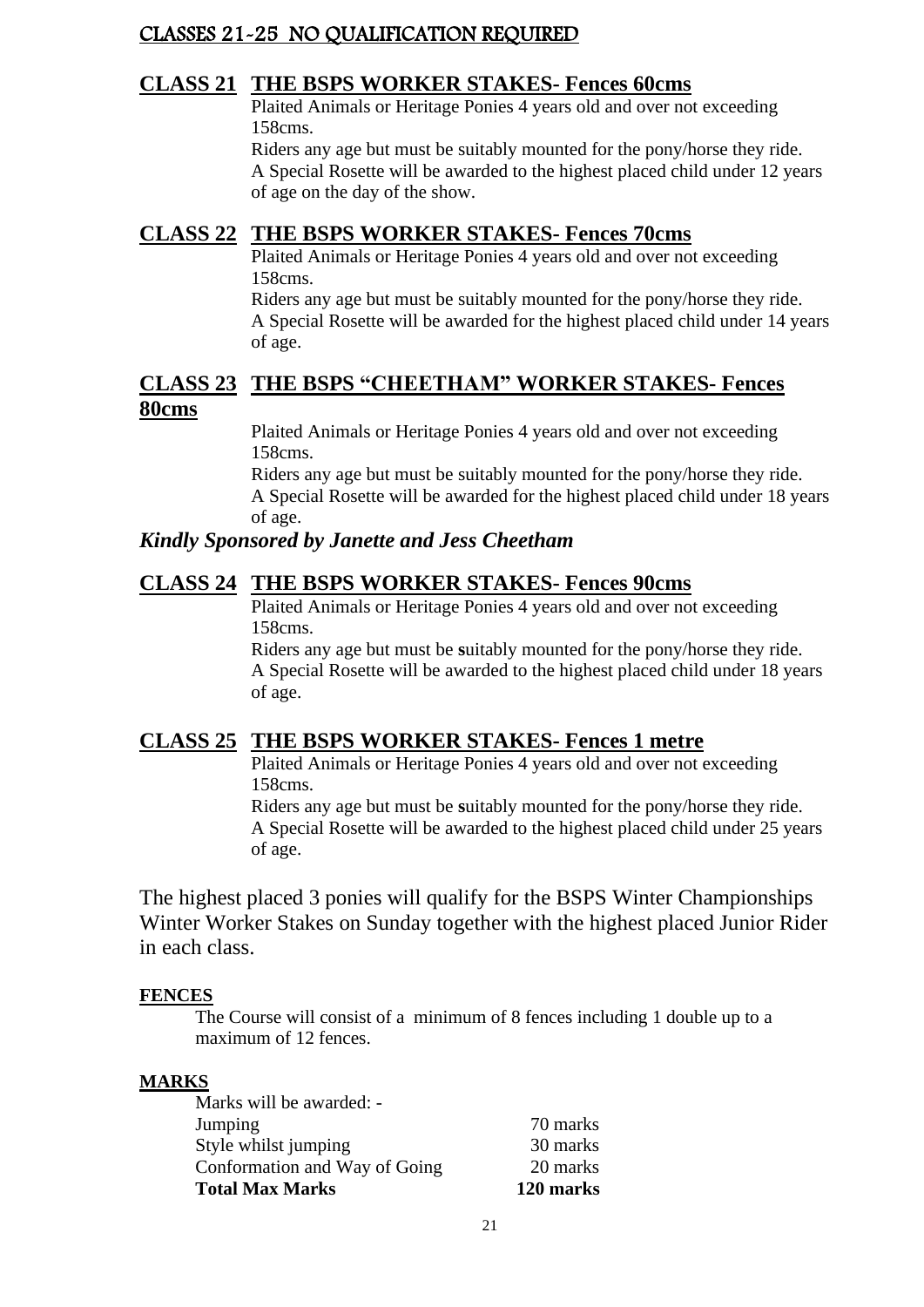## WINTER NOVICE WHP/WH CLASSES

#### **CLASSES 26-29 NO QUALIFICATION REQUIRED**

CLASSES 21-24 MAXIMUM HEIGHT OF FENCES – NOVICE HEIGHT NO QUALIFICATION REQUIRED

#### **CLASS 26 THE BSPS NOVICE 133cms WHP**

Mare or Gelding, 4 years old and over, not exceeding 133cms. Suitable to be ridden by a rider not to have attained their 14<sup>th</sup> birthday before  $1<sup>st</sup>$  January in the current year

The "Charles Hull Daihatsu" Challenge Trophy to the winner

#### **CLASS 27 THE BSPS NOVICE 143cms WHP**

Mare or Gelding, 4 years old and over, exceeding 133cms and not exceeding 143cms. Suitable to be ridden by a rider not to have attained their  $17<sup>th</sup>$  birthday before  $1<sup>st</sup>$  January in the current year The "Jeep (UK) Ltd" Challenge Trophy to the winner

#### **CLASS 28 THE BSPS NOVICE 153cms WHP**

Mare or Gelding, 4 years old and over, exceeding 143cms and not exceeding 153cms. Suitable to be ridden by a rider not to have attained their  $20<sup>th</sup>$  birthday before  $1<sup>st</sup>$  January in the current year

The Hulland Motors & Saddlery "Daihatsu" Trophy to the winner

#### **CLASS 29 THE BSPS NOVICE INTERMEDIATE WORKING HUNTER**

Mare or Gelding, 4 years old and over exceeding 148cms and not exceeding 158cms. Suitable to be ridden by a rider not to have attained their  $25<sup>th</sup>$  birthday before  $1<sup>st</sup>$  January in the current year The "Sybil Smith" Trophy – Presented by The Late Miss Sybil Smith

#### **THE BSPS NOVICE WHP/WH CHAMPIONSHIP**

Open to  $1<sup>st</sup>$  and  $2<sup>nd</sup>$  Prize winners from classes 26 to 29

The McTiffin Trophy – Presented by The McTiffin Family

#### **The Champion to compete for the Winter Novice Supreme Championships – see Page 15**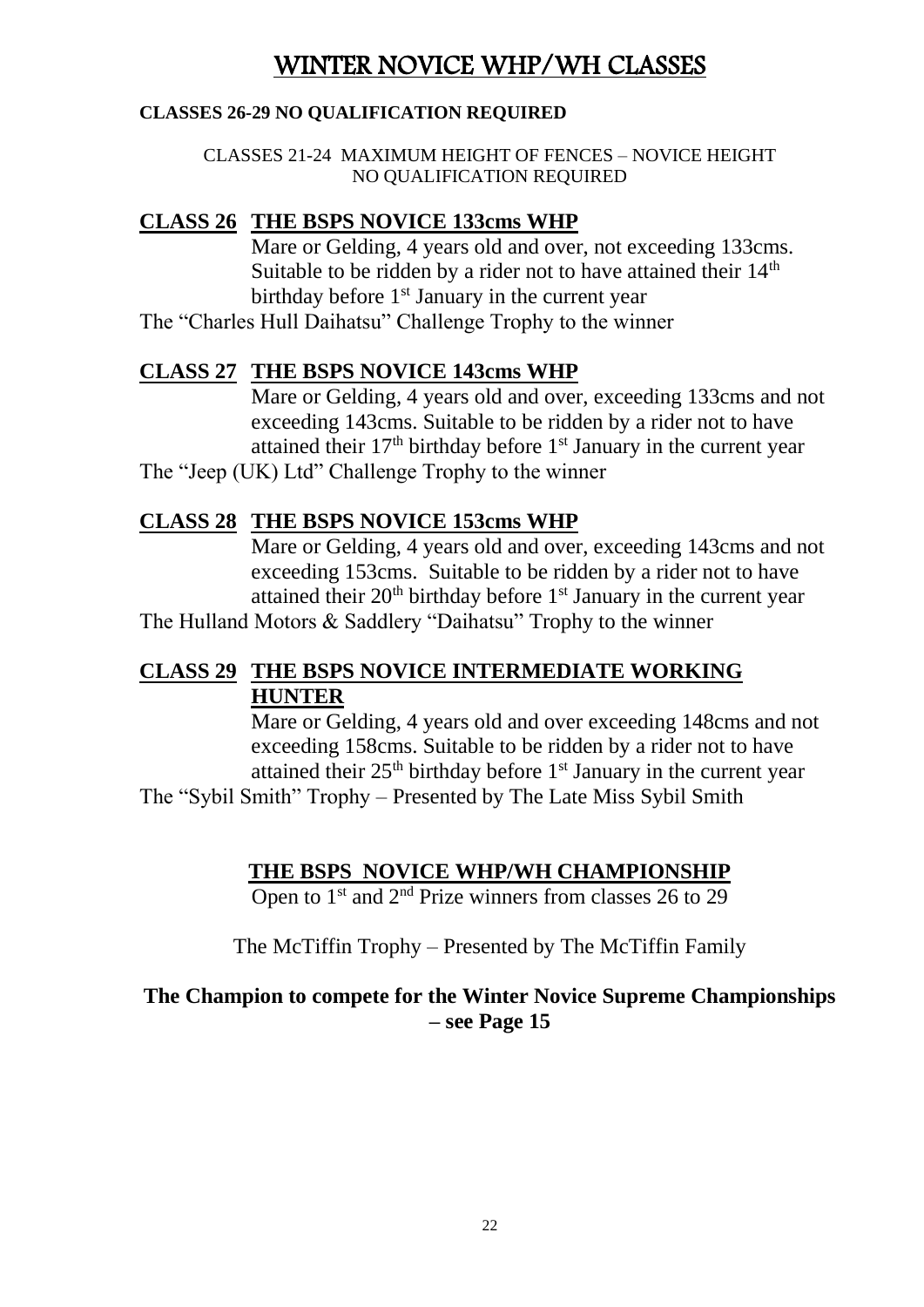## WINTER RESTRICTED OPEN WHP/WH CLASSES

#### CLASSES 30-33 ANIMALS MUST HAVE QUALIFIED AT A BSPS WINTER QUALIFYING SHOW

CLASSES 30-33 MAX HEIGHT OF FENCES–RESTRICTED HEIGHT

## **CLASS 30 THE BSPS WINTER RESTRICTED OPEN 133cms WHP**

Mare or Gelding, 4 years old and over, not exceeding 133cms Suitable to be ridden by a rider not to have attained their 14<sup>th</sup> birthday before  $1<sup>st</sup>$  January in the current year

The "Lord of the Manor" Trophy – Presented by Mrs H Johnson to the winner

#### **CLASS 31 THE BSPS WINTER RESTRICTED OPEN 143cms. WHP**

Mare or Gelding, 4 years old and over, exceeding 133cms and not exceeding 143cms. Suitable to be ridden by a rider not to have attained their  $17<sup>th</sup>$  birthday before  $1<sup>st</sup>$  January in the current year The "Markwell" Trophy presented by Mr. & Mrs. J. Bailey

#### **CLASS 32 THE BSPS WINTER RESTRICTED OPEN 153cms WHP**

Mare or Gelding, 4 years old and over, exceeding 143cms and not exceeding 153cms. Suitable to be ridden by a rider not to have attained their  $20<sup>th</sup>$  birthday before  $1<sup>st</sup>$  January in the current year

The "Newby Bridge" Memorial Trophy – Presented by Sarah Hesford to the winner

### **CLASS 33 THE BSPS WINTER RESTRICTED OPEN INTERMEDIATE WH**

Mare or Gelding, 4 years old and over, exceeding 148cms and not exceeding 158cms. Suitable to be ridden by a rider not to have attained their 25<sup>th</sup> birthday before 1<sup>st</sup> January in the current year

#### **THE BSPS WINTER RESTRICTED OPEN WHP CHAMPIONSHIP**

Open to  $1<sup>st</sup>$  and  $2<sup>nd</sup>$  Prize winners from classes 30-33

#### The Stop Press Trophy – Presented by Mr & Mrs G Edmunds **The Champion to compete for the Winter Restricted Supreme Championship – see Page 15**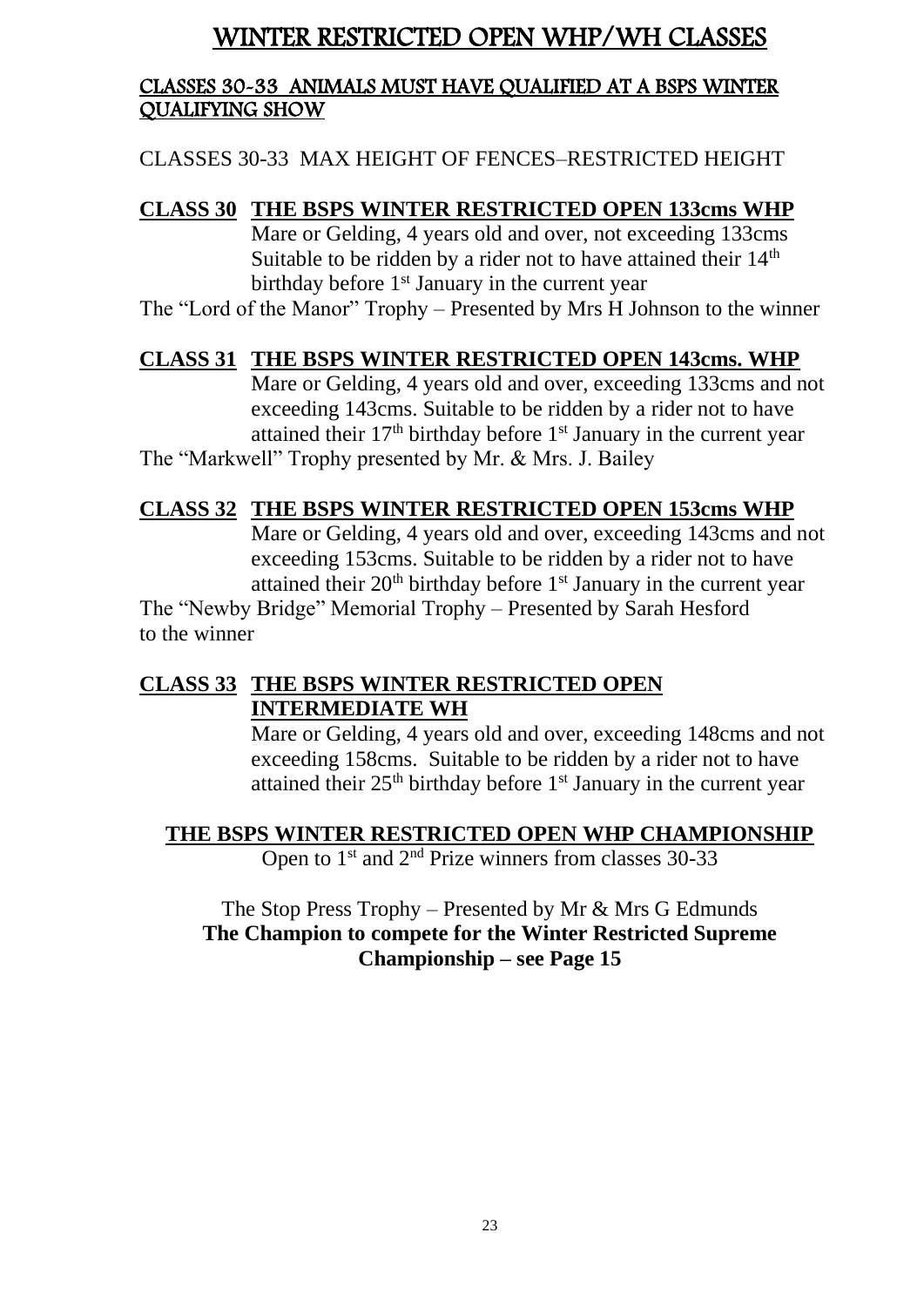## RIHS WHP/WH QUALIFYING CLASSES

#### CLASSES 34 -37 MAXIMUM HEIGHT OF FENCES – OPEN HEIGHT + 10cms **CLASS 34 THE "HUNT" RIHS OPEN 133cms WHP**

Mare or Gelding, 4 years old and over, not exceeding 133cms. Suitable to be ridden by a rider not to have attained their  $14<sup>th</sup>$ birthday before 1<sup>st</sup> January in the current year

The "Parkfield Freddie" Trophy presented by the Newsham and Watherston Families

#### **CLASS 35 THE "HUNT" RIHS OPEN 143cms WHP**

Mare or Gelding, 4 years old and over, exceeding 133cms and not exceeding 143cms. Suitable to be ridden by a rider not to have attained their  $17<sup>th</sup>$  birthday before  $1<sup>st</sup>$  January in the current year

The "Redbrook Iris" Trophy presented by the McDougall Family

#### **CLASS 36 THE "HUNT" RIHS OPEN 153cms WHP**

Mare or Gelding, 4 years old and over, exceeding 143cms and not exceeding 153cms. Suitable to be ridden by a rider not to have attained their 20<sup>th</sup> birthday before 1<sup>st</sup> January in the current year

#### **CLASS 37 THE "HUNT" RIHS OPEN INTERMEDIATE WH**

Mare or Gelding, 4 years old and over, exceeding 148cms and not exceeding 158cms. Suitable to be ridden by a rider not to have attained their  $25<sup>th</sup>$  birthday before  $1<sup>st</sup>$  January in the current year

The "Johnson" Trophy presented by Mrs. H. Johnson

#### **THE "HUNT" RIHS WHP/WH OPEN CHAMPIONSHIP**

To be competed for by  $1<sup>st</sup>$  and  $2<sup>nd</sup>$  Prize winners in Classes 34 - 37

## *Classes 34 to 37 and Championship Kindly Sponsored by Angela Hunt*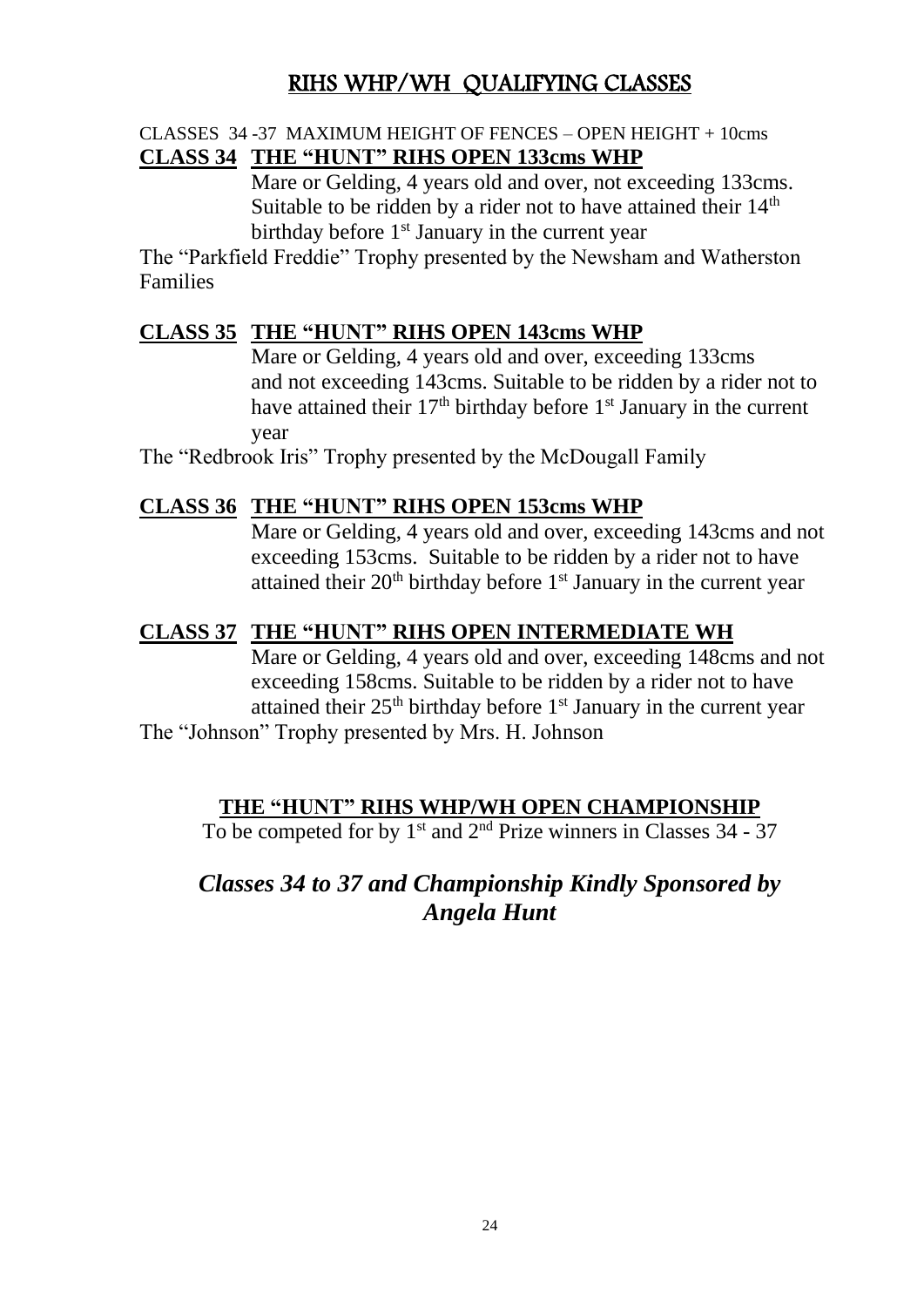#### TINY TOTS CLASSES

#### **CLASS 38 THE BSPS TINY TOTS LEAD REIN**

Plaited or Heritage Ponies not exceeding 122cms. Suitable to be ridden by a rider not to have attained their  $5<sup>th</sup>$ birthday before  $1<sup>st</sup>$  January in the current year.

#### **CLASS 39 THE BSPS TINY TOTS FIRST RIDDEN**

Plaited or Heritage Ponies not exceeding 128cms. Suitable to be ridden by a rider not to have attained their  $9<sup>th</sup>$ birthday before  $1<sup>st</sup>$  January in the current year.

#### **CLASS 40 TINY TOTS WALK & TROT**

Plaited or Heritage Ponies not exceeding 128cms. Suitable to be ridden by a rider not to have attained their  $9<sup>th</sup>$ birthday before  $1<sup>st</sup>$  January in the current year. Ponies will only walk and trot.

#### **CLASS 41 TINY TOTS RESTRICTED RIDERS**

Plaited or Heritage Ponies not exceeding 128cms. Suitable to be ridden by a rider not to have attained their  $9<sup>th</sup>$ birthday before  $1<sup>st</sup>$  January in the current year. Riders not to have won a first prize in an Open First Ridden class.

#### **CLASS 42 TINY TOTS RIDDEN**

Plaited or Heritage Ponies not exceeding 128cms. Suitable to be ridden by a rider not to have attained their  $10<sup>th</sup>$ birthday before 1<sup>st</sup> January in the current year. Ponies will be asked to canter in their individual shows only.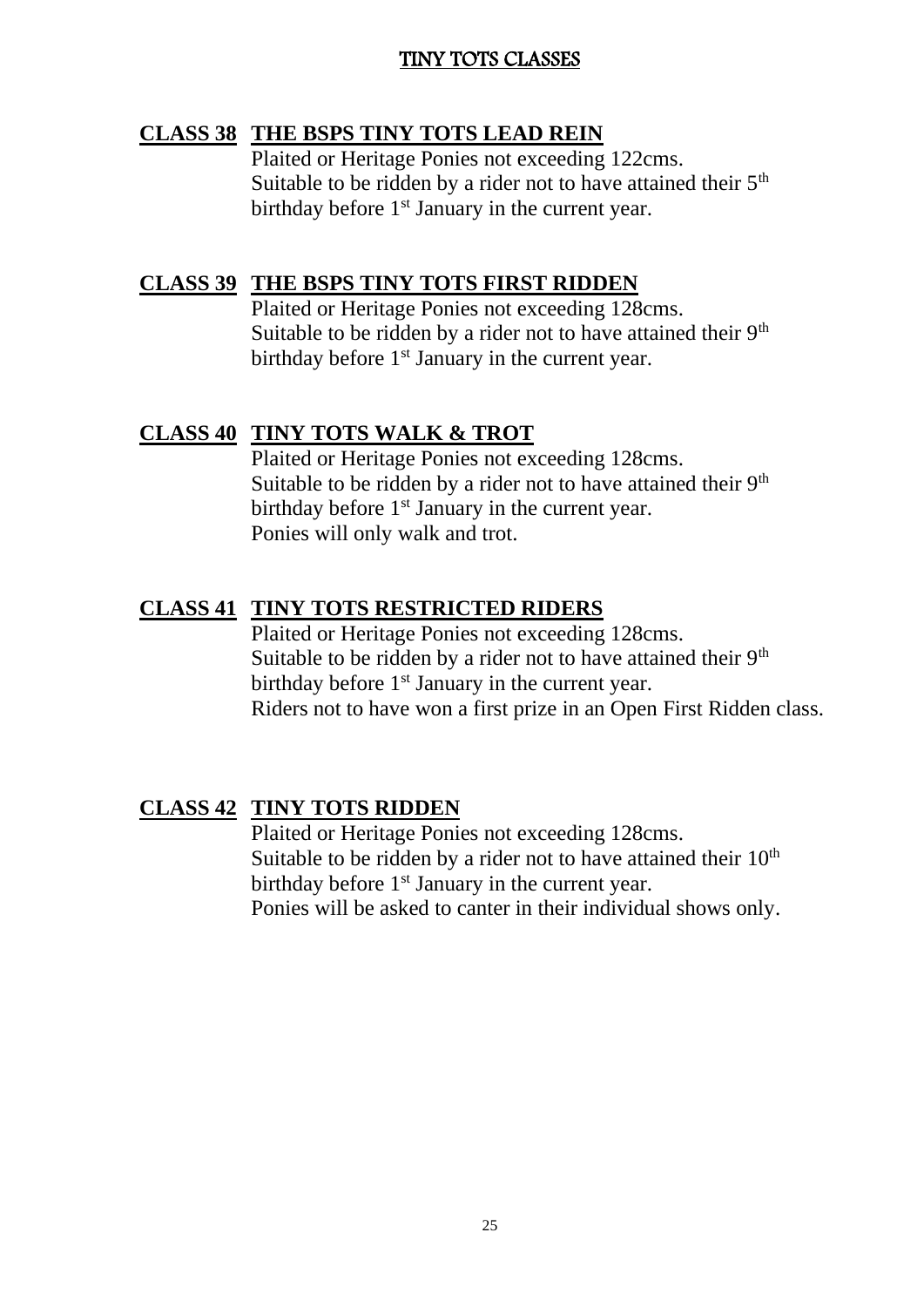## LEAD REIN WORKING SPORTS PONY

### **CLASS 43 THE BSPS LEAD REIN WORKING SPORTS PONY**

Mare or Gelding, 4 years old and over, not exceeding 122cms Riders born in 2013, 2014, 2015, 2016 or 2017. In Lead rein WSP the Judge will be looking for a pony suitable for a child to begin their future in Working Sports Pony Classes.

#### METHOD OF JUDGING

Ponies will enter the ring at the walk, they may be trotted altogether at the Judges' discretion They will be pulled into line and asked to perform an individual test around obstacles including jumping a maximum of three small upright fences not exceeding 30cms. No spread fences. Water will not be included.

Ponies will not be asked to walk on artificial material e.g. plastic sheeting during the test. Riders will not be asked to dismount.

The Leader must be 16yrs. old or over and may only lead one pony in a class.

The rein MUST go directly from the bit to the rider's hand, with no extra aids or attachments to or on the saddle.

Handles on saddles are permitted but the reins must not be attached to the handle or to the saddle. The Lead rein must be affixed to the noseband on which it must remain while the pony is in the ring. Whilst in the ring ponies must be led by the leader at all times.

The Leaders should lead on the near side with the lead ring in the left hand.

#### DRESS CODE

**ANTIBOTION** 

Riders- Hats and Body Protectors in accordance with BSPS Rules. Tweed jackets, beige or cream jodhups, Shirts, tie, boots and gloves. No Buttonholes.

Leaders – Country attire, Gentleman Trilby Hats or Caps, Ladies modest hats.

| <b>MARKS</b>                                 |              |           |
|----------------------------------------------|--------------|-----------|
| Manners and style whilst performing the test |              | 60 Marks  |
| (including jumping)                          |              |           |
| Type and Way of Going                        |              | 20 Marks  |
| Suitability of pony for the rider            |              | 20 Marks  |
|                                              | <b>TOTAL</b> | 100 Marks |

Judges will penalise refusals, knockdowns or taking the wrong course. A stride or two of canter over the fences will not be penalised. There will be NO conformation marks.

### *THE 1st to 3 rd PLACED PONIES IN THE BSPS LEAD REIN WORKING SPORTS PONY CLASS WILL QUALIFY FOR THE WHITE COMPANY BSPS LEAD REIN WORKING SPORTS PONY*

#### *At the LAND ROVER BURGHLEY HORSE TRIALS On Sunday 4 th September 2022*

26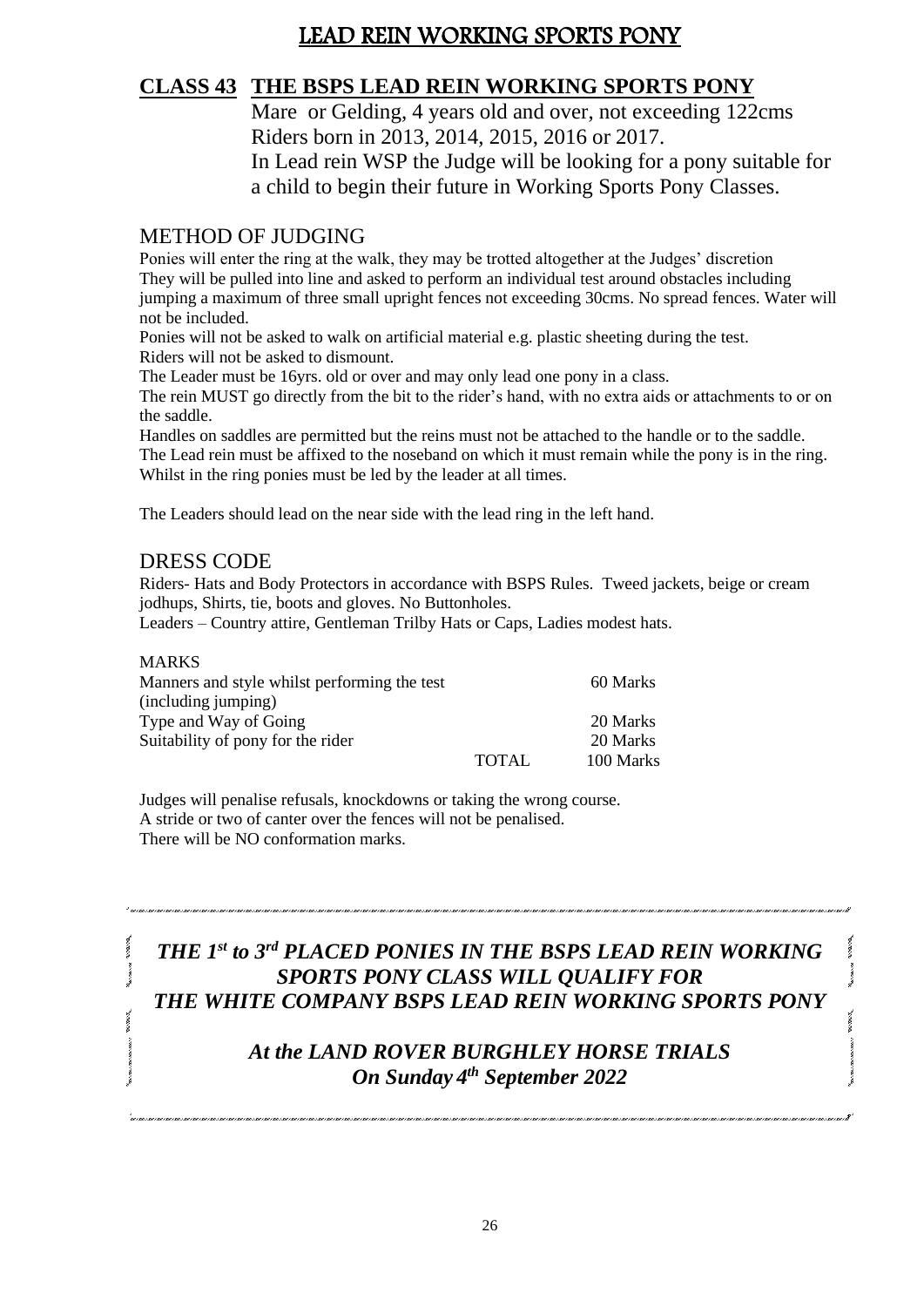### NOVICE, RESTRICTED and OPEN LEAD REIN & FIRST RIDDEN SECTION

### **CLASSES 44-47 NO QUALIFICATION REQUIRED**

#### **CLASS 44 THE BSPS NOVICE LEADING REIN PONY**

Mare or Gelding, 4 years old and over, not exceeding 122cms Suitable to be ridden by a rider not to have attained their  $8<sup>th</sup>$ birthday before 1<sup>st</sup> January in the current year

### **CLASS 45 THE BSPS NOVICE FIRST RIDDEN**

Mare or Gelding, 4 years old and over, not exceeding 122cms. Suitable to be ridden by a rider not to have attained their  $10<sup>th</sup>$ birthday before 1<sup>st</sup> January in the current year

#### **THE BSPS NOVICE MINI SHOW PONY CHAMPIONSHIP**

Open to  $1<sup>st</sup>$  and  $2<sup>nd</sup>$  Prize winners from classes 44 and 45

## **CLASS 46 THE BSPS RESTRICTED LEADING REIN PONY**

Mare or Gelding, 4 years old and over, not exceeding 122cms. Suitable to be ridden by a rider not to have attained the 8<sup>th</sup> birthday before 1<sup>st</sup> January in the current year

### **CLASS 47 THE BSPS RESTRICTED FIRST RIDDEN PONY**

Mare or Gelding, 4 years old and over, not exceeding 122cms. Suitable to be ridden by a rider not to have attained their  $10<sup>th</sup>$ birthday before  $1<sup>st</sup>$  January in the current year

## **THE BSPS RESTRICTED MINI SHOW PONY CHAMPIONSHIP**

Open to 1<sup>st</sup> and 2<sup>nd</sup> Prize winners from classes 46 and 47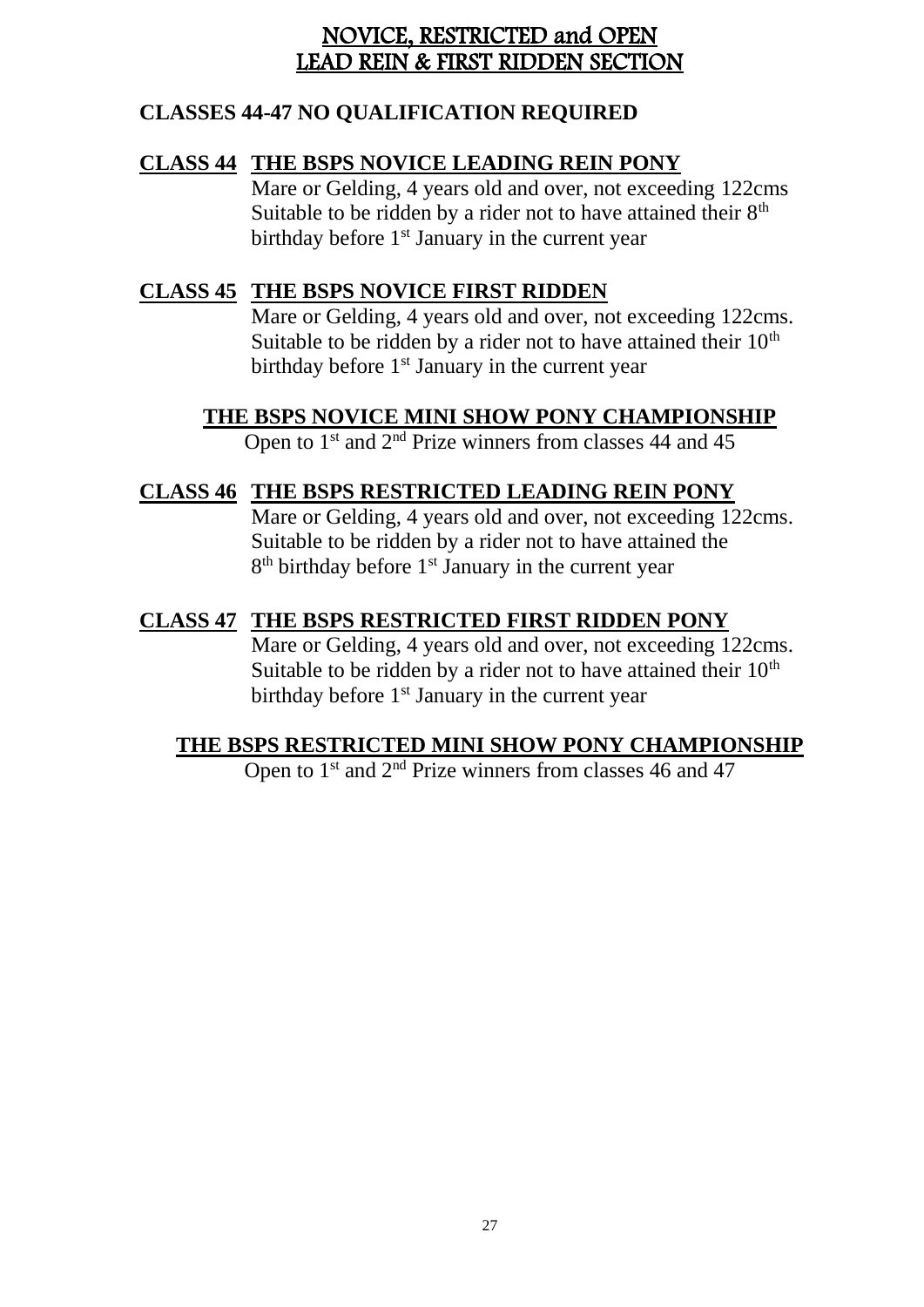## RIHS LEAD REIN/FIRST RIDDEN QUALIFYING CLASSES

#### **CLASS 48 THE RIHS "CAR TRIX" LEADING REIN PONY**

Mare or Gelding, 4 years old and over, not exceeding 122cms. Suitable to be ridden by a rider not to have attained their  $8<sup>th</sup>$ birthday before 1<sup>st</sup> January in the current year

### **CLASS 49 THE RIHS "CAR TRIX" FIRST RIDDEN PONY**

Mare or Gelding, 4 years old and over, not exceeding 122cms. Suitable to be ridden by a rider not to have attained their  $10<sup>th</sup>$ birthday before 1<sup>st</sup> January in the current year.

### **THE RIHS "CAR TRIX" MINI SHOW PONY CHAMPIONSHIP**

To be competed for by  $1<sup>st</sup>$  and  $2<sup>nd</sup>$  Prize winners in classes 48 and 49 The Champion will qualify for the Gribbin Family Supreme Ridden Pony Championship to be held at The North of England Summer Show *Classes 48, 49 and Championship Kindly Sponsored by Car Trix – Mr. Todd O'Brien* **CLASSES 48 and 49 TO BE JUDGED ON SUNDAY**

### **CLASS 50 THE RIHS "ISLE VETERINARY GROUP" LEADING REIN PONY**

Mare or Gelding, 4 years old and over, not exceeding 122cms. Suitable to be ridden by a rider not to have attained their  $8<sup>th</sup>$ birthday before  $1<sup>st</sup>$  January in the current year

#### **CLASS 51 THE RIHS "ISLE VETERINARY GROUP" FIRST RIDDEN PONY**

Mare or Gelding, 4 years old and over, not exceeding 122cms. Suitable to be ridden by a rider not to have attained their  $10<sup>th</sup>$ birthday before 1<sup>st</sup> January in the current year.

#### **THE RIHS "ISLE VETERINARY GROUP" MINI SHOW PONY CHAMPIONSHIP**

To be competed for by  $1^{st}$  and  $2^{nd}$  Prize winners in classes 50 and 51 *Classes 50, 51 and Championship Kindly Sponsored by Isle Veterinary Group – David and Lorraine Scott*

#### **CLASSES 50 and 51 TO BE JUDGED ON MONDAY**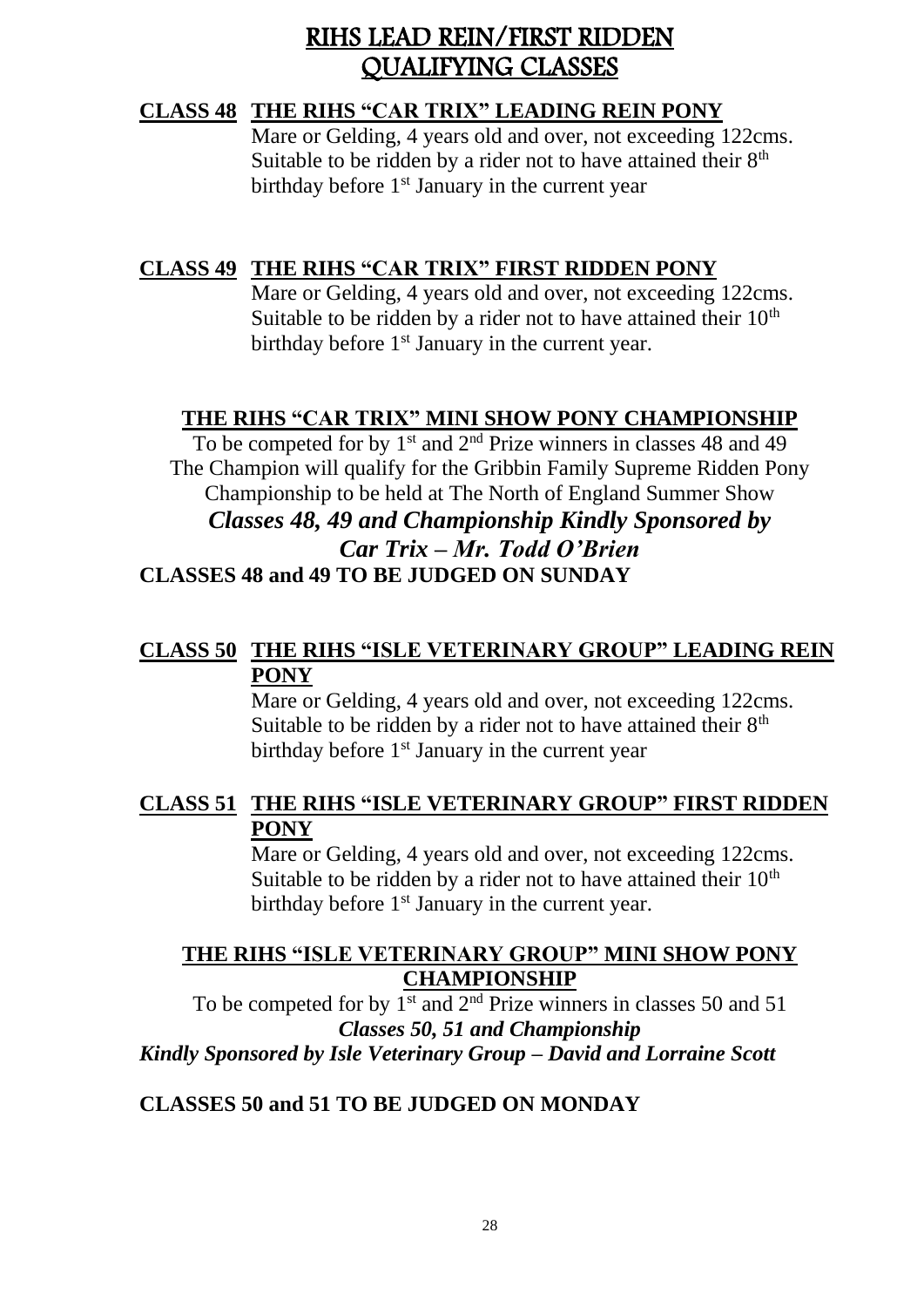## LEADING REIN OF HUNTER TYPE CLASSES

#### **CLASS 52 THE BSPS NOVICE LEADING REIN OF HUNTER TYPE**

Mare or gelding 4 years old or over, not exceeding 122cms Suitable to be ridden by a rider not to have attained their  $9<sup>th</sup>$ birthday before the 1<sup>st</sup> January in the current year

### **CLASS 53 THE BSPS RESTRICTED LEAD REIN OF HUNTER TYPE**

Mare or gelding 4 years old or over, not exceeding 122cms Suitable to be ridden by a rider not to have attained their  $9<sup>th</sup>$ birthday before the  $1<sup>st</sup>$  January in the current year

### **CLASS 54 THE "HILTON" RIHS LEADING REIN OF HUNTER TYPE**

Mare or gelding 4 years old or over, not exceeding 122cms Suitable to be ridden by a rider not to have attained their 9<sup>th</sup> birthday before the  $1<sup>st</sup>$  January in the current year

*Kindly Sponsored by Philip and Rosemary Hilton* The "Bo-Diddley" Trophy – Presented by Miss Joanne King **CLASS 54 WILL BE JUDGED ON SATURDAY**

#### **CLASS 55 THE RIHS LEADING REIN OF HUNTER TYPE**

Mare or gelding 4 years old or over, not exceeding 122cms Suitable to be ridden by a rider not to have attained their  $9<sup>th</sup>$ birthday before the  $1<sup>st</sup>$  January in the current year The winner will qualify for the Bryony Gribben Supreme Mini Pony Championship to be held at The North of England Summer Show

**CLASS 55 WILL BE JUDGED ON MONDAY**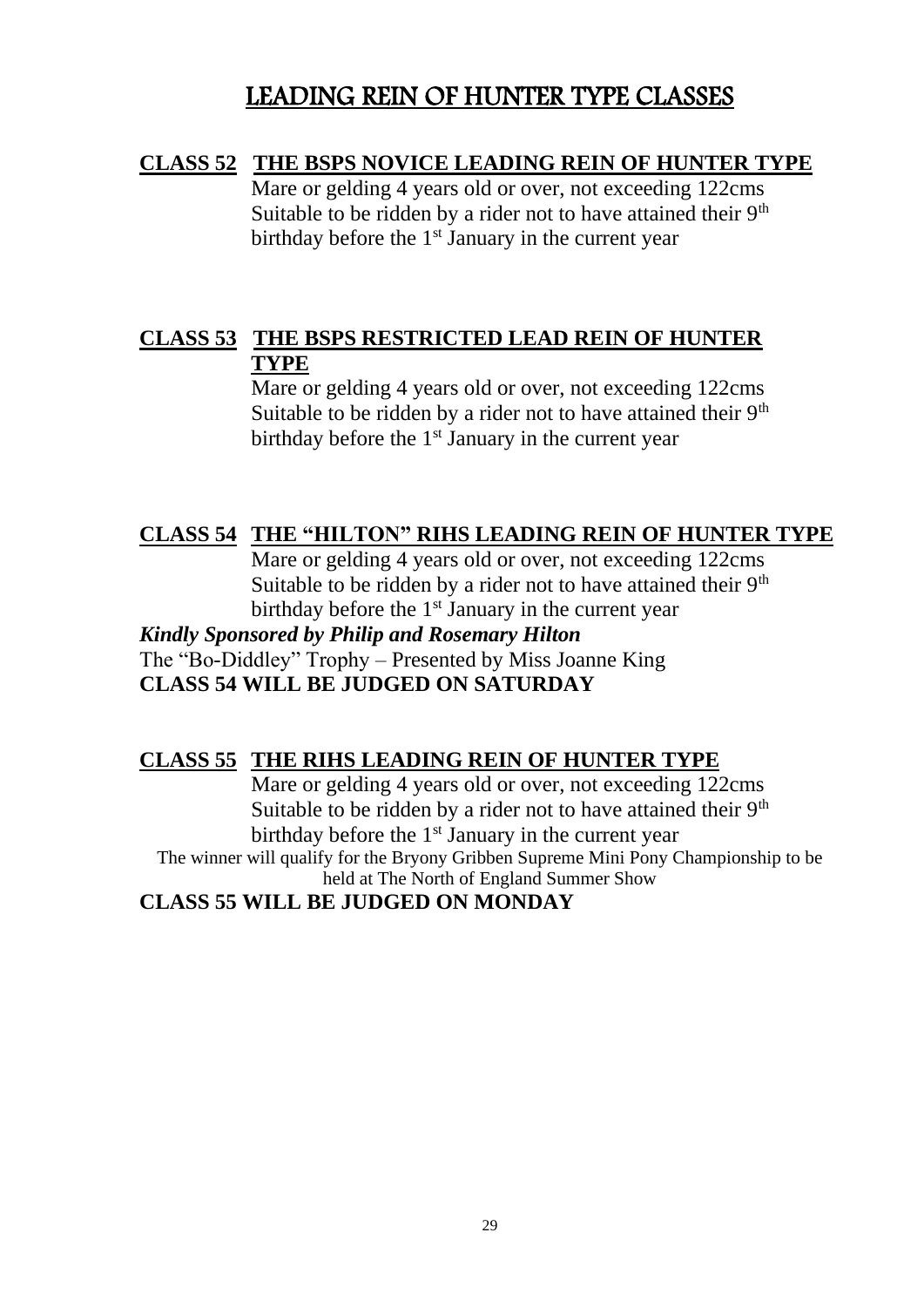## WINTER NOVICE SHOW PONY CLASSES

### **CLASSES 56- 61 ANIMALS MUST HAVE QUALIFIED AT A BSPS WINTER QUALIFYING SHOW**

**CLASS 56 THE BSPS WINTER NOVICE 128cms SHOW PONY** Mare or Gelding, 4 years old and over, not exceeding 128cms. Suitable to be ridden by a rider not to have attained their  $13<sup>th</sup>$ birthday before 1<sup>st</sup> January in the current year

**CLASS 57 THE BSPS WINTER NOVICE 138cms SHOW PONY** Mare or Gelding, 4 years old and over, exceeding 128cms and not exceeding 138cms. Suitable to be ridden by a rider not to have attained their  $15<sup>th</sup>$  birthday before  $1<sup>st</sup>$  January in the current year

# **CLASS 58 THE BSPS WINTER NOVICE 148cms SHOW PONY**

Mare or Gelding, 4 years old and over, exceeding 138cms and not exceeding 148cms. Suitable to be ridden by a rider not to have attained their  $17<sup>th</sup>$  birthday before  $1<sup>st</sup>$  January in the current year

## **THE BSPS WINTER NOVICE SHOW PONY CHAMPIONSHIP**

Open to  $1<sup>st</sup>$  and  $2<sup>nd</sup>$  Prize winners from classes 56-58 **The Champion to compete for the Winter Novice Supreme Championship – see Page 15**

# WINTER RESTRICTED SHOW PONY CLASSES

#### **CLASS 59 THE BSPS WINTER REST OPEN 128cm SHOW PONY** Mare or Gelding,4 years old and over, not exceeding 128cms. Suitable to be ridden by a rider not to have attained their 13<sup>th</sup> birthday before 1<sup>st</sup> January in the current year

## **CLASS 60 THE BSPS WINTER REST OPEN 138cm SHOW PONY**

Mare or Gelding, 4 years old and over, exceeding 128cms and not exceeding 138cms. Suitable to be ridden by a rider not to have attained their  $15<sup>th</sup>$  birthday before  $1<sup>st</sup>$  January in the current year

## **CLASS 61 THE BSPS WINTER REST OPEN 148cm SHOW PONY**

Mare or Gelding, 4 years old and over, exceeding 138cms and not exceeding 148cms. Suitable to be ridden by a rider not to have attained their  $17<sup>th</sup>$  birthday before  $1<sup>st</sup>$  January in the current year

## **THE BSPS WINTER RESTRICTED SHOW PONY CHAMPIONSHIP**

Open to  $1<sup>st</sup>$  and  $2<sup>nd</sup>$  Prize winners from classes 59, 60 and 61 **The Champion to compete for the Winter Restricted Supreme Championship** – see Page 15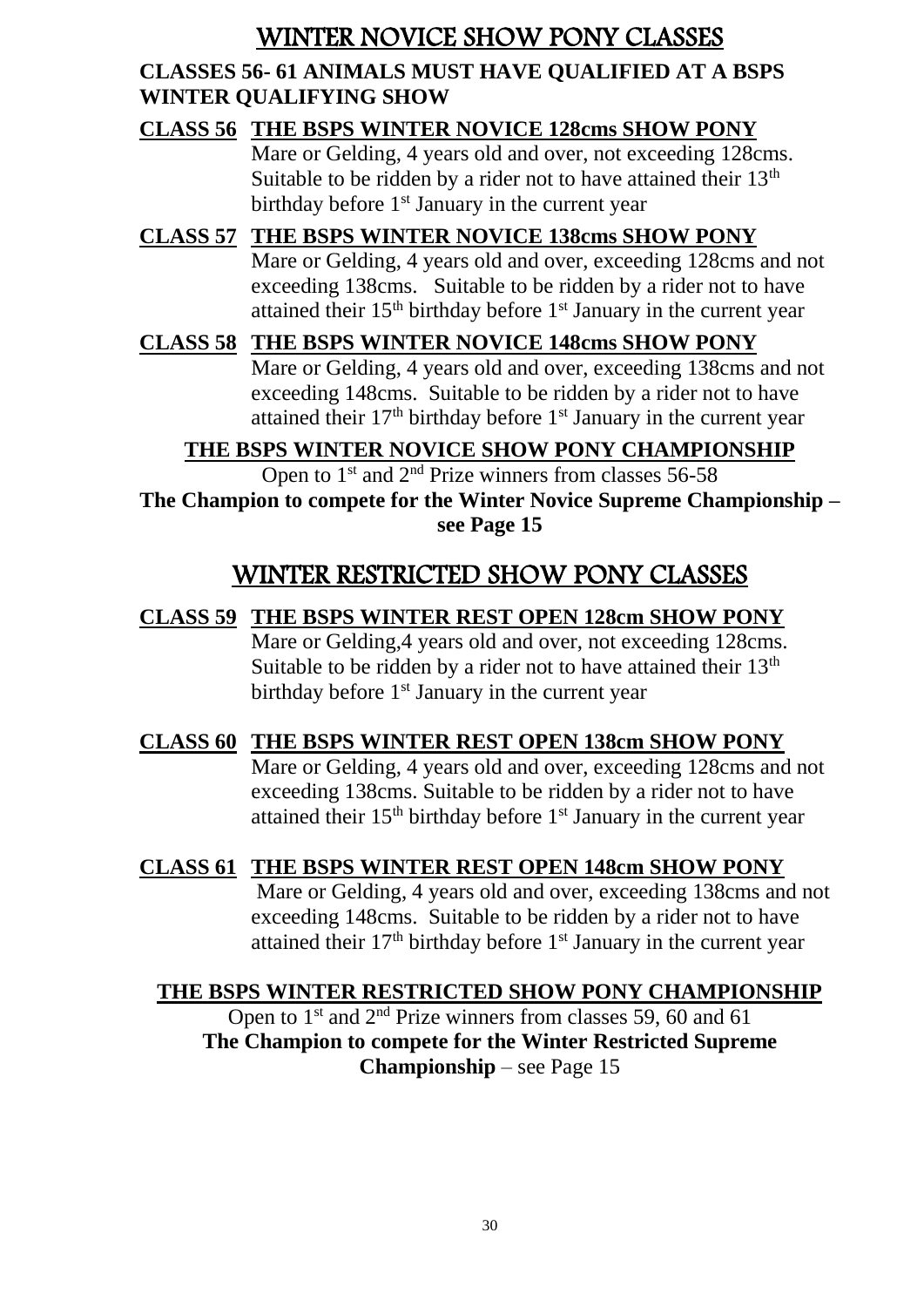## RIHS SHOW PONY QUALIFYING CLASSES

#### **CLASS 62 THE RIHS "BAKER-BEALL" 128cms SHOW PONY**

Mare or Gelding, 4 years old and over, not exceeding 128cms. Suitable to be ridden by a rider not to have attained their  $13<sup>th</sup>$ birthday before  $1<sup>st</sup>$  January in the current year

### **CLASS 63 THE RIHS "BAKER-BEALL" 138cms SHOW PONY**

Mare or Gelding, 4 years old and over, exceeding 128cms and not exceeding 138cms. Suitable to be ridden by a rider not to have attained their  $15<sup>th</sup>$  birthday before  $1<sup>st</sup>$  January in the current year

#### **CLASS 64 THE RIHS "BAKER-BEALL" 148cms SHOW PONY**

Mare or Gelding, 4 years old and over, exceeding 138cms and not exceeding 148cms. Suitable to be ridden by a rider not to have attained their  $17<sup>th</sup>$  birthday before  $1<sup>st</sup>$  January in the current year

#### **THE RIHS "BAKER-BEALL" SHOW PONY CHAMPIONSHIP**

Open to  $1<sup>st</sup>$  and  $2<sup>nd</sup>$  Prize winners in classes 62, 63 and 64 **The Champion will qualify for The Gribbin Family Ridden Pony Championship to be held at The North of England Summer Show** *Kindly Sponsored by Mr & Mrs P Baker-Beall*

#### **CLASSES 62, 63 and 64 TO BE JUDGED ON SUNDAY**

#### **CLASS 65 THE RIHS "BAKER-BEALL" 128cms SHOW PONY**

Mare or Gelding, 4 years old and over, not exceeding 128cms. Suitable to be ridden by a rider not to have attained their  $13<sup>th</sup>$ birthday before 1<sup>st</sup> January in the current year

#### **CLASS 66 THE RIHS "BAKER-BEALL" 138cms SHOW PONY**

Mare or Gelding, 4 years old and over, exceeding 128cms and not exceeding 138cms. Suitable to be ridden by a rider not to have attained their 15<sup>th</sup> birthday before 1<sup>st</sup> January in the current year

#### **CLASS 67 THE RIHS "BAKER-BEALL" 148cms SHOW PONY**

Mare or Gelding, 4 years old and over, exceeding 138cms and not exceeding 148cms. Suitable to be ridden by a rider not to have attained their 17<sup>th</sup> birthday before 1<sup>st</sup> January in the current year

#### **THE RIHS "BAKER-BEALL" SHOW PONY CHAMPIONSHIP**

Open to  $1<sup>st</sup>$  and  $2<sup>nd</sup>$  Prize winners in classes 65, 66 and 67 *Kindly Sponsored by Mr & Mrs P Baker-Beall*

#### **CLASSES 65, 66 and 67 TO BE JUDGED ON MONDAY**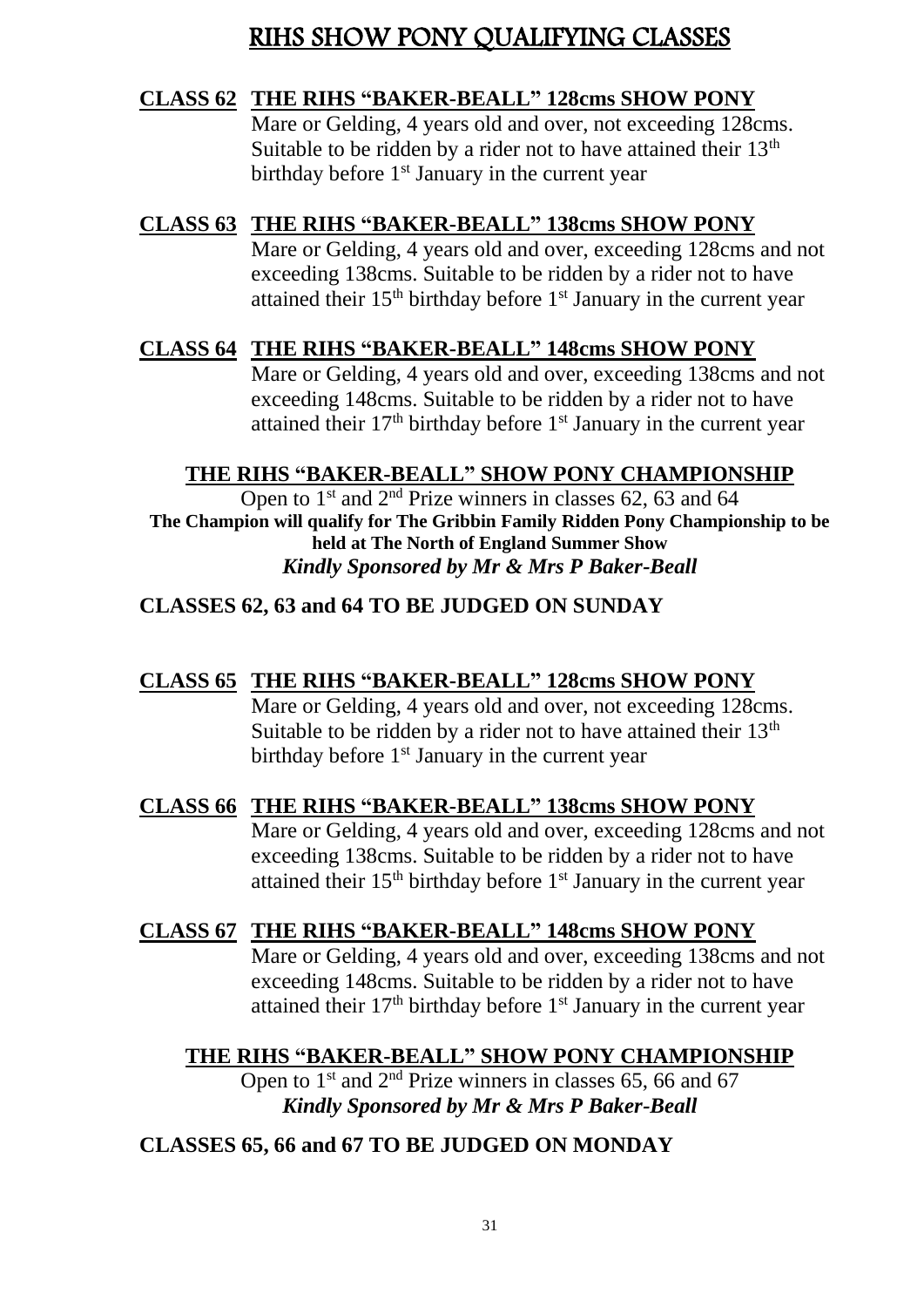## RIHS PRETTY POLLY SHOW PONY QUALIFYING CLASSES

#### **CLASS 68 THE "GEOFF HARKER RACING LTD" RIHS PRETTY POLLY MIXED HEIGHT SHOW PONY**

Mare or Gelding,4 years old and over, not exceeding 148cms. Riders on Ponies 128cms and under to be ridden by a rider not to have attained their  $13<sup>th</sup>$  birthday before  $1<sup>st</sup>$  January in the current year

Riders on ponies exceeding 128cms but not exceeding 148cms must not have attained their 18<sup>th</sup> birthday before 1<sup>st</sup> January in the current year.

Riders MUST be suitably mounted for the animal they ride.

#### *Kindly Sponsored by Jenny Harker*

#### **CLASS 68 TO BE JUDGED ON SATURDAY**

#### **CLASS 69 THE RIHS PRETTY POLLY MIXED HEIGHT SHOW PONY**

Mare or Gelding,4 years old and over, not exceeding 148cms. Riders on Ponies 128cms and under to be ridden by a rider not to have attained their 13<sup>th</sup> birthday before 1<sup>st</sup> January in the current year

Riders on ponies exceeding 128cms but not exceeding 148cms must not have attained their 18<sup>th</sup> birthday before 1<sup>st</sup> January in the current year.

Riders MUST be suitably mounted for the animal they ride. The winner will qualify for the Bryony Gribben Ridden Pretty Polly Supreme Championship at The North of England Summer Show

#### **CLASS 69 TO BE JUDGED ON MONDAY**

#### **CLASS 70 THE BSPS WINTER FIRST PONY OF SHOW PONY OR SHOW HUNTER TYPE**

Mare or Gelding, 4 years old and over, not exceeding 122cms. Suitable to be ridden by a rider not to have attained their  $10<sup>th</sup>$ birthday before  $1<sup>st</sup>$  January in the current year

The "Risinghoe Cup" Trophy – Presented by Mrs NA Rogers to the winner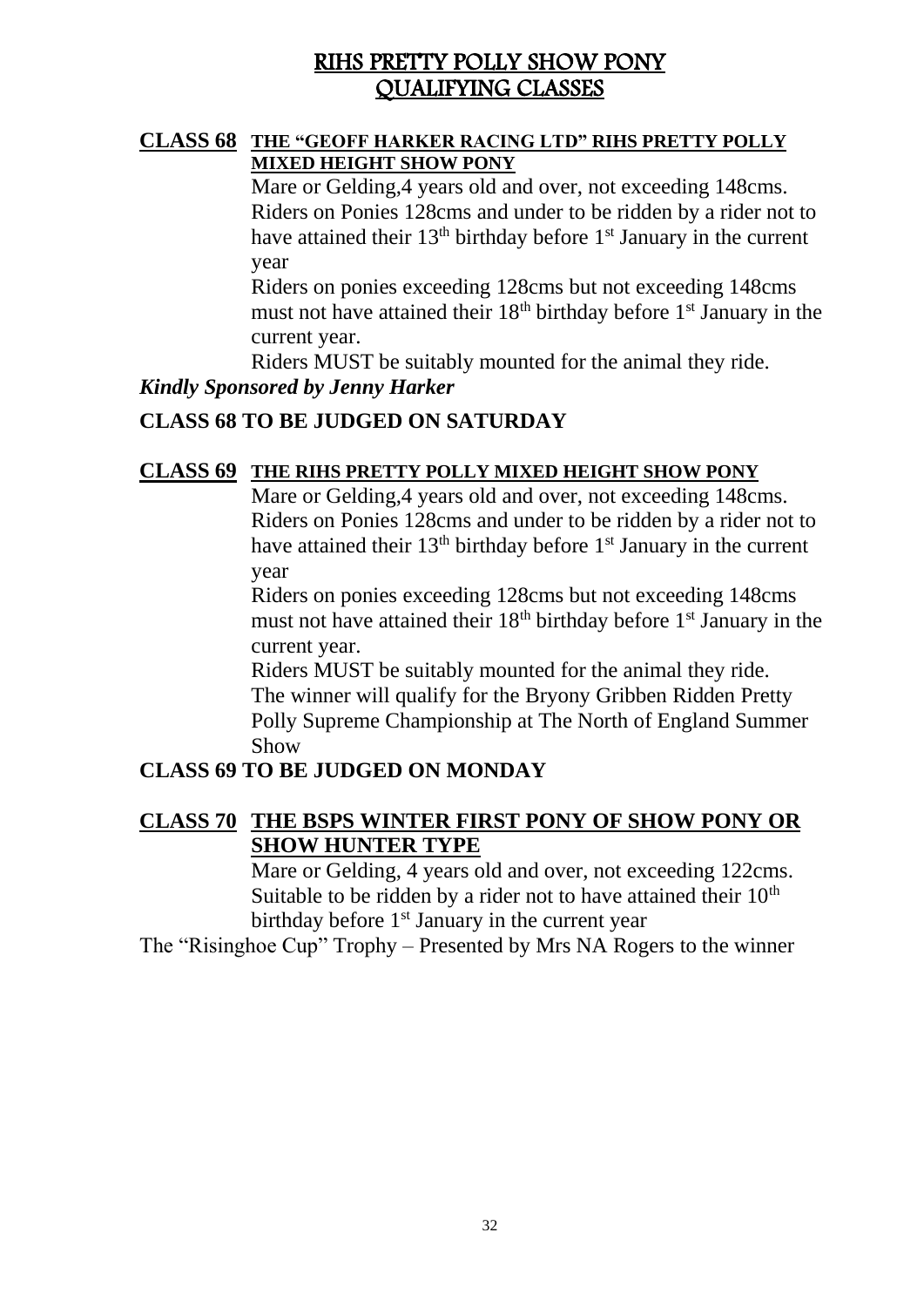# SHOW HUNTER PONY SECTION

## WINTER NOVICE SHP CLASSES

#### **CLASSES 71 –74 ANIMALS MUST HAVE QUALIFIED AT A BSPS WINTER QUALIFYING SHOW**

#### **CLASS 71 THE BSPS WINTER NOVICE 122cms SHP**

Mare or Gelding, 4 years old and over, not exceeding 122cms. Suitable to be ridden by a rider not to have attained their  $12<sup>th</sup>$ birthday before  $1<sup>st</sup>$  January in the current year

#### **CLASS 72 THE BSPS WINTER NOVICE 133cms SHP**

Mare or Gelding, 4 years old and over, exceeding 122cms and not exceeding 133cms. Suitable to be ridden by a rider not to have attained their 14<sup>th</sup> birthday before 1<sup>st</sup> January in the current year

#### **CLASS 73 THE BSPS WINTER NOVICE 143cms SHP**

Mare or Gelding, 4 years old and over, exceeding 133cms and not exceeding 143cms. Suitable to be ridden by a rider not to have attained their  $17<sup>th</sup>$  birthday before  $1<sup>st</sup>$  January in the current year

#### **CLASS 74 THE BSPS WINTER NOVICE 153cms SHP**

Mare or Gelding 4 years old and over, exceeding 143cms and not exceeding 153cms. Suitable to be ridden by a rider not to have attained their 20<sup>th</sup> birthday before 1<sup>st</sup> January in the current year

## **THE BSPS "PEGASUS JEWELLERY" WINTER NOVICE SHOW HUNTER PONY CHAMPIONSHIP**

Open to 1<sup>st</sup> and 2<sup>nd</sup> Prize winners from classes 71, 72, 73 and 74 The Lena Wilson Trophy to the Champion.

## *Kindly Sponsored by Pegasus Jewellery – Kim Wilson*

**The Champion will compete for the Winter Novice Supreme Championships – see page 15**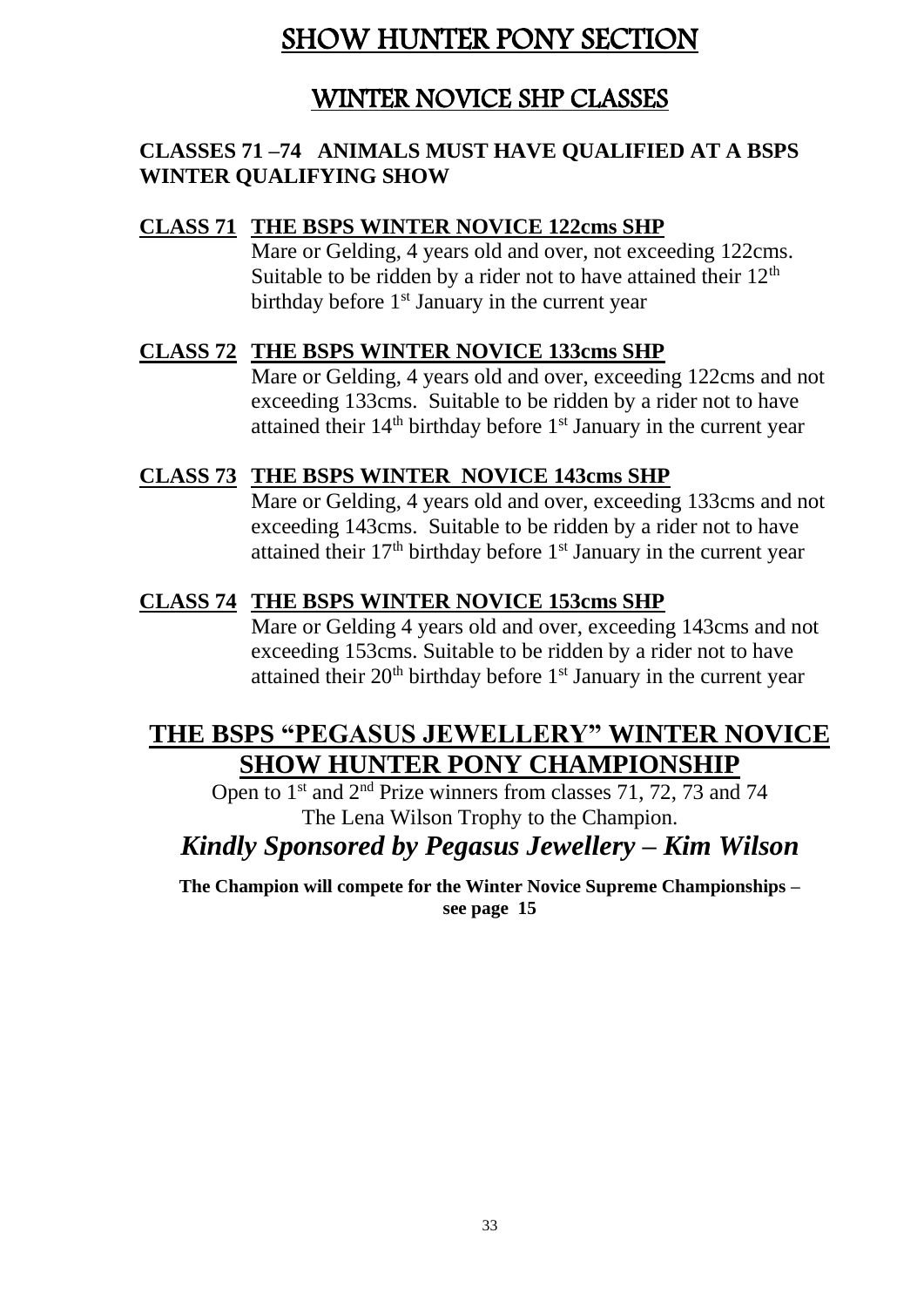## WINTER RESTRICTED SHP CLASSES

#### **CLASS 75 – 78 ANIMALS MUST HAVE QUALIFIED AT A BSPS WINTER QUALIFYING SHOW**

### **CLASS 75 THE "ROSEBERRY STUD" BSPS WINTER RESTRICTED OPEN 122cm SHOW HUNTER PONY**

Mare or Gelding, 4 years old and over, not exceeding 122cms. Suitable to be ridden by a rider not to have attained their  $12<sup>th</sup>$ birthday before 1<sup>st</sup> January in the current year

### **CLASS 76 THE "ROSEBERRY STUD" BSPS WINTER RESTRICTED OPEN 133cm SHOW HUNTER PONY**

Mare or Gelding, 4 years old and over, exceeding 122cms and not exceeding 133cms. Suitable to be ridden by a rider not to have attained their  $14<sup>th</sup>$  birthday before  $1<sup>st</sup>$  January in the current year

#### **CLASS 77 THE "ROSEBERRY STUD" BSPS WINTER RESTRICTED OPEN 143cm SHOW HUNTER PONY**

Mare or Gelding, 4 years old and over, exceeding 133cms and not exceeding 143cms. Suitable to be ridden by a rider not to have attained their  $17<sup>th</sup>$  birthday before  $1<sup>st</sup>$  January in the current year

### **CLASS 78 THE "ROSEBERRY STUD" BSPS WINTER RESTRICTED OPEN 153cm SHOW HUNTER PONY**

Mare or Gelding, 4 years old and over, exceeding 143cms and not exceeding 153cms. Suitable to be ridden by a rider not to have attained their  $20<sup>th</sup>$  birthday before  $1<sup>st</sup>$  January in the current year

The "Master Copperfield" Trophy - Presented by Miss Suzanne Gregson

## **THE "ROSEBERRY STUD" BSPS WINTER RESTRICTED SHOW HUNTER PONY CHAMPIONSHIP**

Open to 1<sup>st</sup> and  $2<sup>nd</sup>$  Prize winners from classes 75, 76, 77 and 78 *Classes 75 to 78 and Championship Kindly Sponsored by The Roseberry Stud – Mrs Sue Hinchliffe & Mrs Tammy Heathcote* **The Champion to compete for the Winter Restricted Supreme Championship – see Page 15**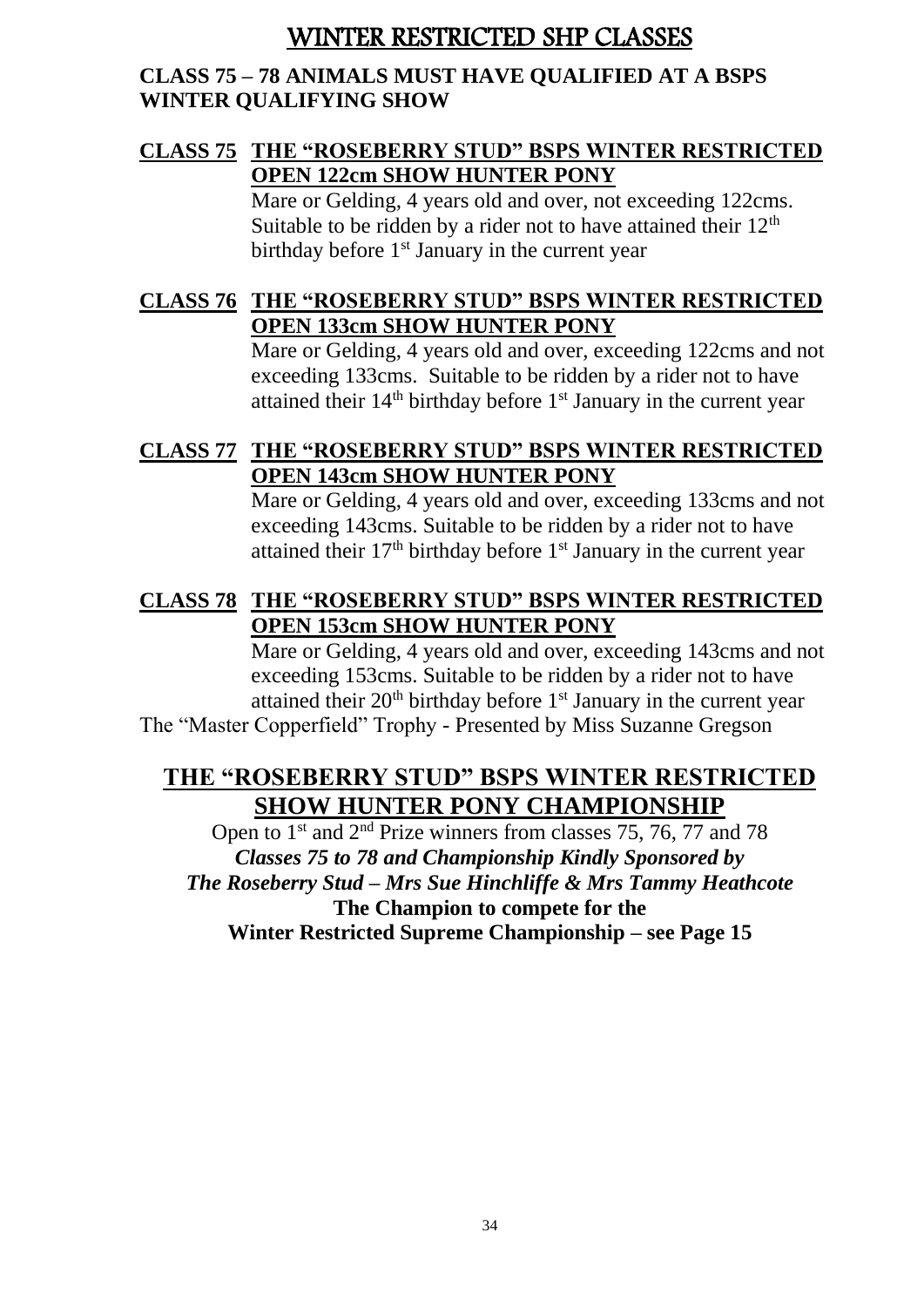# OPEN SHP RIHS QUALIFYING CLASSES

### **CLASS 79 THE RIHS 122cms SHOW HUNTER PONY**

Mare or Gelding, 4 years old and over, not exceeding 122cms. Suitable to be ridden by a rider not to have attained their  $12<sup>th</sup>$ birthday before  $1<sup>st</sup>$  January in the current year

### **CLASS 80 THE RIHS 133cms SHOW HUNTER PONY**

Mare or Gelding, 4 years old and over, exceeding 122cms and not exceeding 133cms. Suitable to be ridden by a rider not to have attained their  $14<sup>th</sup>$  birthday before  $1<sup>st</sup>$  January in the current year The "Millcroft Millionaire" Trophy – Presented by Mr & Mrs Baker-Beall

### **CLASS 81 THE RIHS 143cms SHOW HUNTER PONY**

Mare or Gelding, 4 years old and over, exceeding 133cms and not exceeding 143cms. Suitable to be ridden by a rider not to have attained their  $17<sup>th</sup>$  birthday before  $1<sup>st</sup>$  January in the current year

## **CLASS 82 THE RIHS 153cms SHOW HUNTER PONY**

Mare or Gelding, 4 years old and over, exceeding 143cms and not exceeding 153cms. Suitable to be ridden by a rider not to have attained their  $20<sup>th</sup>$  birthday before  $1<sup>st</sup>$  January in the current year

## **RIHS SHOW HUNTER PONY CHAMPIONSHIP**

First and second Prize winners in classes 79-82 will compete. The Champion will qualify for The Gribbin Family Ridden Pony Championship at The North of England Summer Show

#### CLASSES 79 – 82 WILL BE JUDGED ON SUNDAY

## **CLASS 83 THE RIHS 122cms SHOW HUNTER PONY**

Mare or Gelding, 4 years old and over, not exceeding 122cms. Suitable to be ridden by a rider not to have attained their  $12<sup>th</sup>$ birthday before  $1<sup>st</sup>$  January in the current year

#### **CLASS 84 THE RIHS 133cms SHOW HUNTER PONY**

Mare or Gelding, 4 years old and over, exceeding 122cms and not exceeding 133cms. Suitable to be ridden by a rider not to have attained their  $14<sup>th</sup>$  birthday before  $1<sup>st</sup>$  January in the current year

#### **CLASS 85 THE RIHS 143cms SHOW HUNTER PONY**

Mare or Gelding, 4 years old and over, exceeding 133cms and not exceeding 143cms. Suitable to be ridden by a rider not to have attained their  $17<sup>th</sup>$  birthday before  $1<sup>st</sup>$  January in the current year

## **CLASS 86 THE RIHS 153cms SHOW HUNTER PONY**

Mare or Gelding, 4 years old and over, exceeding 143cms and not exceeding 153cms. Suitable to be ridden by a rider not to have attained their  $20<sup>th</sup>$  birthday before  $1<sup>st</sup>$  January in the current year

## **RIHS SHOW HUNTER PONY CHAMPIONSHIP**

To be competed for by  $1<sup>st</sup>$  and  $2<sup>nd</sup>$  in classes 83 - 86

### CLASSES 83 – 86 WILL BE JUDGED ON MONDAY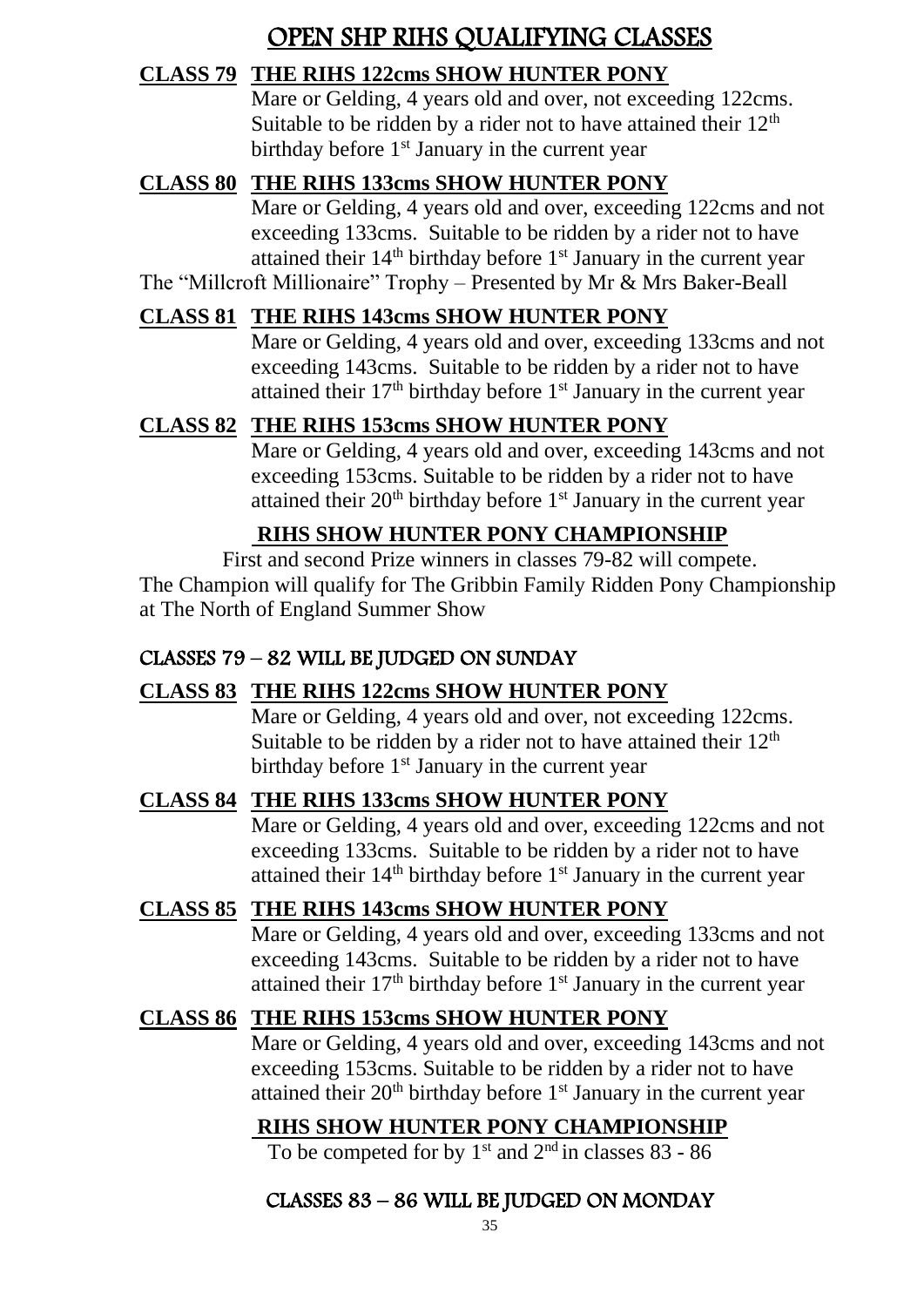## RIHS PRETTY POLLY SHP QUALIFYING CLASSES

#### **CLASS 87 THE RIHS "STEWART FAMILY" PRETTY POLLY SHOW HUNTER PONY**

Mare or Gelding, 4 years old and over, not exceeding 133cms. Suitable to be ridden by a rider not to have attained their  $14<sup>th</sup>$  birthday before  $1<sup>st</sup>$ January in the current year.

Riders must be the correct age for the height of the pony they ride

#### *Kindly Sponsored by Kelda Stewart*

#### **CLASS 87 WILL BE JUDGED ON SATURDAY**

## **CLASS 88 THE RIHS "STEWART FAMILY" PRETTY POLLY SHOW HUNTER PONY**

Mare or Gelding, 4 years old and over, exceeding 133cms but not exceeding 153cms. Suitable to be ridden by a rider not to have attained their  $20<sup>th</sup>$  birthday before  $1<sup>st</sup>$  January in the current year. Riders must be the correct age for the height of the pony they ride

#### *Kindly Sponsored by Kelda Stewart* **CLASS 88 WILL BE JUDGED ON SATURDAY**

## **CLASS 89 THE RIHS PRETTY POLLY SHOW HUNTER PONY**

Mare or Gelding, 4 years old and over, not exceeding 133cms. Suitable to be ridden by a rider not to have attained their  $14<sup>th</sup>$  birthday before  $1<sup>st</sup>$ January in the current year. Riders must be the correct age for the height of the pony they ride

The winner will qualify for the Pretty Polly Bryony Gribbin Supreme Championship at the North of England Summer Show

#### **CLASS 89 WILL BE JUDGED ON MONDAY**

## **CLASS 90 THE RIHS PRETTY POLLY SHOW HUNTER PONY**

Mare or Gelding, 4 years old and over, exceeding 133cms but not exceeding 153cms. Suitable to be ridden by a rider not to have attained their  $20<sup>th</sup>$  birthday before  $1<sup>st</sup>$  January in the current year. Riders must be the correct age for the height of the pony they ride

#### **CLASS 90 WILL BE JUDGED ON MONDAY**

## RIHS PRETTY POLLY INTERMEDIATE SRT/SH QUALIFYING CLASSES

### **CLASS 91 THE RIHS PRETTY POLLY INTERMEDIATE SHOW RIDING TYPE/SHOW HUNTER**

Mare or Gelding, 4 years old and over, exceeding 146 cm and not exceeding 158cms. Suitable to be ridden by a rider not to have attained their  $25<sup>th</sup>$  birthday before  $1<sup>st</sup>$  January in the current year.

#### **CLASS 91 WILL BE JUDGED ON SATURDAY**

## **CLASS 92 THE RIHS PRETTY POLLY INTERMEDIATE SHOW RIDING TYPE/SHOW HUNTER**

Mare or Gelding, 4 years old and over, exceeding 146 cm and not exceeding 158cms. Suitable to be ridden by a rider not to have attained their  $25<sup>th</sup>$  birthday before  $1<sup>st</sup>$  January in the current year.

The winner will qualify for The Pretty Polly Supreme Championship at the North of England Summer Show

**CLASS 92 WILL BE JUDGED ON SUNDAY**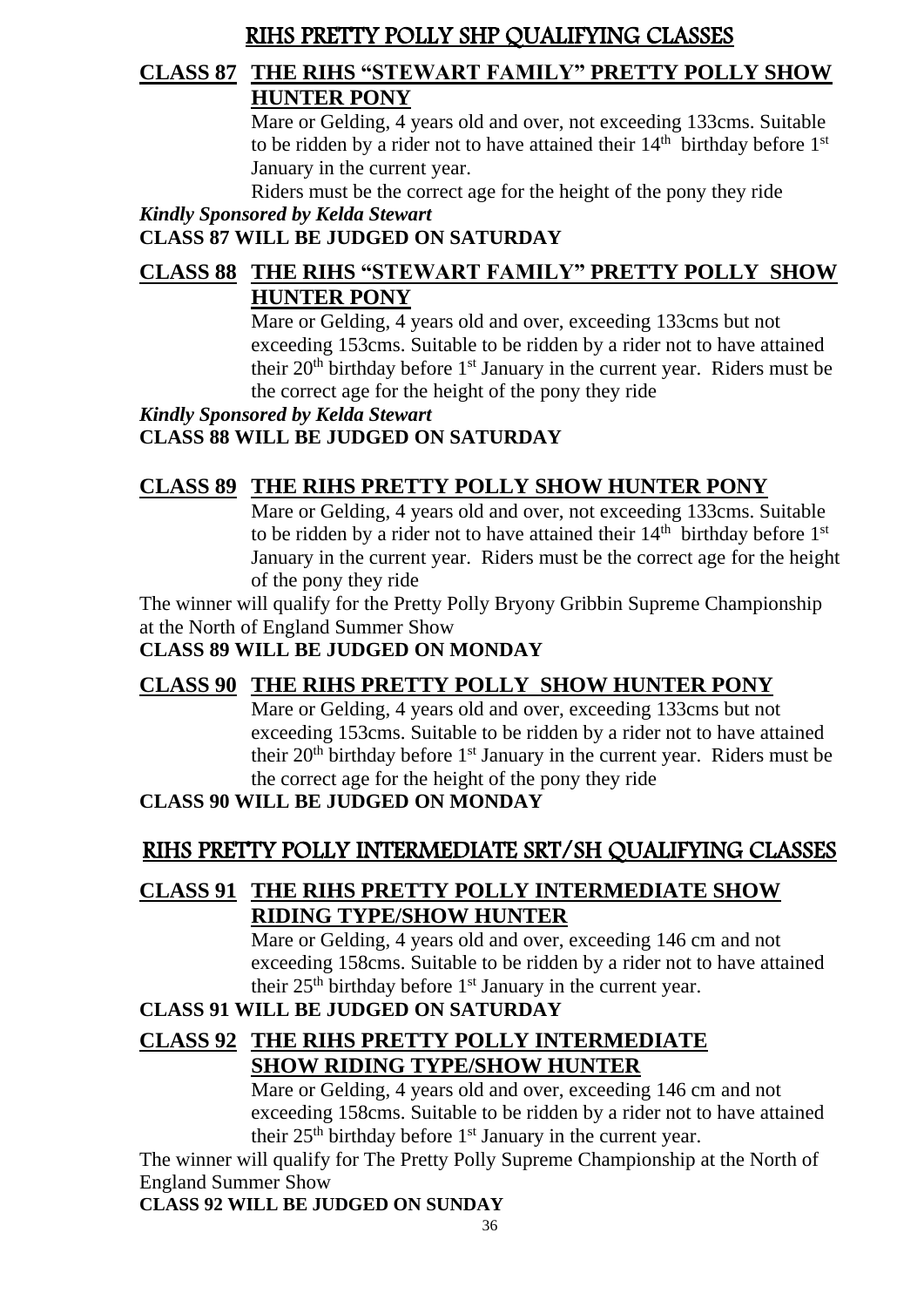## WINTER NOVICE INTERMEDIATE CLASSES

#### **CLASSES 93- 94 ANIMALS MUST HAVE QUALIFIED AT A BSPS WINTER QUALIFYING SHOW**

#### **CLASS 93 THE BSPS "TREBBLE FAMILY" WINTER NOVICE INTERMEDIATE SRT**

Mare or Gelding, 4 years old and over, exceeding 146cms and not exceeding 158cms. Suitable to be ridden by a rider not to have attained their  $25<sup>th</sup>$  birthday before  $1<sup>st</sup>$  January in the current year

## **CLASS 94 THE BSPS "TREBBLE FAMILY" WINTER NOVICE INTERMEDIATE SH**

Mare or Gelding, 4 years old and over, exceeding 148cms and not exceeding 158cms. Suitable to be ridden by a rider not to have attained their  $25<sup>th</sup>$  birthday before  $1<sup>st</sup>$  January in the current year

#### **THE BSPS "TREBBLE FAMILY" WINTER NOVICE INTERMEDIATE CHAMPIONSHIP**

Open to 1<sup>st</sup> and 2<sup>nd</sup> Prize winners from classes 93 and 94 *Classes 93, 94 and Championship Kindly Sponsored by Lady Emma Trebble*

**The Champion to compete for the Winter Novice Supreme Championship – see Page 15**

## WINTER RESTRICTED INTERMEDIATE CLASSES

### **CLASS 95 THE BSPS "AYR EQUESTRIAN" WINTER RESTRICTED INTERMEDIATE SHOW RIDING TYPE**

Mare or Gelding, 4 years old and over, exceeding 146cms and not exceeding 158cms. Suitable to be ridden by a rider not to have attained their  $25<sup>th</sup>$  birthday before  $1<sup>st</sup>$  January in the current year

#### **CLASS 96 THE BSPS "AYR EQUESTRIAN" WINTER RESTRICTED INTERMEDIATE SHOW HUNTER TYPE**

Mare or Gelding, 4 years old and over, exceeding 148cms and not exceeding 158cms. Suitable to be ridden by a rider not to have attained their  $25<sup>th</sup>$  birthday before  $1<sup>st</sup>$  January in the current year

### **THE BSPS "AYR EQUESTRIAN" WINTER RESTRICTED INTERMEDIATE CHAMPIONSHIP**

Open to 1st and 2nd Prize winners from classes 95 and 96 *Kindly Sponsored by Ayr Equestrian – Caitlin Galbraith*

**The Champion to compete for the Winter Rest Supreme Championship – see Page 15**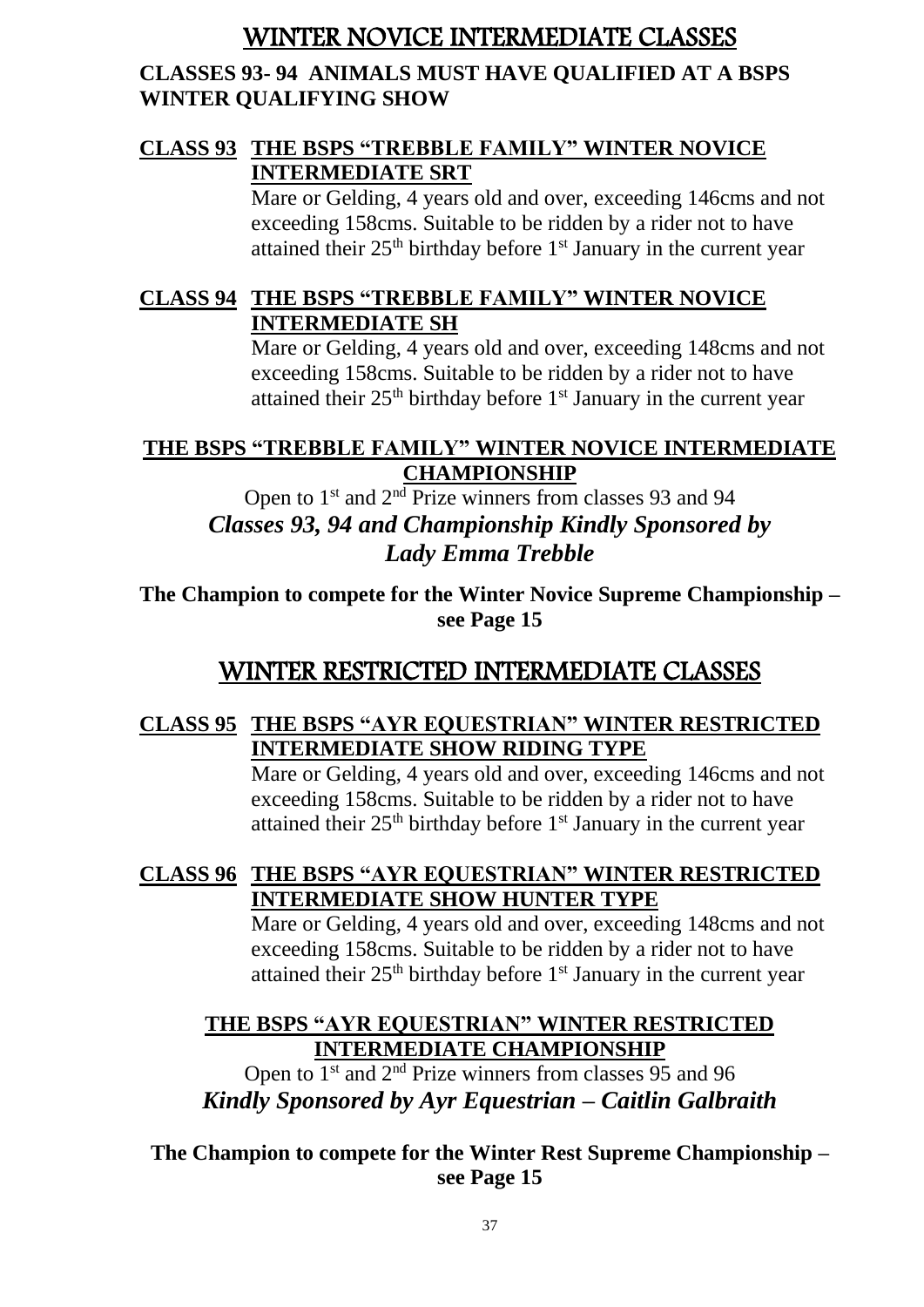## OPEN INTERMEDIATE RIHS QUALIFYING CLASSES

#### **CLASS 97 THE RIHS OPEN INTERMEDIATE SRT**

Mare or Gelding, 4 years old and over, exceeding 146cms and not exceeding 153cms. Suitable to be ridden by a rider not to have attained their  $25<sup>th</sup>$  birthday before  $1<sup>st</sup>$  January in the current year

### **CLASS 98 THE RIHS OPEN INTERMEDIATE SRT**

Mare or Gelding, 4 years old and over, exceeding 153cms and not exceeding 158cms. Suitable to be ridden by a rider not to have attained their 25<sup>th</sup> birthday before 1<sup>st</sup> January in the current year

#### **CLASS 99 THE RIHS OPEN INTERMEDIATE SH**

Mare or Gelding, 4 years old and over exceeding 148cms and not exceeding 158cms. Suitable to be ridden by a rider not to have attained their  $25<sup>th</sup>$  birthday before  $1<sup>st</sup>$  January in the current year

#### **THE RIHS INTERMEDIATE CHAMPIONSHIP**

1 st and 2nd Prize winners in classes 97, 98 and 99 The "Riverdance Trophy" Presented in memory of Mr. Tom Gardner to the Champion

#### CLASSES 97, 98 and 99 WILL BE JUDGED ON SUNDAY

#### **CLASS 100THE RIHS OPEN INTERMEDIATE SHOW RIDING TYPE**

Mare or Gelding, 4 years old and over, exceeding 146cms and not exceeding 153cms. Suitable to be ridden by a rider not to have attained their  $25<sup>th</sup>$  birthday before  $1<sup>st</sup>$  January in the current year

#### **CLASS 101THE RIHS OPEN INTERMEDIATE SHOW RIDING TYPE**

Mare or Gelding, 4 years old and over, exceeding 153cms and not exceeding 158cms. Suitable to be ridden by a rider not to have attained their  $25<sup>th</sup>$  birthday before  $1<sup>st</sup>$  January in the current year

#### **CLASS 102THE RIHS OPEN INTERMEDIATE SHOW HUNTER**

Mare or Gelding, 4 years old and over exceeding 148cms and not exceeding 158cms. Suitable to be ridden by a rider not to have attained their  $25<sup>th</sup>$  birthday before  $1<sup>st</sup>$  January in the current year

#### **THE RIHS INTERMEDIATE CHAMPIONSHIP**

1 st and 2nd Prize winners in classes 100, 101 and 102

#### CLASSES 100, 101 and 102 WILL BE JUDGED ON MONDAY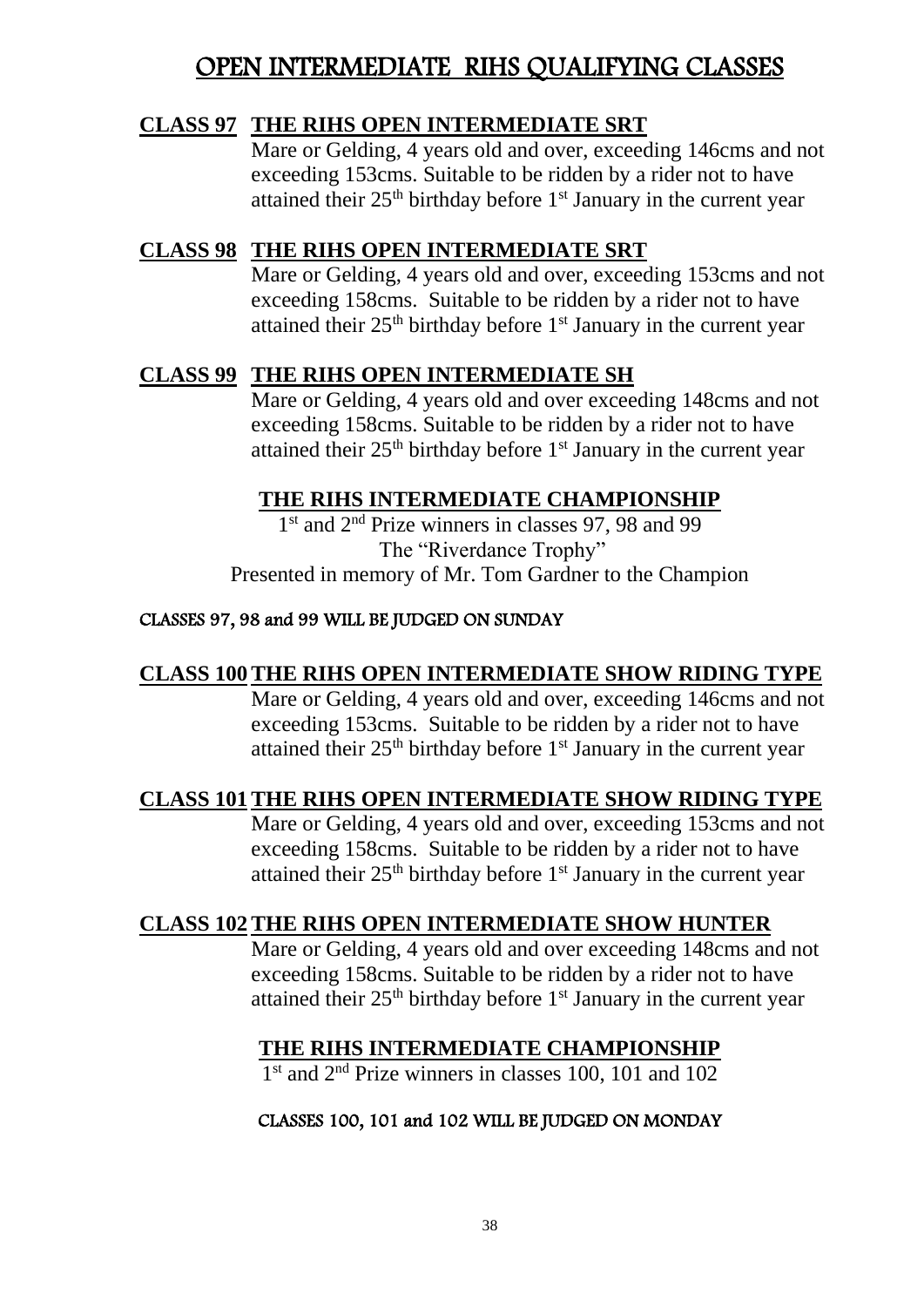## **RIHS ANGLO AND PART BRED SECTION**

#### **CLASS 103 THE RIHS ANGLO AND PART BRED ARAB**

Mare, stallion or gelding for ponies up to and including 148cms. Riders any age

**CLASS 104 THE RIHS ANGLO AND PART BRED ARAB** Mare, Stallion or gelding exceeding 148cms Riders any age

#### **THE RIHS ANGLO AND PART BRED ARAB CHAMPIONSHIP**

Open to 1<sup>st</sup> and 2<sup>nd</sup> Prize winners from classes 98 and 99 The "Rosepark" Trophy – Presented by Mrs C Nelson to the Champion **CLASSES 103 and 104 WILL BE JUDGED ON SATURDAY**

#### **CLASS 105 THE RIHS ANGLO AND PART BRED ARAB**

Mare, stallion or gelding for ponies up to and including 148cms. Riders any age

#### **CLASS 106 THE RIHS ANGLO AND PART BRED ARAB**

Mare, Stallion or gelding exceeding 148cms Riders any age

### **THE RIHS ANGLO AND PART BRED ARAB CHAMPIONSHIP**

#### Open to  $1<sup>st</sup>$  and  $2<sup>nd</sup>$  Prize winners from classes 105 and 106 **CLASSES 105 and 105 WILL BE JUDGED ON SUNDAY**

Classes 103 – 106 are qualifiers for the RIHS Owners and Riders must be BSPS Adult Showing or BSPS Junior Members.

Animals must be registered in the AHS Anglo and Part Bred Arab Stud Book. The classes will be judged in accordance with BSPS Rules

#### **THE BSPS PART BRED SHOW PONY CLASSES**

#### **Classes 107 to 109 NO QUALIFICATION REQUIRED Open to animals Registered or Unregistered as Part Bred**

#### **CLASS 107 THE BSPS PART BRED 128cms SHOW PONY**

Ponies not exceeding 128cms. Suitable to be ridden by a rider not to have attained their  $13<sup>th</sup>$  birthday before 1<sup>st</sup> January in the current year.

#### **CLASS 108 THE BSPS PART BRED 138cms SHOW PONY**

Ponies exceeding 128cms., but not exceeding 138cms. Suitable to be ridden by a rider not to have attained their  $15<sup>th</sup>$  birthday before 1<sup>st</sup> January in the current year.

# **CLASS 109 THE BSPS PART BRED 148cms SHOW PONY**

Ponies exceeding 138cms, but not exceeding 148cms. Riders any age.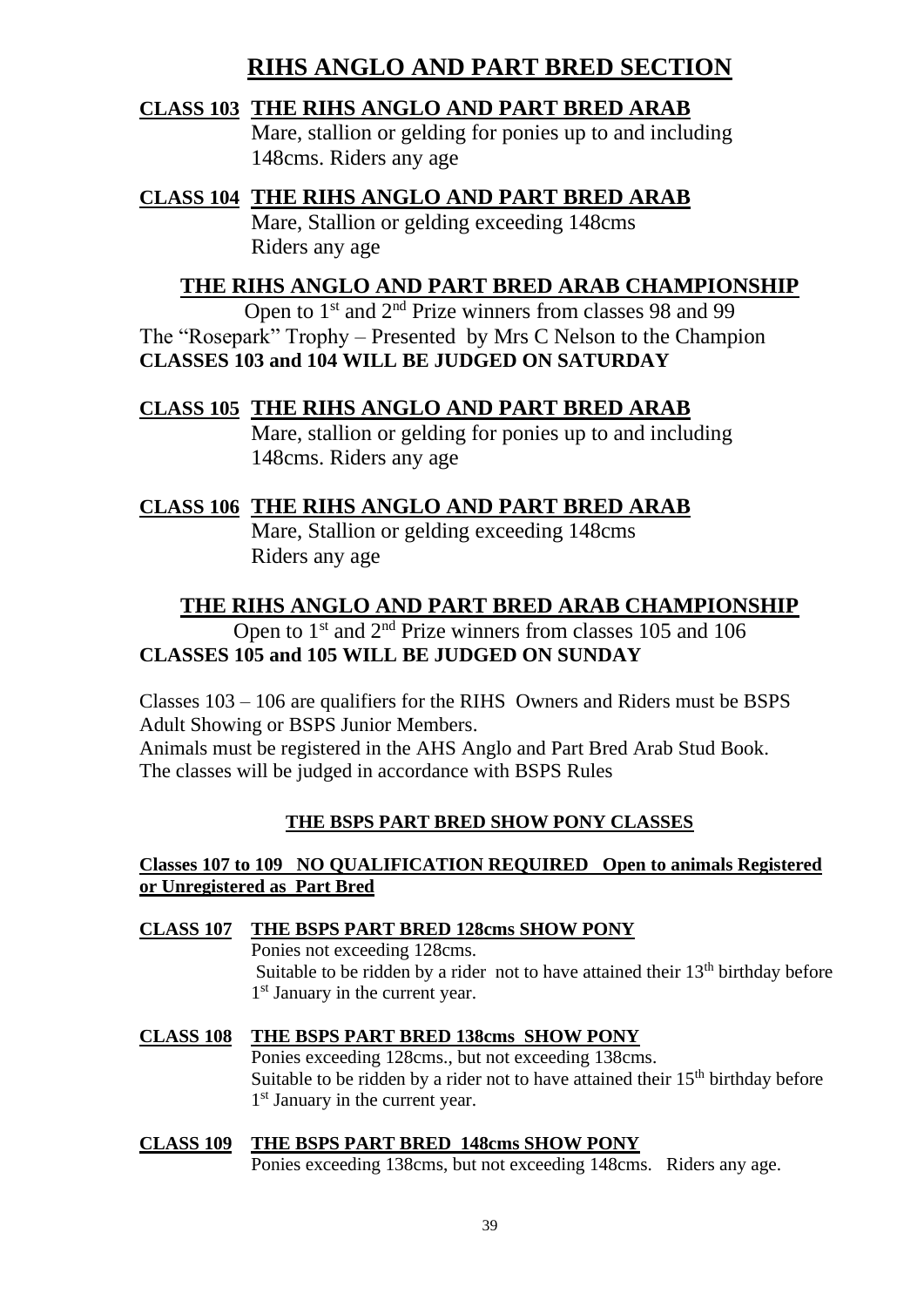## WINTER HERITAGE NOVICE MOUNTAIN & MOORLAND WHP CLASSES

#### **CLASSES 110 -113. NO QUALIFICATION REQUIRED**

#### CLASSES 110-113 MAXIMUM HEIGHT OF FENCES – NOVICE HEIGHT **CLASS 110 THE BSPS "GILMOUR ENGINEERING AND INDUSTRIAL SERVICES LTD" WINTER HERITAGE NOVICE 122cms WHP**

Ponies 4 years old or over, not exceeding 122cms. Riders any age *Kindly Sponsored by Russell Gilmour*

### **CLASS 111 THE BSPS "GILMOUR ENGINEERING AND INDUSTRIAL SERVICES LTD" WINTER HERITAGE NOVICE 133cms WHP**

Ponies 4 years old or over, exceeding 122cms but not exceeding 133cms. Riders any age

*Kindly Sponsored by Russell Gilmour*

#### **CLASS 112 THE BSPS "HOLDER" WINTER HERITAGE NOVICE 143cms WHP**

Ponies 4 years old or over, exceeding 133cms but not exceeding 143cms. Riders any age

*Kindly Sponsored by Mrs Julia Holder and Miss Sophie Holder*

#### **CLASS 113 THE BSPS WINTER HERITAGE NOVICE ex 143cms WHP**

Ponies 4 years old or over, exceeding 143cms Riders any age

#### **BSPS WINTER HERITAGE NOVICE WHP CHAMPIONSHIP**

Open to 1<sup>st</sup> and 2<sup>nd</sup> Prize winners from classes 110 - 113 The "Tiercel Wizard" Trophy – Presented by Miss Sally Gunn The "Becky Nordell" Memorial Trophy to the Champion Rider **The Champion to compete for the Winter Novice Supreme Championship – see Page 15**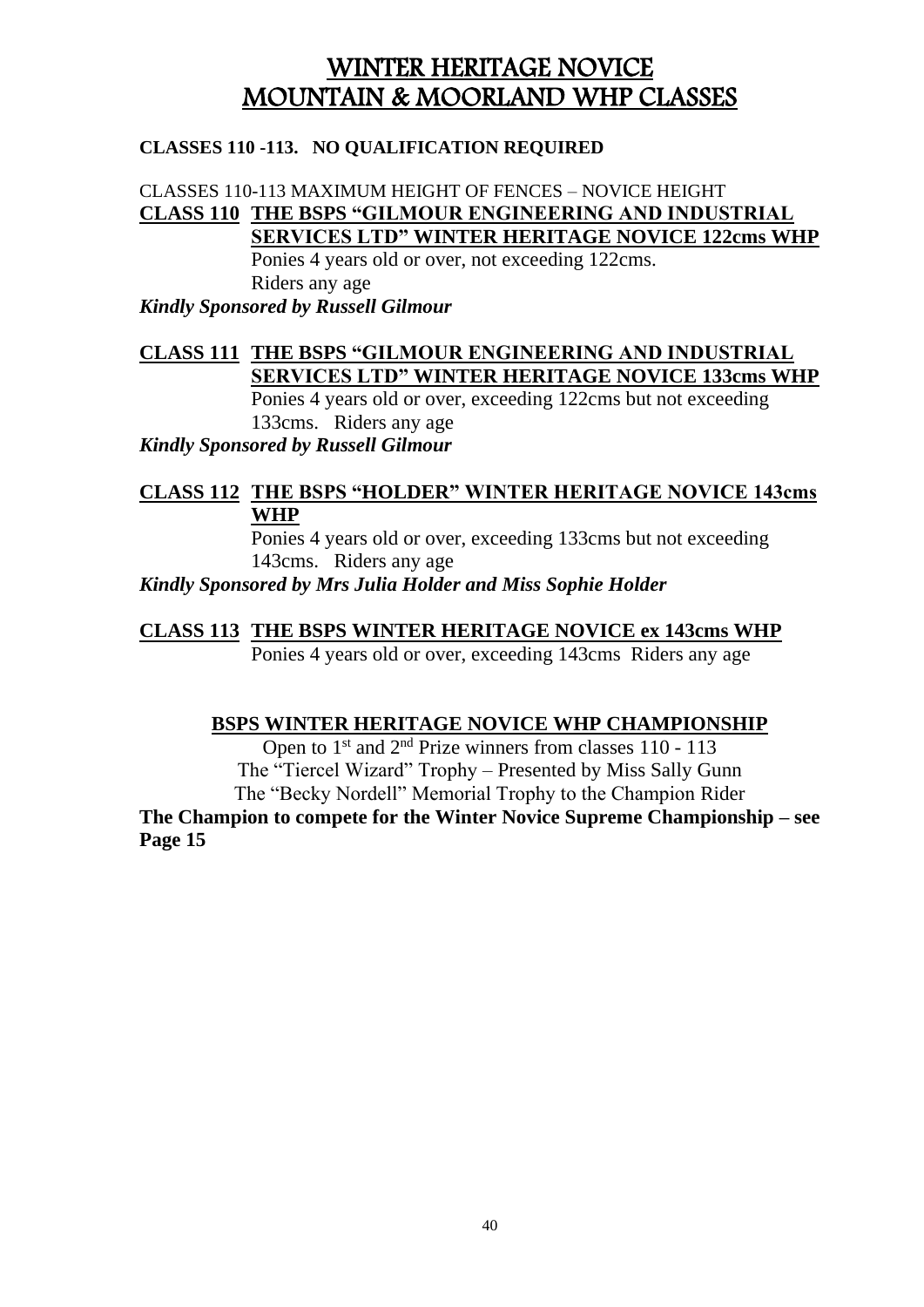### WINTER HERITAGE RESTRICTED MOUNTAIN & MOORLAND WHP CLASSES

#### **CLASSES 114- 117 ANIMALS MUST HAVE QUALIFIED AT A BSPS WINTER QUALIFYING SHOW**

CLASSES 114- 117 MAXIMUM HEIGHT FENCES–REST HEIGHT

#### **CLASS 114THE BSPS WINTER HERITAGE RESTRICTED OPEN 122cms WHP**

Ponies 4 years old or over, not exceeding 122cms. Riders any age

#### **CLASS 115THE "FOLLYWOOD STUD" BSPS WINTER HERITAGE RESTRICTED OPEN 133cms WHP**

Ponies 4 years old or over, exceeding 122cms but not exceeding 133cms. Riders any age

*Kindly Sponsored by Aimee Devane*

### **CLASS 116 THE BSPS WINTER HERITAGE RESTRICTED OPEN 143cms WHP**

Ponies 4 years old or over, exceeding 133cms but not exceeding 143cms. Riders any age

#### **CLASS 117 THE BSPS WINTER HERITAGE RESTRICTED OPEN ex 143cms WHP**

Ponies 4 years old or over, exceeding 143cms. Riders any age

**THE WINTER HERITAGE RESTRICTED WHP CHAMPIONSHIP** Open to  $1^{\text{st}}$  and  $2^{\text{nd}}$  Prize winners from classes  $114 - 117$ 

**Champion to compete for the Winter Restricted Supreme Champ. See page -15**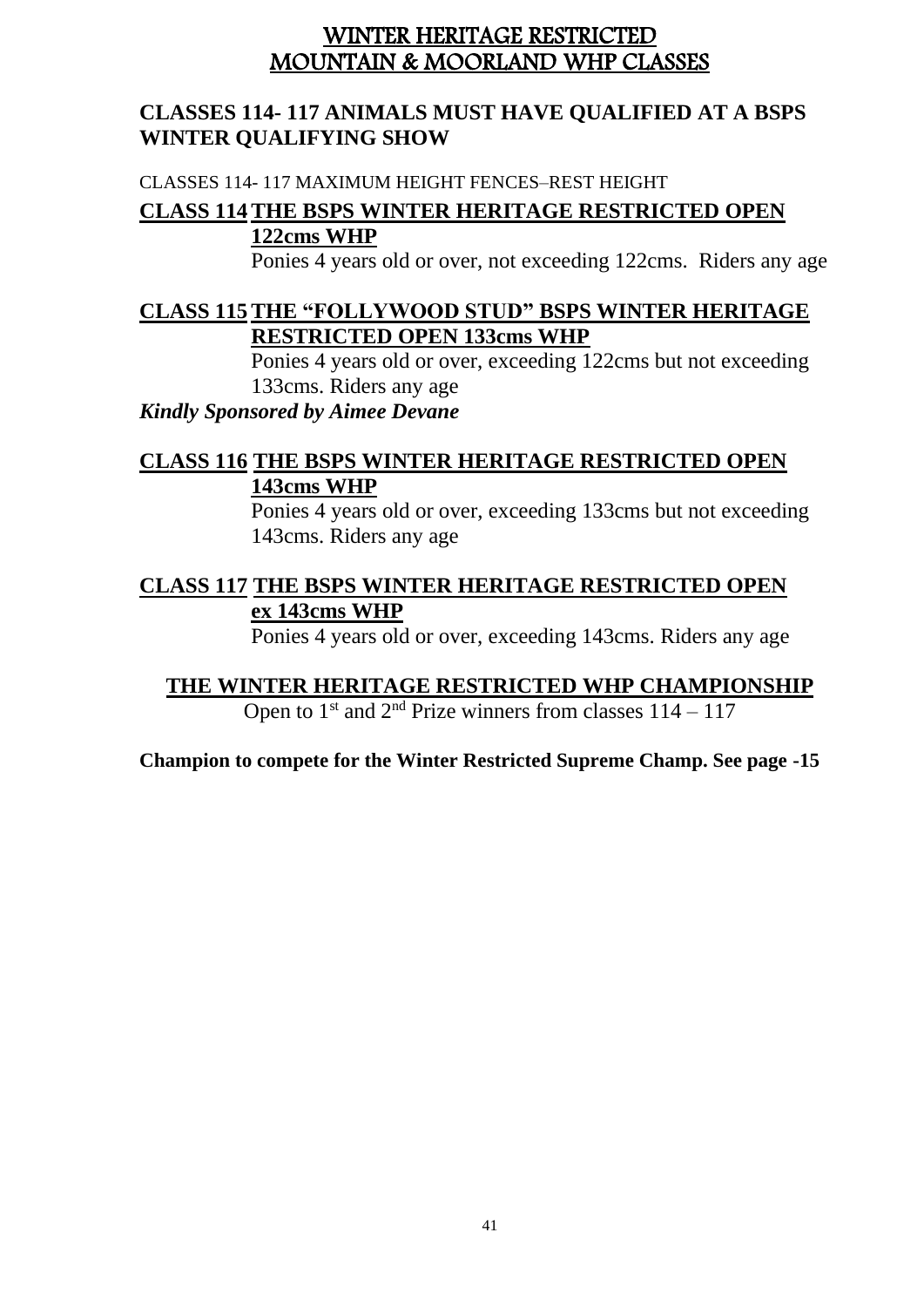## WINTER HERITAGE M & M LEAD REIN & FIRST RIDDEN CLASSES

#### **CLASSES 118 – 119 ANIMALS MUST HAVE QUALIFIED AT A BSPS WINTER QUALIFYING SHOW**

### **CLASS 118THE BSPS WINTER HERITAGE NOVICE LEAD REIN**

Mares or Geldings, 4 years old and over, not exceeding 122cms. Suitable to be ridden by a rider not to have attained their  $9<sup>th</sup>$ birthday before  $1<sup>st</sup>$  January in the current year

## **CLASS 119THE BSPS WINTER HERITAGE NOVICE FIRST RIDDEN**

Mares or Geldings, 4 years old and over, not exceeding 128cms. Suitable to be ridden by a rider not to have attained their  $9<sup>th</sup>$ birthday before  $1<sup>st</sup>$  January in the current year

### **THE BSPS "TERRY DEARY LIMITED" WINTER HERITAGE NOVICE MINI CHAMPIONSHIP**

To be competed for by  $1<sup>st</sup>$  and  $2<sup>nd</sup>$  Prize winners in classes 118 and 119 *Kindly Sponsored by Terry Deary Limited – Terry and Jenny Deary* **The Champion to compete for the Winter Novice Supreme Champ – See Page 15**

## **CLASS 120BSPS WINTER HERITAGE RESTRICTED LEAD REIN**

Mares or Geldings, 4 years old and over, not exceeding 122cms. Riders not to have attained their  $9<sup>th</sup>$  birthday before  $1<sup>st</sup>$  January in the current year

### **CLASS 121THE BSPS WINTER HERITAGE RESTRICTED FIRST**

**RIDDEN** Mares or Geldings, 4 years old and over, not exceeding 128cms. Riders not to have attained their  $12<sup>th</sup>$  birthday before  $1<sup>st</sup>$ January in the current years

#### **THE BSPS WINTER HERITAGE RESTRICTED M. & M. MINI CHAMPIONSHIP**

To be competed for by  $1<sup>st</sup>$  and  $2<sup>nd</sup>$  Prize winners in classes 120 and 121 The "Maestir" Trophy – Presented by Mrs A Daunt to the Champion **The Champion to compete for the Winter Restricted Supreme Champ – See Page 15**

## HERITAGE LEAD REIN & FIRST RIDDEN RIHS QUALIFYING CLASSES

#### **CLASS 122 THE RIHS HERITAGE LEAD REIN**

Mares or Geldings, 4 years old and over, not exceeding 122cms Riders not to have attained their 9<sup>th</sup> birthday before 1<sup>st</sup> Jan in the current year

#### **CLASS 123 THE RIHS HERITAGE FIRST RIDDEN**

Mares or Geldings, 4 years old and over, not exceeding 128cms. Riders not to have attained their  $12<sup>th</sup>$  birthday before  $1<sup>st</sup>$  Jan in the current year The "Brandsby Witchcraft" Trophy to the highest placed Dartmoor

## **THE RIHS HERITAGE MINI CHAMPIONSHIP**

To be competed for by 1<sup>st</sup> and 2<sup>nd</sup> Prize winners in classes 122 & 123 The "Collins" Trophy – Presented by Mrs G.E. Collins to the Champion The champion will qualify for the Bryony Gribbin Supreme Mini Pony Championship at the North of England Summer Show

#### **CLASSES 122 and 123 WILL BE JUDGED ON SUNDAY**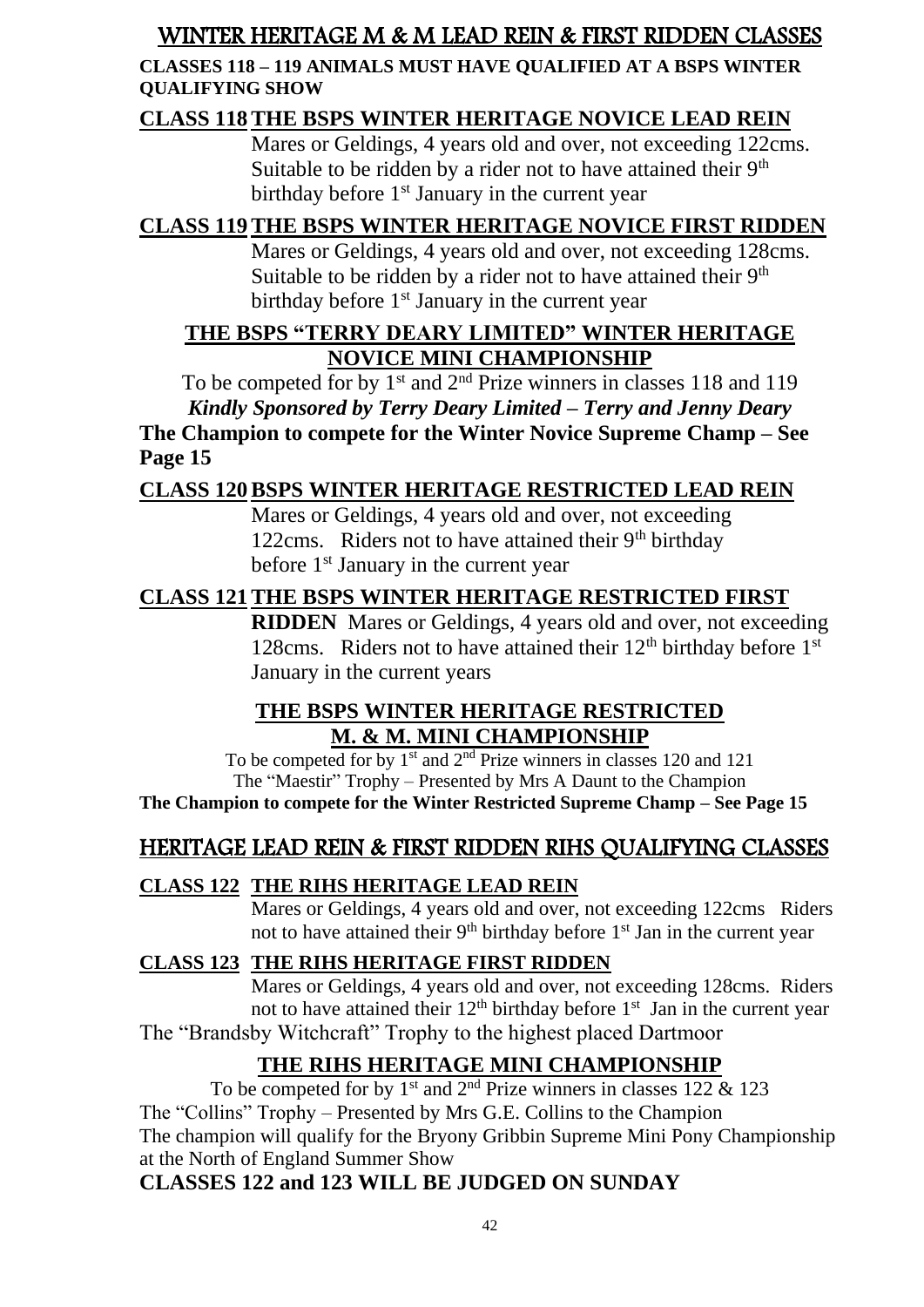### **RIHS HERITAGE LEAD REIN & FIRST RIDDEN**

#### **CLASS 124 THE RIHS HERITAGE LEAD REIN.**

Mares or Geldings, 4 years old and over, not exceeding 122cms Riders not to have attained their  $9<sup>th</sup>$  birthday before  $1<sup>st</sup>$  January in the current year

#### **CLASS 125 THE RIHS HERITAGE FIRST RIDDEN.**

Mares or Geldings, 4 years old and over, not exceeding 128cms. Riders not to have attained their  $12<sup>th</sup>$  birthday before  $1<sup>st</sup>$  January in the current year

CLASSES 124 AND 125 QUALIFICATIONS

*Classes 124 and 125 - NPS/Corscaron Horse Essentials Home Produced Ridden Championship qualifier- wear white armband Class 125 NPS/Supreme Products Young Riders Championship Qualifier.* Classes 124 and 125 are qualifiers for the NPS/Showing Classic Mountain and

Moorland Lead Rein and First Ridden Championships at the NPS Summer Championships at the Three Counties Showground on August

### **THE RIHS HERITAGE MINI CHAMPIONSHIP**

To be competed for by  $1<sup>st</sup>$  and  $2<sup>nd</sup>$  Prize winners in classes 124 and 125 **CLASSES 124 and 125 WILL BE JUDGED ON MONDAY**

#### **RIHS HERITAGE PRETTY POLLY LEAD REIN AND FIRST RIDDEN CLASSES**

#### **CLASS 126 THE RIHS HERITAGE PRETTY POLLY LEAD REIN**

Mares or Geldings, 4 years old and over, not exceeding 122cms Riders not to have attained their  $9<sup>th</sup>$  birthday before  $1<sup>st</sup>$  January in the current year

#### **CLASS 127 THE RIHS HERITAGE PRETTY POLLY FIRST RIDDEN**

Mares or Geldings, 4 years old and over, not exceeding 128cms Riders not to have attained their  $12<sup>th</sup>$  birthday before  $1<sup>st</sup>$  January in the current year

The winners of Classes 126 & 127 will qualify for The Pretty Polly Bryony Gribbin Ridden Championship at the North of England Summer Show

## **CLASSES 126 and 127 WILL BE JUDGED ON SUNDAY**

## **THE RIHS HERITAGE PRETTY POLLY MINI CHAMPIONSHIP**

To be competed for by  $1<sup>st</sup>$  and  $2<sup>nd</sup>$  Prize winners in classes 126 and 127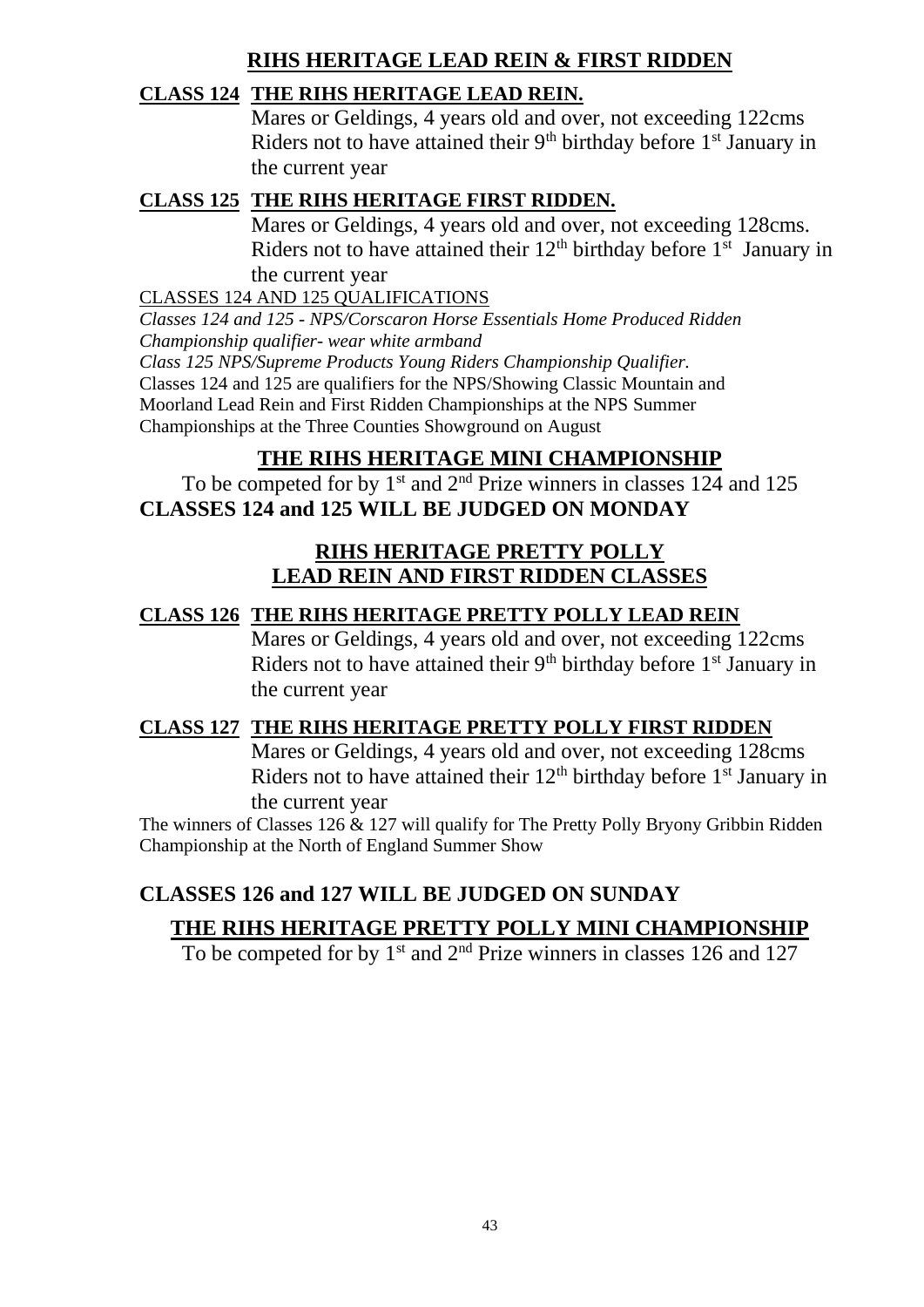## **RIHS HERITAGE PRETTY POLLY LEAD REIN AND FIRST RIDDEN CLASSES**

#### **CLASS 128 THE RIHS HERITAGE PRETTY POLLY LEAD REIN**

Mares or Geldings, 4 years old and over, not exceeding 122cms Riders not to have attained their  $9<sup>th</sup>$  birthday before  $1<sup>st</sup>$  January in the current year

#### **CLASS 129 THE RIHS HERITAGE PRETTY POLLY FIRST RIDDEN**

Mares or Geldings, 4 years old and over, not exceeding 128cms Riders not to have attained their  $12<sup>th</sup>$  birthday before  $1<sup>st</sup>$  January in the current year

#### **CLASSES 128 and 129 WILL BE JUDGED ON MONDAY**

## **THE RIHS HERITAGE PRETTY POLLY MINI CHAMPIONSHIP**

To be competed for by 1<sup>st</sup> and 2<sup>nd</sup> Prize winners in classes 128 and 129

## WINTER HERITAGE NOVICE RIDDEN

**CLASSES 130- 134 ANIMALS MUST HAVE QUALIFIED AT A BSPS WINTER QUALIFYING SHOW**

- **CLASS 130 THE BSPS WINTER HERITAGE NOVICE RIDDEN SMALL BREEDS** Registered Dartmoor, Exmoor and Shetland ponies 4 years old or over. Riders any age
- **CLASS 131 THE BSPS WINTER HERITAGE NOVICE RIDDEN WELSH A & B's** Registered Welsh Section A & B ponies 4 years old or over Riders any age
- **CLASS 132 THE BSPS "BASKEYFIELD" WINTER HERITAGE NOVICE RIDDEN WELSH C & D's** Registered Welsh C & D's ponies 4 years old or over. Riders any age *Kindly Sponsorship by Kevan Baskeyfield*
- **CLASS 133 THE BSPS WINTER HERITAGE NOVICE RIDDEN NEW FOREST AND CONNEMARA** Registered New Forest and Connemara ponies 4 years old or over. Riders any age
- **CLASS 134 THE BSPS WINTER HERITAGE NOVICE RIDDEN FELL, HIGHLANDS AND DALES** Registered Fell, Highlands and Dales ponies 4 years old or over. Riders any age

#### **THE BSPS "TERRY DEARY LTD" WINTER HERITAGE NOVICE RIDDEN CHAMPIONSHIP**

Open to  $1^{st}$  and  $2^{nd}$  Prize winners in classes 130 - 134 *Kindly Sponsored by Terry Deary Ltd – Terry and Jenny Deary*

**The Champion to compete for the Winter Novice Supreme Championship – See Page 15**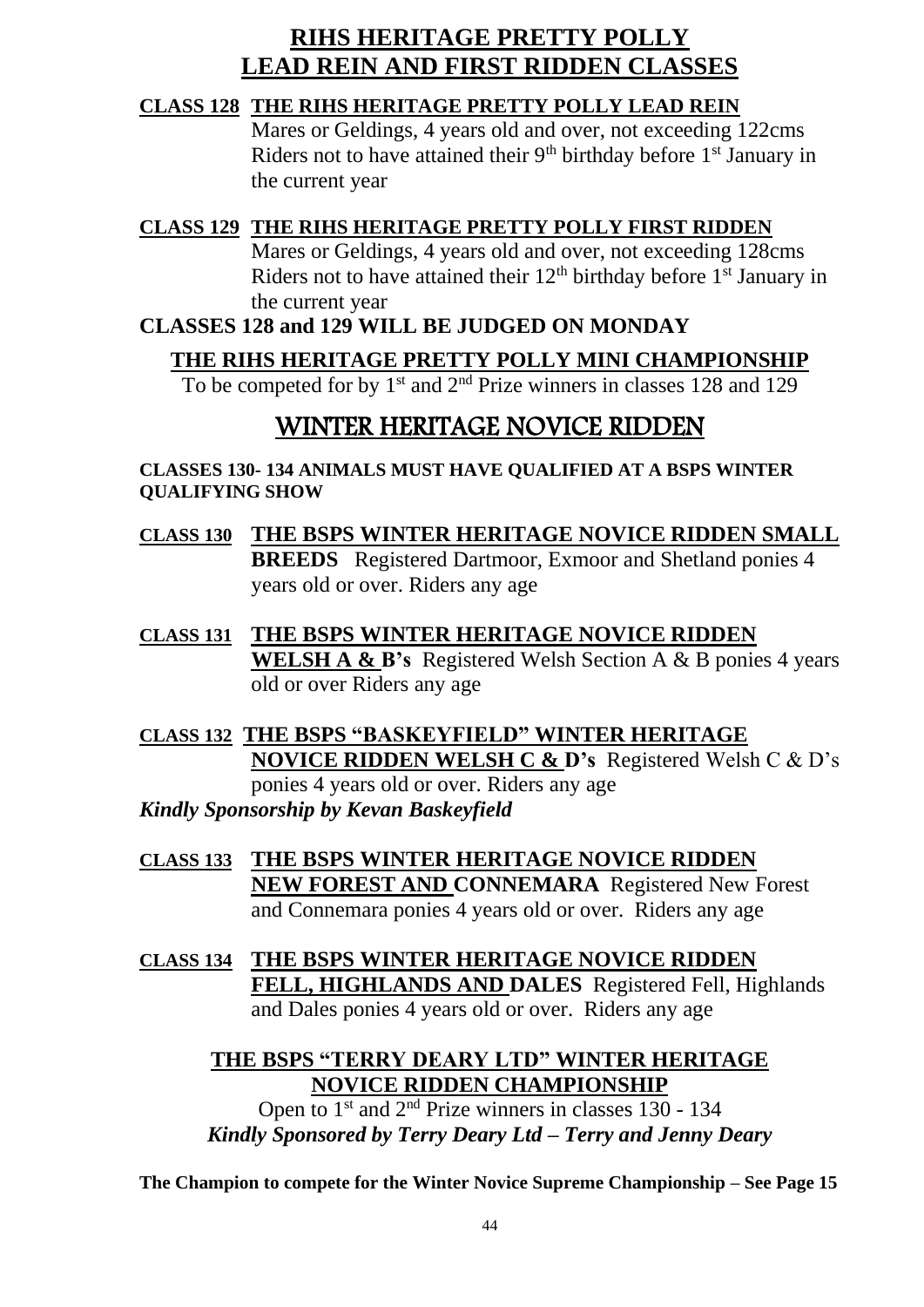## WINTER HERITAGE RESTRICTED RIDDEN

#### **CLASSES 135 – 139 ANIMALS MUST HAVE QUALIFIED AT A BSPS WINTER QUALIFYING SHOW**

### **CLASS 135 THE BSPS "PERFORM EQUINE" WINTER HERITAGE RESTRICTED OPEN RIDDEN SMALL BREEDS**

Registered Dartmoor, Exmoor and Shetlands ponies 4 years old or over. Riders any age

**CLASS 136 THE BSPS "PERFORM EQUINE" WINTER HERITAGE RESTRICTED OPEN RIDDEN WELSH A & B's** Registered Welsh Section A & B ponies 4 years old or over. Riders

any age

## **CLASS 137 THE BSPS "PERFORM EQUINE" WINTER HERITAGE RESTRICTED OPEN RIDDEN WELSH C & D's**

Registered Welsh Section C & D ponies 4 years old or over. Riders any age

### **CLASS 138 THE BSPS "PERFORM EQUINE" WINTER HERITAGE RESTRICTED OPEN RIDDEN NEW FOREST & CONNEMARA**

Registered New Forest & Connemara ponies 4 years old or over. Riders any age

### **CLASS 139 THE BSPS "PERFORM EQUINE" WINTER HERITAGE RESTRICTED OPEN RIDDEN FELL, HIGHLANDS AND DALES**

Registered Fell, Highlands and Dales ponies 4 years old or over. Riders any age

#### **THE BSPS "PERFORM EQUINE" WINTER HERITAGE RESTRICTED OPEN RIDDEN CHAMPIONSHIP**

Open to  $1<sup>st</sup>$  and  $2<sup>nd</sup>$  Prize winners in classes  $135 - 139$ 

## *Classes 135 to 139 and Championship Kindly Sponsored by Perform Equine – Mr Craig Elenor & Miss Sara Parrott*

**The Champion to compete for the Winter Restricted Supreme Championship – See Page 15**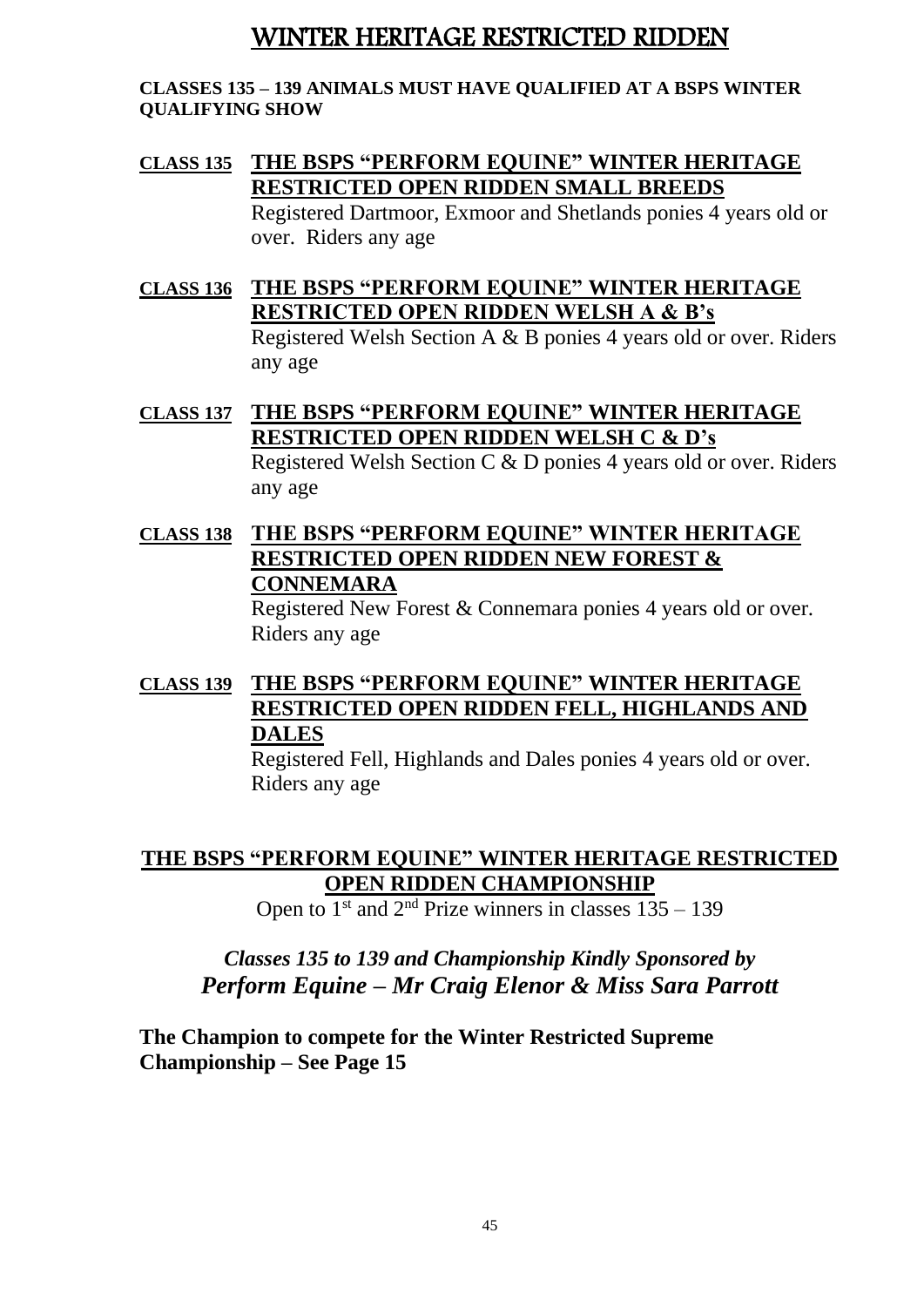## THE BSPS HERITAGE RIHS QUALIFYING CLASSES

#### **CLASS 140 THE BSPS "TEMPLETON SHOW TEAM" RIHS HERITAGE OPEN RIDDEN DARTMOOR, EXMOOR, SHETLAND**

Registered Dartmoor, Exmoor and Shetland ponies 4 years old or over. Riders any age

#### **CLASS 141 THE BSPS "TEMPLETON SHOW TEAM" RIHS HERITAGE OPEN RIDDEN WELSH SECTION A & B** Registered Welsh Section A & B ponies 4 years old or over Riders any age

**CLASS 142 THE BSPS "TEMPLETON SHOW TEAM" RIHS HERITAGE OPEN RIDDEN WELSH SECTION C & D** Registered Welsh Section C & D ponies 4 years old or

over. Riders any age

### **CLASS 143 THE BSPS "TEMPLETON SHOW TEAM" RIHS HERITAGE OPEN RIDDEN NEW FOREST AND CONNEMARA**

Registered New Forest and Connemara ponies 4 years old or over. Riders any age

#### **CLASS 144 THE BSPS "TEMPLETON SHOW TEAM" RIHS HERITAGE OPEN RIDDEN FELL, HIGHLANDS AND DALES**

Registered Fell, Highlands and Dales ponies 4 years old or over. Riders any age

#### **THE BSPS "TEMPLETON SHOW TEAM" RIHS HERITAGE OPEN RIDDEN CHAMPIONSHIP**

Open to  $1<sup>st</sup>$  and  $2<sup>nd</sup>$  Prize winners in classes 140 -144 The Champion will qualify for the Andrews Family Supreme Ridden M&M Championship at the North of England Summer Show

*Classes 140 to 144 and Championship Kindly Sponsored by Julie Templeton*

#### **CLASSES 140 TO 144 WILL BE JUDGED ON SUNDAY**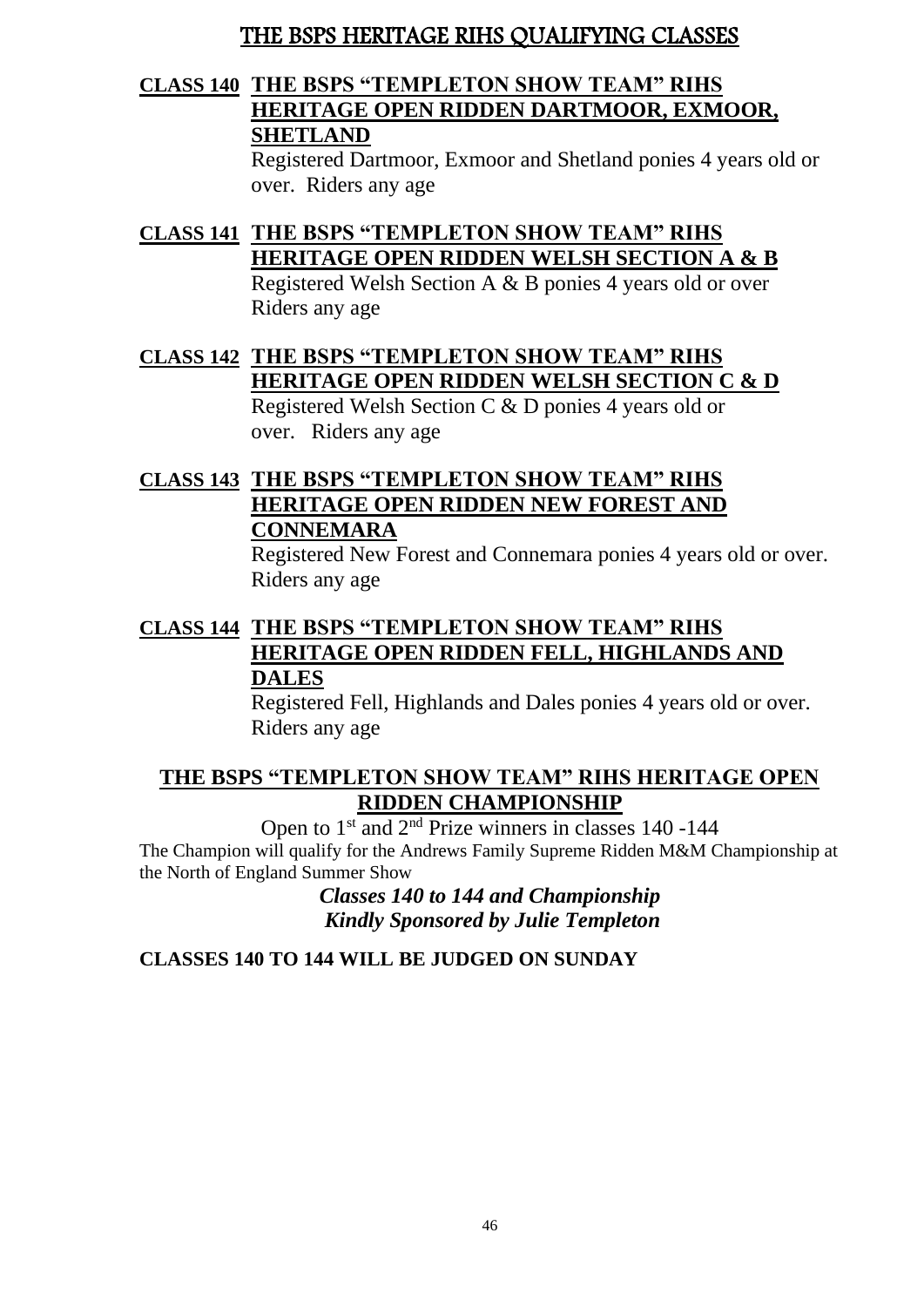## THE BSPS HERITAGE RIHS QUALIFYING CLASSES

#### **CLASS 145 THE BSPS "OKEDENE JUSTIN" RIHS HERITAGE OPEN RIDDEN DARTMOOR, EXMOOR, SHETLAND**

Registered Dartmoor, Exmoor and Shetlands ponies 4 years old or over. Riders any age

**CLASS 146 THE BSPS "OKEDENE JUSTIN" RIHS HERITAGE OPEN RIDDEN WELSH SECTION A & B**

Registered Welsh Section A & B ponies 4 years old or over Riders any age

### **CLASS 147 THE BSPS "OKEDENE JUSTIN" RIHS HERITAGE OPEN RIDDEN WELSH SECTION C & D**

Registered Welsh Section C & D ponies 4 years old or over. Riders any age

## **CLASS 148 THE BSPS "OKEDENE JUSTIN" RIHS HERITAGE OPEN RIDDEN NEW FOREST AND CONNEMARA**

Registered New Forest and Connemara ponies 4 years old or over. Riders any age

## **CLASS 149 THE BSPS "OKEDENE JUSTIN" RIHS HERITAGE OPEN RIDDEN FELL, HIGHLANDS AND DALES**

Registered Fell, Highlands and Dales ponies 4 years old or over. Riders any age

#### **THE BSPS "OKEDENE JUSTIN" RIHS HERITAGE OPEN RIDDEN CHAMPIONSHIP**

Open to  $1<sup>st</sup>$  and  $2<sup>nd</sup>$  Prize winners in classes  $145 - 149$ 

*Classes 145 to 149 Kindly Sponsored by Lesley and Andrew Cook*

## **CLASSES 145 TO 149 WILL BE JUDGED ON MONDAY**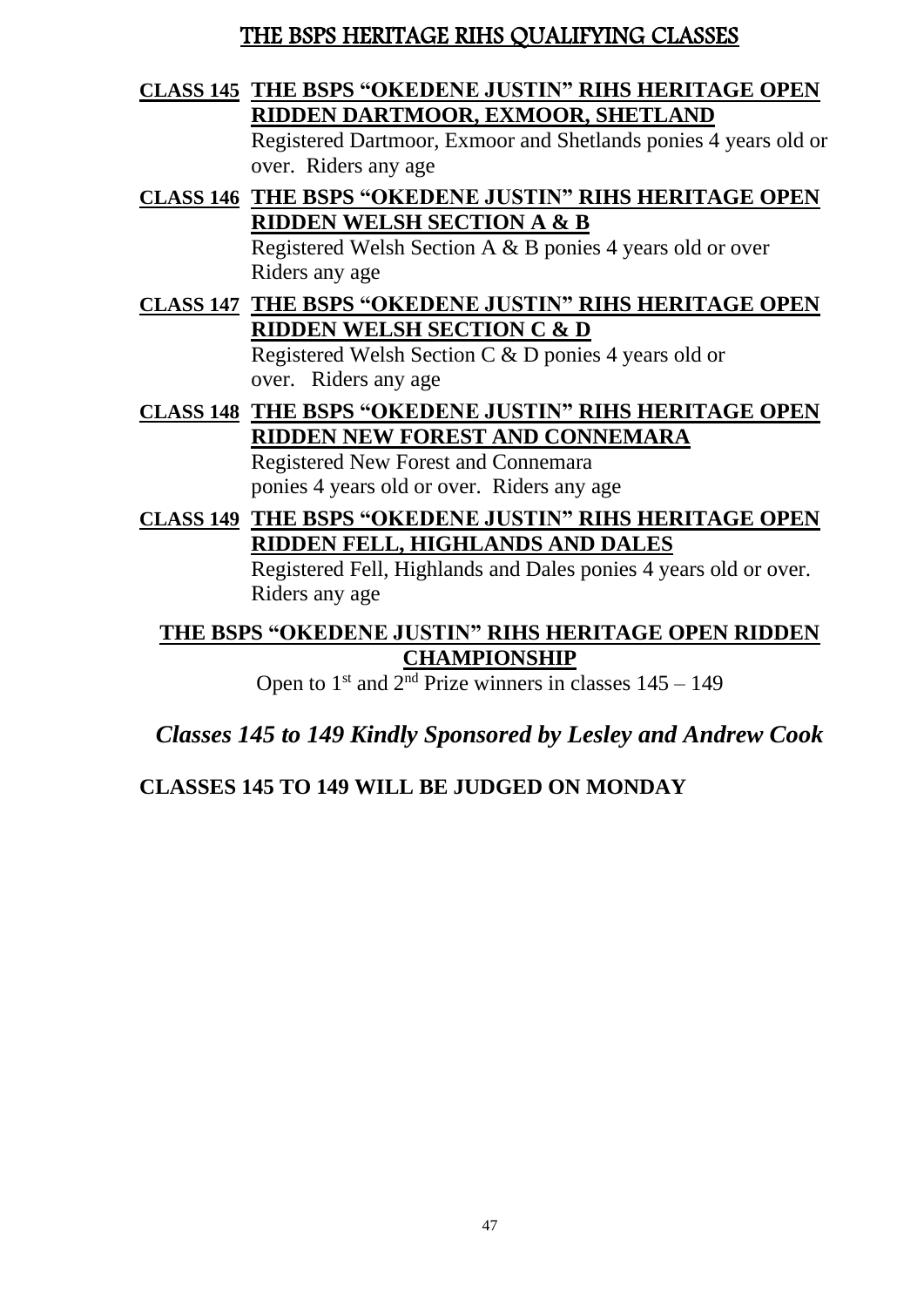### THE BSPS HERITAGE PRETTY POLLY HOME PRODUCED RIHS QUALIFYING CLASSES

#### **CLASS 150 THE RIHS PRETTY POLLY HERITAGE RIDDEN MIXED SMALL BREEDS**

Riders not to have attained their  $14<sup>th</sup>$  birthday before  $1<sup>st</sup>$  January in the current year.

**CLASS 150 WILL BE JUDGED ON SATURDAY**

#### **CLASS 151 THE RIHS PRETTY POLLY HERITAGE RIDDEN MIXED LARGE BREEDS**

Riders any age. **CLASS 151 WILL BE JUDGED ON SATURDAY**

#### **CLASS 152 THE RIHS PRETTY POLLY HERITAGE RIDDEN MIXED BREEDS**  Riders any age. **CLASS 152 WILL BE JUDGED ON SUNDAY**

The winner will qualify for The Pretty Polly Bryony Gribbin Ridden Championship at the North of England Summer Show

## BSPS WINTER RESTRICTED PART BRED SECTION

#### **CLASS 153 BSPS WINTER RESTRICTED RIDDEN PART BRED PONY**

Stallion, Mare or Gelding 4 yrs. Old or over not exceeding 148cms. Riders any age, with the exception of those riding stallions, who must have attained their  $14<sup>th</sup>$  birthday before 1<sup>st</sup> January in the current year.

#### **CLASS 154 BSPS WINTER RESTRICTED RIDDEN PART BRED PONY WELSH OR ARAB ONLY**

Stallion, Mare or Gelding 4 yrs. Old or over exceeding 148cms but not exceeding 158cms Riders any age, with the exception of those riding stallions, who must have attained their 14<sup>th</sup> birthday before January in the current year.

#### **BSPS WINTER RESTRICTED PART BRED CHAMPIONSHIP**

Open to  $1<sup>st</sup>$  and  $2<sup>nd</sup>$  Prize winners from classes 153 and 154 *Champion to compete in the BSPS Supreme Rest Championship See Page –15*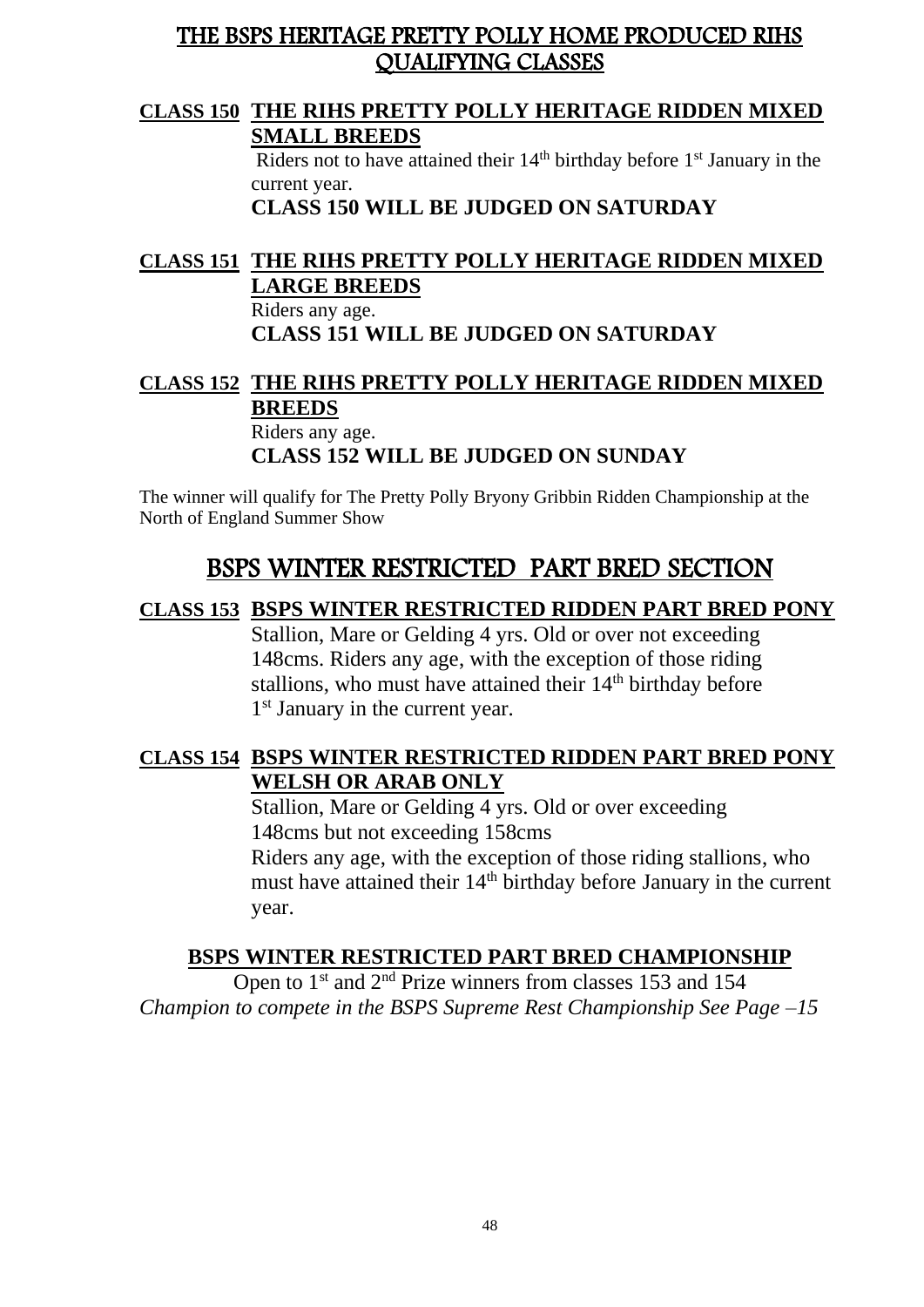#### **UK PONIES & HORSES YOUNG RIDERS RIHS QUALIFYING CLASSES FOR MOUNTAIN AND MOORLAND RIDDEN CHAMPIONSHIP 2022**

Owners must be current Adult/Life Members. Riders must be current UK Ponies and Horses Adult/Senior/Junior Riders Club Members and the ponies currently be registered with UK Ponies and Horses before time of entry in order to compete in these classes. The highest placed exhibit not already qualified from the first five will receive notification of the qualification for the RIHS Young Riders M&M Ridden at the RIHS Hickstead 2022. (See Rule 7 of the current UK PONIES & HORSES Rule Book). May be split at the discretion of the affiliated show. • 1st, 2nd and 3rd in each class to qualify for UK PONIES & HORSES Young Riders Ridden M & M Final to be held at the UKPH Summer Classic on the 15<sup>th</sup> August 2022

**Class 155 UK PONIES & HORSES M & M SMALL BREEDS –** Mare or Gelding, 4 years old & over. Registered in their approved Pure Breed Society stud books of Dartmoor, Exmoor, Shetland, Welsh Section A or B. Rider not to have attained their 14th Birthday before the 1st January in the current year.

- **Class 156 UK PONIES & HORSES M&M Large Breeds** Mare or Gelding, 4 years old & over. Registered in their approved Pure Breed Society stud books of Connemara, Dales, Fell, Highland, New Forest Welsh Section C or D. Rider not to have attained their 18th Birthday before the 1st January in the current
- **Class 157 UK PONIES & HORSES Intermediate M&M** Stallion, Mare or Gelding, 4 years old & over. Registered in their approved Pure Breed Society stud books of Connemara, Dales, Dartmoor, Exmoor, Fell, Highland, New Forest, Shetland, Welsh Section A, B, C or D. Rider not to have attained their 25th Birthday before the 1st January in the current year.

#### **UK PONIES & HORSES YOUNG RIDERS CHAMPIONSHIP –**

To be competed for by  $1<sup>st</sup>$  and  $2<sup>nd</sup>$  Prize winners in Classes 155 – 157.

**Class 158 UK PONIES & HORSES Association RIHS Qualifier M & M Amateur Riders** – Stallion, mare or gelding 4 years old and over, registered in their approved Pure Breed Society stud book of Connemara, Dartmoor, Dales, Exmoor, Fell, Highlands, New Forest, Shetland and Welsh Section A, B, C and D. Riders any age. (Please refer to current UK Ponies & Horses Rule Book).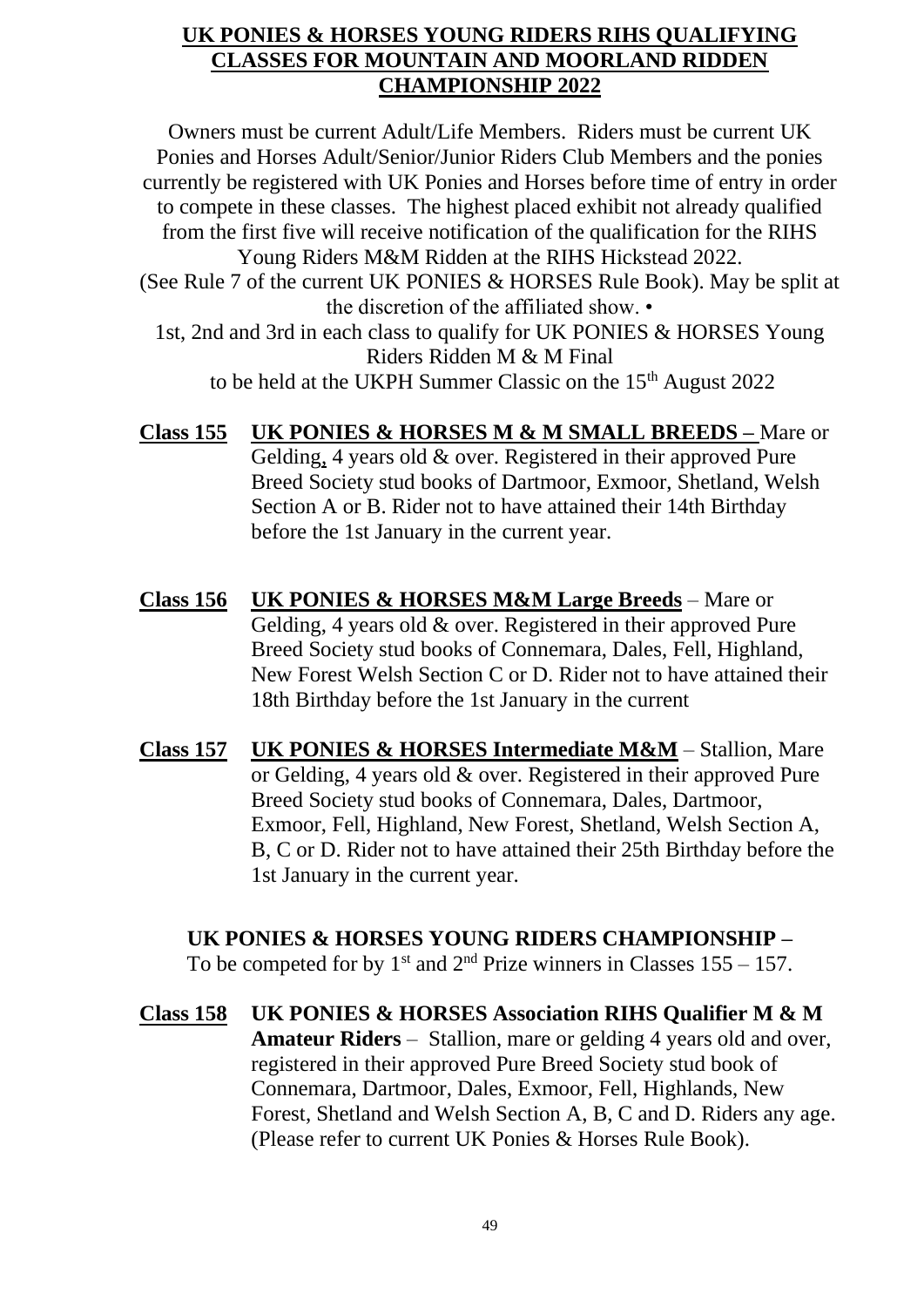## **THE NATIONAL PONY SOCIETY SUPREME PRODUCTS RIHS WHP CHAMPIONSHIP**

#### **CLASS 159 THE NPS/SUPREME PRODUCTS RIHS 122cms WHP**

Stallions, mares and geldings, 5 years old and over registered in the main body of the respective Breed Society stud book. Ponies must be measured at the judges discretion and must be within the specified height range for their breed.

#### **CLASS 160 THE NPS/SUPREME PRODUCTS RIHS 133cms WHP**

Stallions, mares and geldings, 5 years old and over registered in the main body of the respective Breed Society stud book. Ponies must be measured at the judges discretion and must be within the specified height range for their breed.

#### **CLASS 161 THE NPS/SUPREME PRODUCTS RIHS 143cms WHP**

Stallions, mares and geldings, 5 years old and over registered in the main body of the respective Breed Society stud book. Ponies must be measured at the judges discretion and must be within the specified height range for their breed.

#### **CLASS 162 THE NPS/SUPREME PRODUCTS RIHS ex 143cms WHP**

Stallions, mares and geldings, 5 years old and over registered in the main body of the respective Breed Society stud book. Ponies must be measured at the judges discretion and must be within the specified height range for their breed.

#### **THE NATIONAL PONY SOCIETY/SUPREME PRODUCTS RIHS WHP CHAMPIONSHIP**

Open to  $1^{\text{st}}$  and  $2^{\text{nd}}$  Prize winners from classes 159 - 162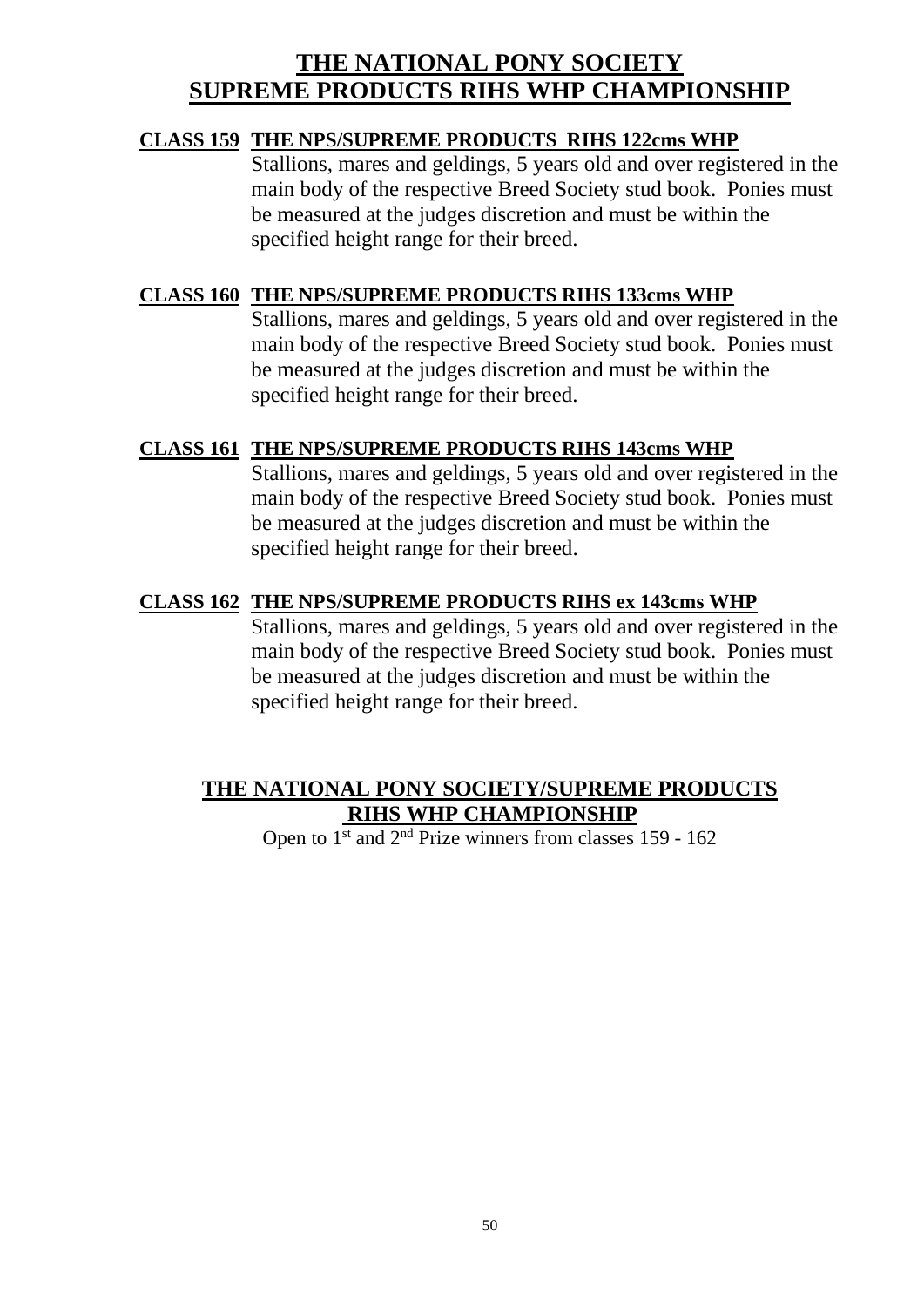## NPS/SUPREME PRODUCTS MOUNTAIN & MOORLAND RIHS WHP CLASSES

- a) Rider any age, except stallions (see NPS Competition rules in section A 3.2). Riders may only ride one pony in each class.
- b) The Owner must be a qualifying or Life member of the NPS for the pony to enter this competition. The Owner's Membership cards MUST be produced in the ring when requested or the qualification will be forfeit. (NB At the final at Hickstead the rider must also be a NPS member).
- c) The highest placed pony in each class goes forward to the Final at RIHS. Where this pony has already qualified the pony standing next in line that has not already qualified, receives the qualification. Qualification may go no lower than third. (NB Qualification must be verified by the NPS Office.) Pony to be in possession of a valid JMB height certificate one month prior to the final.
- d) See the NPS Competition rules section A 4.7 for judging and marking criteria for working hunter pony classes.

## **CLASSES 159 TO 162 ARE ALSO QUALIFIERS FOR THE**

#### NPS/TOPSPEC Open Working Hunter Pony National Championships

a) Open to registered pure bred M & M Stallions, mares and geldings four years old or over.

A pony is not eligible to compete if, before 1st January in the current year, it has done

FOUR classes as follows:

- Class 1 Ponies not exceeding 122cms
- Class 2 Ponies exceeding 122cms but not exceeding 133cms
- Class 3 Ponies exceeding 133cms but not exceeding 143cms
- Class 4 Ponies exceeding 143cms but not exceeding 148 (with the exception of Welsh Section D and Dales for which there is no height restriction).

| Fences  | Height |        | Spread |
|---------|--------|--------|--------|
|         | Min    | Max    | Max.   |
| Class 1 | 55cms  | 70cms  | 55cms  |
| Class 2 | 65cms  | 80cms  | 65cms  |
| Class 3 | 75cms  | 90cms  | 75cms  |
| Class 4 | 85cms  | 100cms | 85cms  |

#### **NATIONAL PONY SOCIETY**

Qualifying rounds for most NPS competitions are open to ponies owned by NPS members and non-members but only ponies owned by adult NPS Qualifying or Life members are eligible to qualify for the final of the competition at the NPS Summer Championship Show at Malvern from  $3<sup>rd</sup>$  to  $5<sup>th</sup>$  August 2022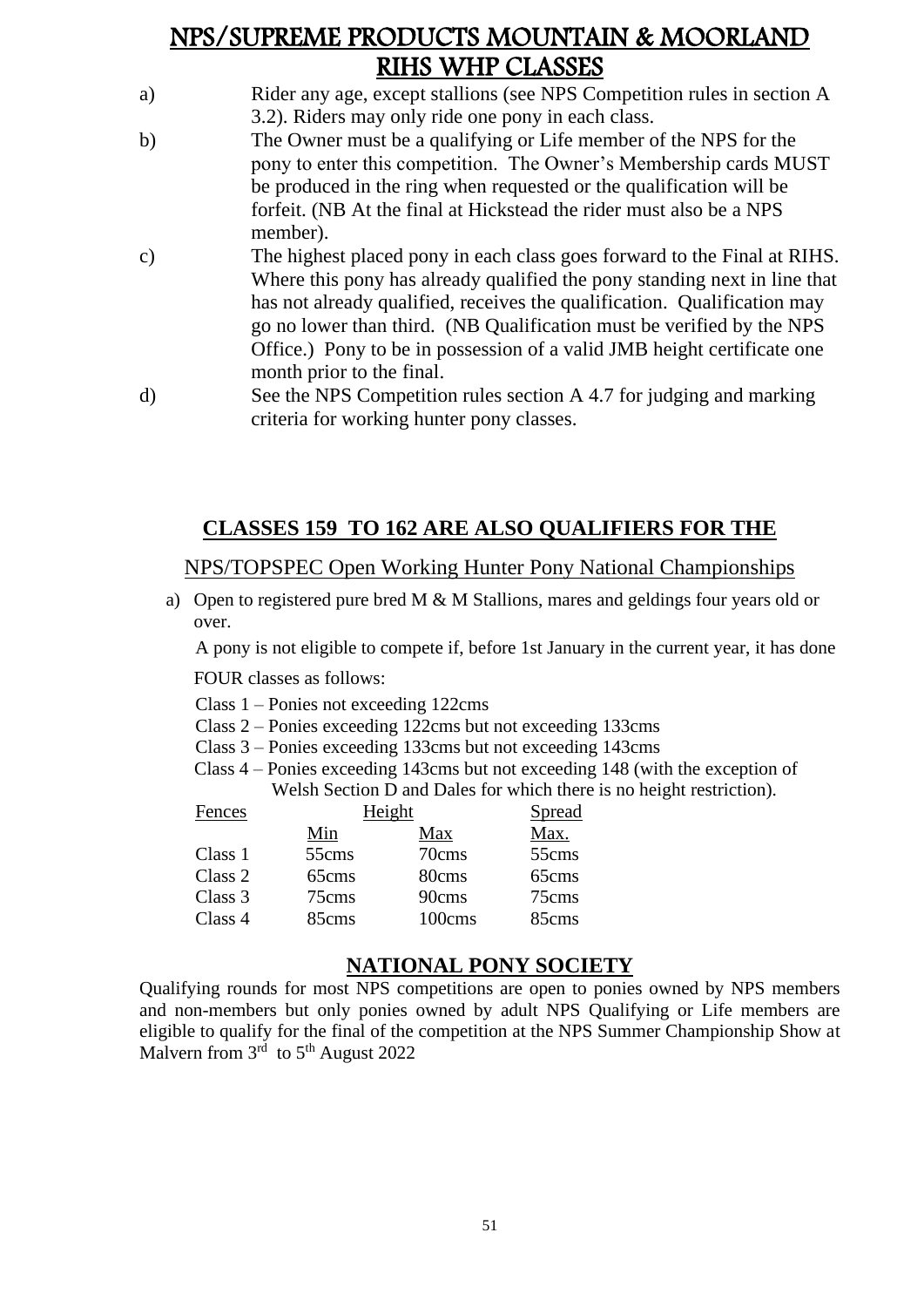## **CONDITIONS OF ENTRY AND RULES**

- 1. Animals must be registered with the BSPS for 2022. Owners and Riders must be current members of the BSPS to compete in all classes except in classes 155-162
- 2. All classes will be judged in accordance with BSPS Rules except classes 155-158 & 159-163
- 3. Classes 155-158 will be judged in accordance with UK Ponies & Horses Rules.
- 4. Classes 159 to 162 will be judged in accordance with NPS Rules.
- 5. Only tack or spurs that is permissible in the ring in BSPS classes is allowed on the showground while mounted.
- 6. The Committee does not accept responsibility for any loss, damage or injury to any person, animal or property at the Show. Exhibitors are warned that property has been lost at Shows and are therefore advised to take every precaution and not leave property unattended.
- 7. The Committee reserve the right to alter the times of the classes or the Judges if necessary.
- 8. Mounted exhibitors must adhere to horse walkways and riding areas.
- 9. OBJECTIONS must be made in writing with the objector's full name and address within 60 minutes of the completion of judging and must be lodged at the Secretary's Office together with the sum of £50 deposit. This sum will be returned if the objection is sustained, but if the objection is not sustained the deposit will be forfeited to the funds of the Winter Championships. The Objection Committee will consist of:- The Chairman, Vice Chairman, Show Director, Executive Officer, or any other official if applicable.

Any objection against a JMB Certificate must be lodged in accordance with the current JMB Rules.

Any objection against the judging of a class or championship must be referred to the BSPS in accordance with the Rules in the 2022 BSPS Rule and Show Hand Book.

- 10. Any pony taking part will be liable to Dope Testing.
- 11. It is strongly recommended that all exhibitors carry Public Liability Insurance for an adequate indemnity to protect against their negligence.
- 12. WARNING!! Children, Motorcycles or Bicycles. Children MUST NOT be allowed to play on the bales of straw. NO Motorcycles or bicycles will be allowed to be ridden around the Showground or stable area at any time. Bicycles or motorcycles may be impounded for the duration of the Show.
- 13. STABLING Please fill in your stabling form correctly, this will assist the Office and Stable Manager. Stabling will be available from Friday 29th April 2022. Boxes cannot be booked for exhibitors to sleep in. NO *cooking or smoking permitted in the stable areas. Stables in different* names cannot be allocated next to each other unless booked together at the same time under the same name.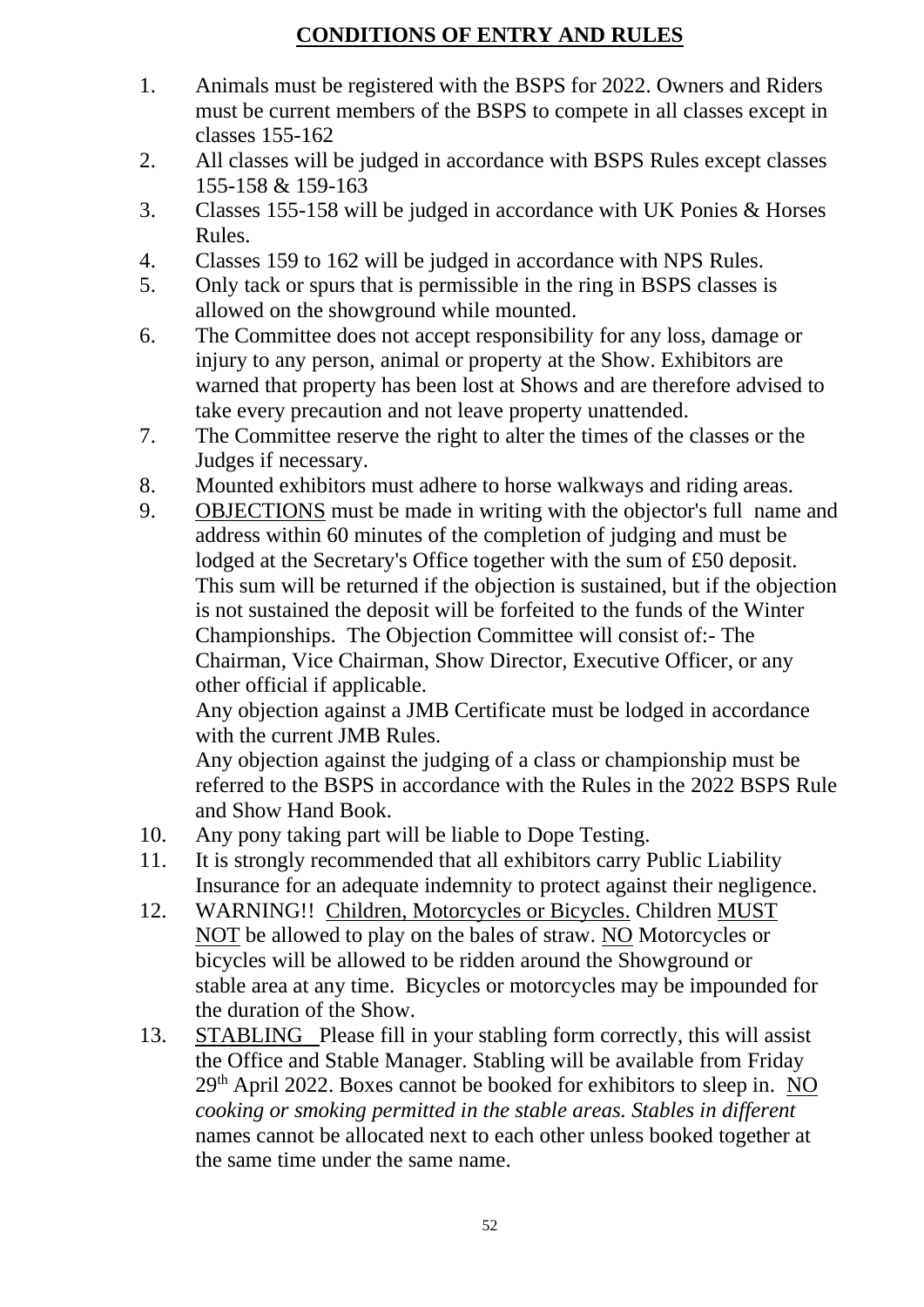- 14. Dress for Supreme Championships. Riders must wear blue or black coats with hunting ties, (stocks), correct riding hats and leather or string gloves. No buttonholes or earrings allowed.
- 15. SPURS are not permitted including the use of Spurs in collecting rings, except for competitors 16 years and over competing in the Exceeding 148cm Anglo and Part Bred Arab class.
- 16. HATS All competitors must wear hats in accordance with BSPS rules.
- 17. BODY PROTECTORS MUST be worn when jumping in any WHP and WH classes including practice rings. See BSPS Rule 49a
- 18. All entries and stabling fees MUST be paid in full when entries are made. NO entries will be accepted by telephone. Incorrect entries will be refused. ANY CHEQUE that is not honoured by the Bank will be returned to the exhibitor with their entries, and these WILL NOT be accepted.

A £10 surcharge will be charged for stables cancelled prior to the closing date of entries.

#### **NO entry fee will be refunded NO REFUNDS on stables cancelled after the closing date of entries.**

19. WELFARE POLICY The Society will enforce their Welfare Policy at this show.

#### **WARNING in the interest of other exhibitors, please refrain from playing loud or amplified music or making excessive noise on the showground after 11 pm THESE RULES WILL BE STRICTLY ENFORCED, OR DISCIPLINARY ACTION MAY BE TAKEN.**

THIS SHOW IS RUN WITH DUE REGARD TO HEALTH AND SAFETY. WE REQUEST THAT ALL EXHIBITORS AND MEMBERS OF THE PUBLIC COMPLY WITH ANY REQUEST, VERBAL OR WRITTEN, FROM SHOW OFFICIALS WHICH PERTAIN TO THESE REGULATIONS IN THEIR OWN BEST INTERESTS. DETAILED GUIDE LINES CAN BE SEEN AT THE SECRETARY'S OFFICE AND /OR ON NOTICES AROUND THE SHOW GROUND. ANY ACCIDENT SHOULD BE REPORTED TO A SHOW OFFICIAL IMMEDIATELY. REGULATIONS WITH REGARD TO THE RIDING OR DRIVING OF HORSES AND PONIES, MOTORISED VEHICLES AND BICYCLES WILL BE STRICTLY ENFORCED IN THE INTEREST OF ALL CONCERNED.